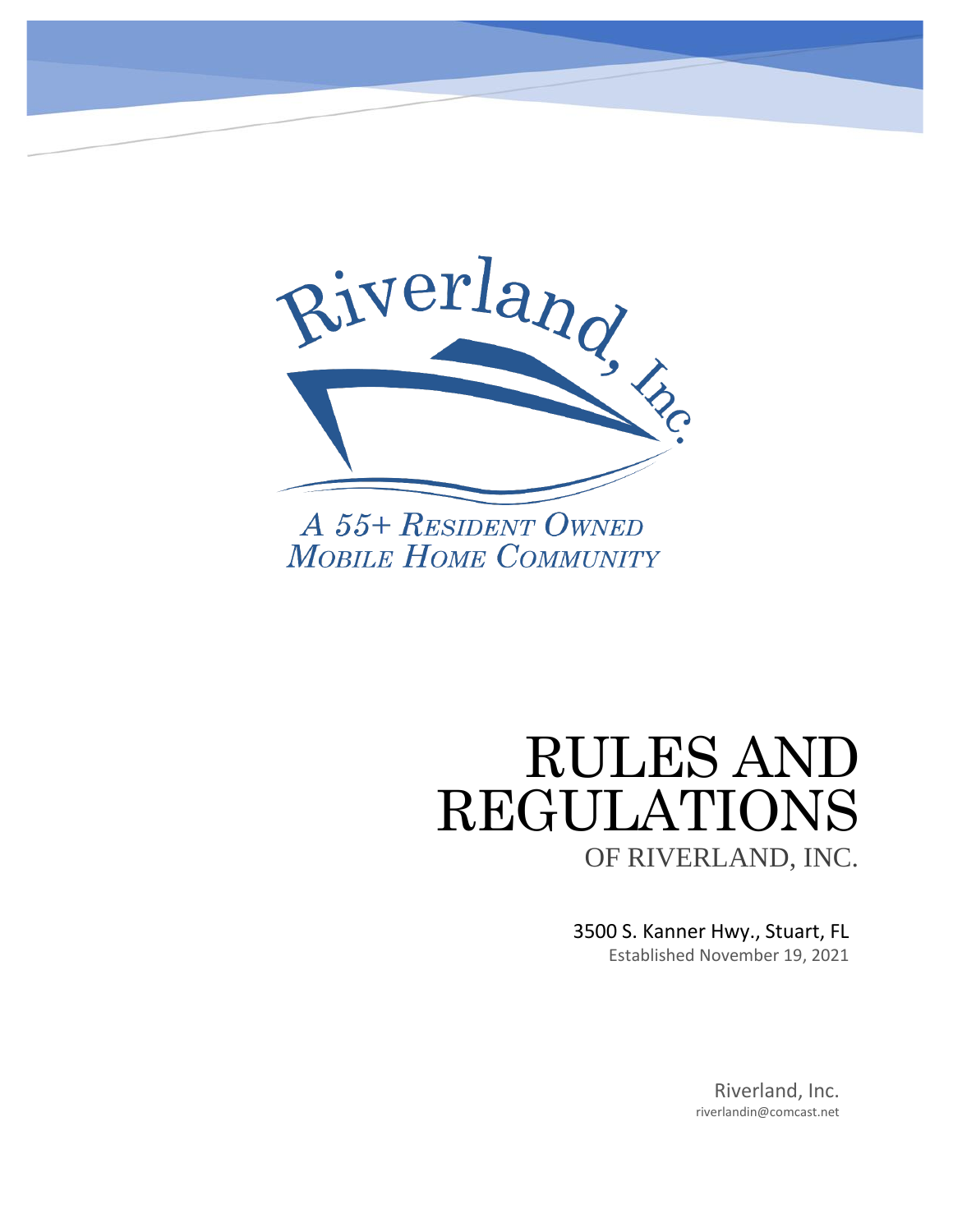#### **RULES AND REGULATIONS**

RIVERLAND, INC. CONTROLLAND, INC. 3500 S. Kanner Highway<br>
Office  $\frac{q_i \text{Ver}l_{d}}{q}$ Office  $QVCH12R$ , riverlandin@comcast.net



Stuart, FL 34994 **WEB** WWW.riverlandstuart.com

## **Rules & Regulations of Riverland, Inc.**

#### **Established November 19, 2021, and adopted by Riverland, Inc., Board of Directors**

#### **FOREWORD**

For many of us, this housing co-op style of living is a new way of life. While we own our individual homes, we do not own the property underneath them. We own shares in the corporation and equally divide common expenses to keep our individual costs lower. Likewise, we have the responsibility to care for and respect the community and its members. Our goal is to uphold cordial interactions and to maintain this combination of dwellings as a first-class community.

**Our rules and regulations are necessary to establish expectations, ensure workable relationships, to protect one another, and enhance each owner's investment**. Through everyone's understanding, cooperation, and assistance, non-compliance issues will be kept to a minimum. While the common areas, including the recreational facilities, are for the benefit and enjoyment of all, noncompliance to the rules and regulations can jeopardize the privilege to use the amenities.

#### **PREAMBLE**

Riverland, Inc., is registered and operated as a 55 years and older adult cooperative housing community and adheres to Administrative Code 61.B and Florida Statute 719. Therefore, at least one Shareholder of each unit must have obtained the age of 55 years.

The following Rules and Regulations were adopted by the Board of Directors of Riverland, Inc., on November 19, 2021, in compliance with and pursuant to Article V, Section 3-D of the Fifth Amended By-Laws of Riverland Inc. These Rules and Regulations supersede all prior Rules and Regulations of Riverland, Inc. They comply with the terms and conditions of the Proprietary Lease, Riverland, Inc. By-Laws and with Florida Statutes, Chapter 719 Cooperatives.

#### **Summary of Changes:**

**(1)** By action of the Shareholders during the February 18, 2022, Annual Shareholders Meeting, Article XIII, Rules C and E.2 requiring the purchase of additional liability insurance for activities in the Clubhouse serving alcohol beverages are stricken in their entirety and the following is added to Article X: Conduct of Visitors, Residents and Shareholders: 9. The sale of alcohol beverages, or the manufacture of alcohol beverages for sale, or any activity covered by Florida Statute 768.125 – better known as Florida's Dram Shop Law – is specifically prohibited;.

(2) By action of the Board of Directors at an open meeting on May 5, 2022, the minimum age to be a resident in Riverland, Inc. is changed from 18 years to 45 years.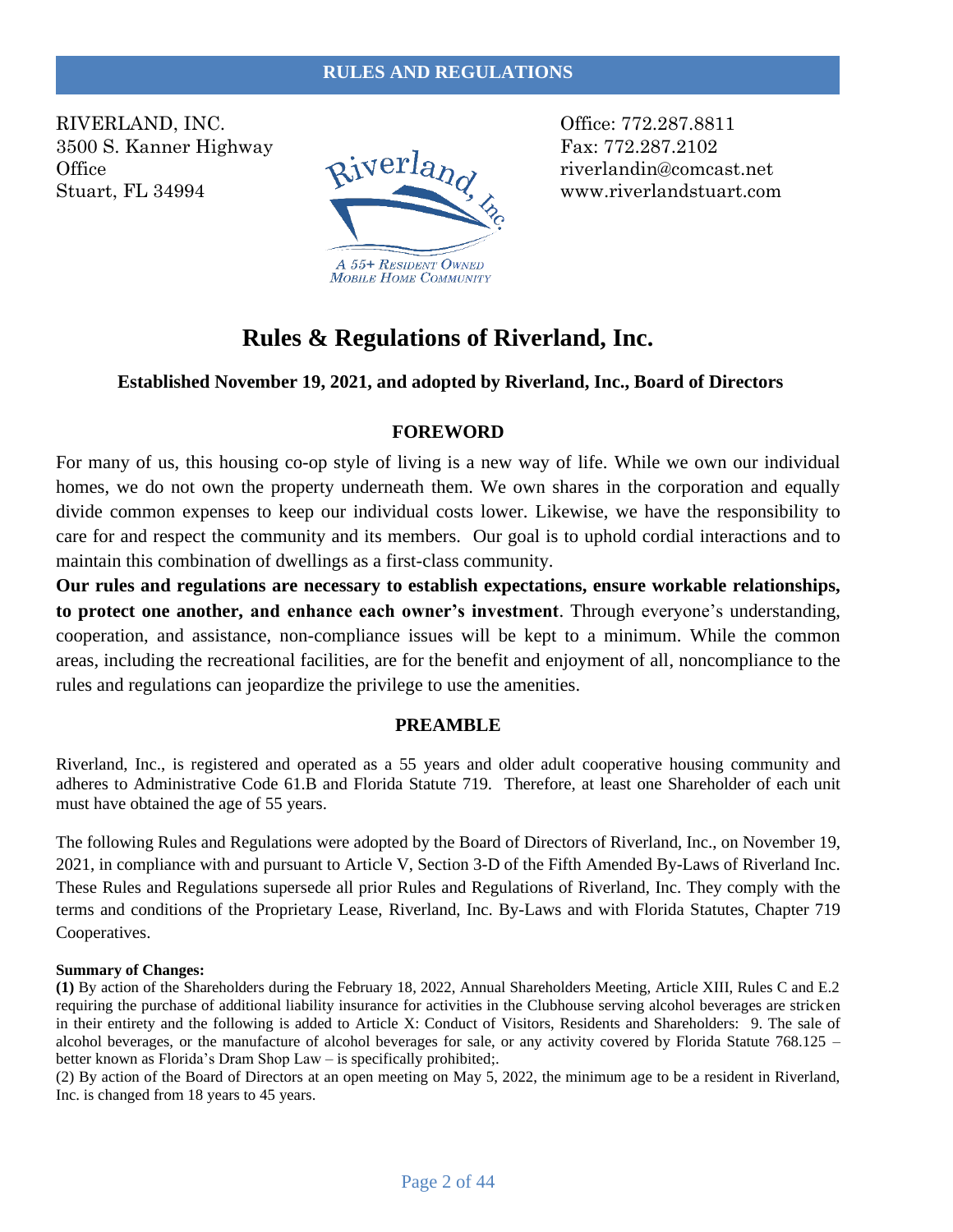#### **RULES AND REGULATIONS**

- 2 FOREWORD and PREAMBLE
- 4 DEFINITIONS of TERMS
- I 5 OFFICE ADMINISTRATION
- II 6 SHAREHOLDER HOMES
- III 8 EXTERIOR HOME CHANGE, MODIFICATION OR REPLACEMENT
- IV 11 MAKING AN EXTERIOR CHANGE (Form: pages 13-15)
- V 16 MAINTENANCE BY A SHAREHOLDER
- VI 16 UTILITIES
- VII 17 LANDSCAPING AND PLANTING PROCEDURES
- VIII 17 PETS
- IX 18 OCCUPANCY FEES, PERMANENT RESIDENTS, SHORT TERM GUEST
- X 19 CONDUCT OF VISITORS, RESIDENTS, AND SHAREHOLDERS
- XI 20 VEHICLES
- XII 23 HURRICANE PREPARATION

#### *RIVERLAND AMENITIES*

| XШ   | 24  | <b>CLUB HOUSE</b>                  |
|------|-----|------------------------------------|
| XIV  | 24  | SHUFFLEBOARD COURTS AND EQUIPMENT  |
| XV   | 25. | <b>HEALTH CLUB</b>                 |
| XVI  | 26  | SWIMMING POOL AND PATIO AREA       |
| XVII | 27  | <b>MARINA and SLIP ASSIGNMENTS</b> |

#### *COMPLIANCE*

- XVIII 35 COMPLIANCE PROCEDURES
- XIX 36 NON-COMPLIANCE FINE SCHEDULE

#### *VARIOUS RIVERLAND FORMS*

XX 38-40 NON-COMPLIANCE FORMS

41-43 FORMS: Driveway parking permission, Hurricane Checklist, Spare Key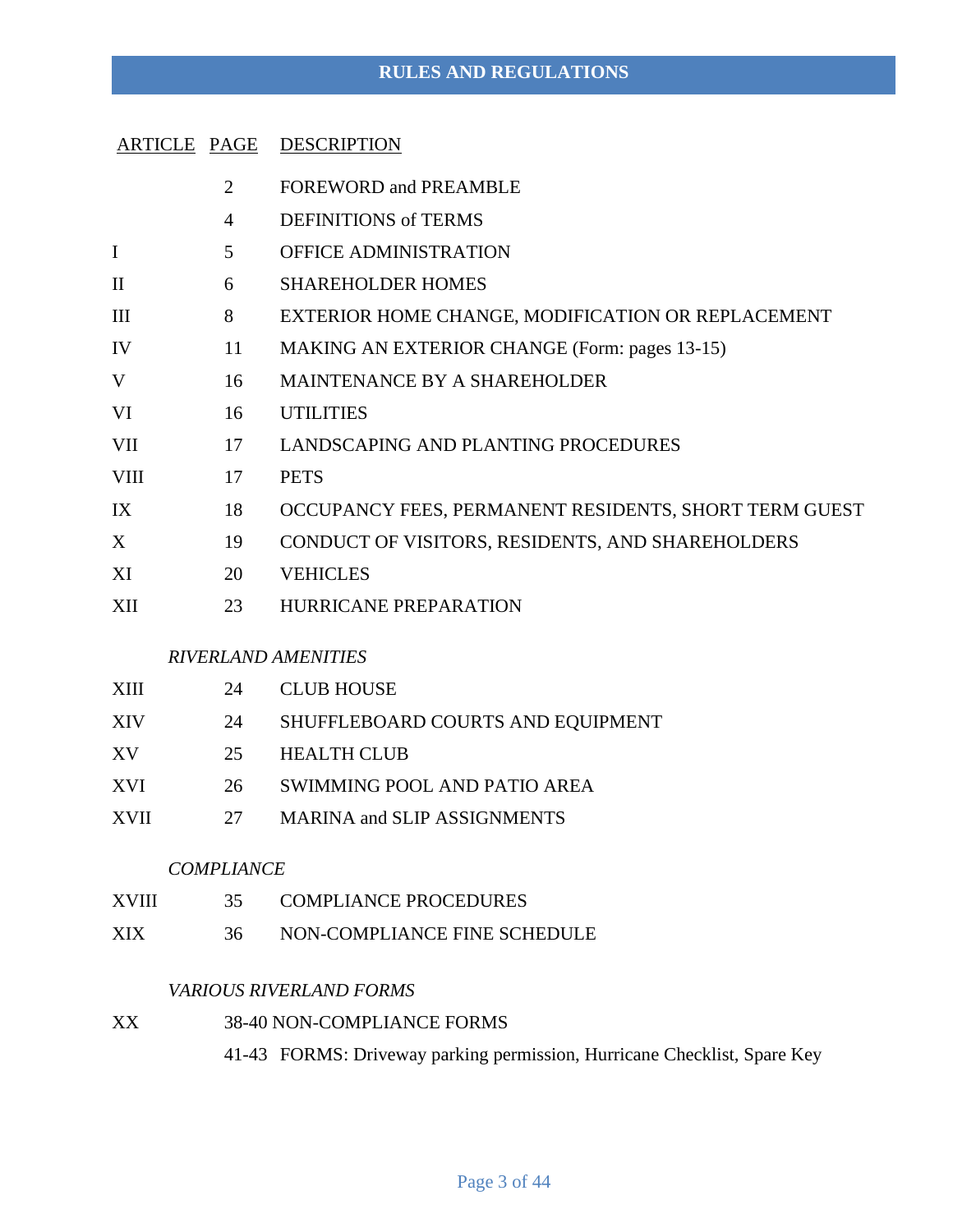#### **DEFINITIONS of TERMS**

The definitions below are for clarification of terms used within these Rules and Regulations.

- 1. **Additional Fees:** those fees chargeable to Lessees in addition to maintenance fees. This is in accordance with the Lease (examples: late fees, attorney fees, transfer fees, special assessments and/or fines).
- 2. **Annual Cash Budget:** the estimated amount in cash, which the Directors annually determine to be necessary for the operation, maintenance, care, alteration, and improvement of the corporate property. May sometimes be called "cash requirements" or "budget."
- 3. **Board of Directors:** volunteer individuals elected by the Shareholders for a stated term, consisting of a minimum of three (3) or maximum of seven (7) to manage the administration and financial transactions of the corporation. The Board of Directors is also to manage the operation, maintenance, preservation and architectural control of the lots, common areas and recreational areas within Riverland, Inc. The Board of Directors may also be referred as "Board," "BOD," or "Directors".
- 4. **Corporate Bulletin Board:** located in hallway off the kitchen in club house for posting monthly financial records, current board member information, notice of meetings, and all legal and parkwide information. Additional bulletin boards in the same hallway are for ceramics, bowling, shuffling, social club, and boaters club.
- 5. **Immediate Family:** the spouse, parent(s), children, grandparent(s), grandchildren, or brother(s) and sister(s) of a Shareholder.
- **6. Lot:** the footprint of the existing mobile/modular home is considered the lot. All land is common ground, so we do not have "lot lines" in the traditional sense. No land is owned individually.
- 7. **Maintenance Fee:** the specified monthly amount paid by the Lessee toward his/her portion of the corporation's cash requirements. The maintenance fee is determined using the Board and Shareholder approved Annual Cash Budget divided equally by12 months and the number of mobile home site lots within the corporation property (188).
- 8. **Mobile Home Site:** the land area, as shown in the site drawing of Riverland, Inc., upon which a mobile home may be maintained. Lines are not actual property. May also be referred to a "site."
- 9. **Objectionable Conduct:** Lessee or guest violating or disregarding the Proprietary Lease, Bylaws, or Rules and Regulations of Riverland, Inc. *as stated on page 19*
- 10. **Occupancy Fee:** any unit occupied more than two people for thirty (30) days (Shareholders and any guest) is subject to a \$30/month occupancy fee to off-set water/sewer fee**s** (extra person(s) over two (2) requires an additional \$30/month/person). **The Shareholder is responsible for contacting the Office Manager to self-report and pay the months the charges will be incurred**. The count would start again for the following year*. See page 18 for details.*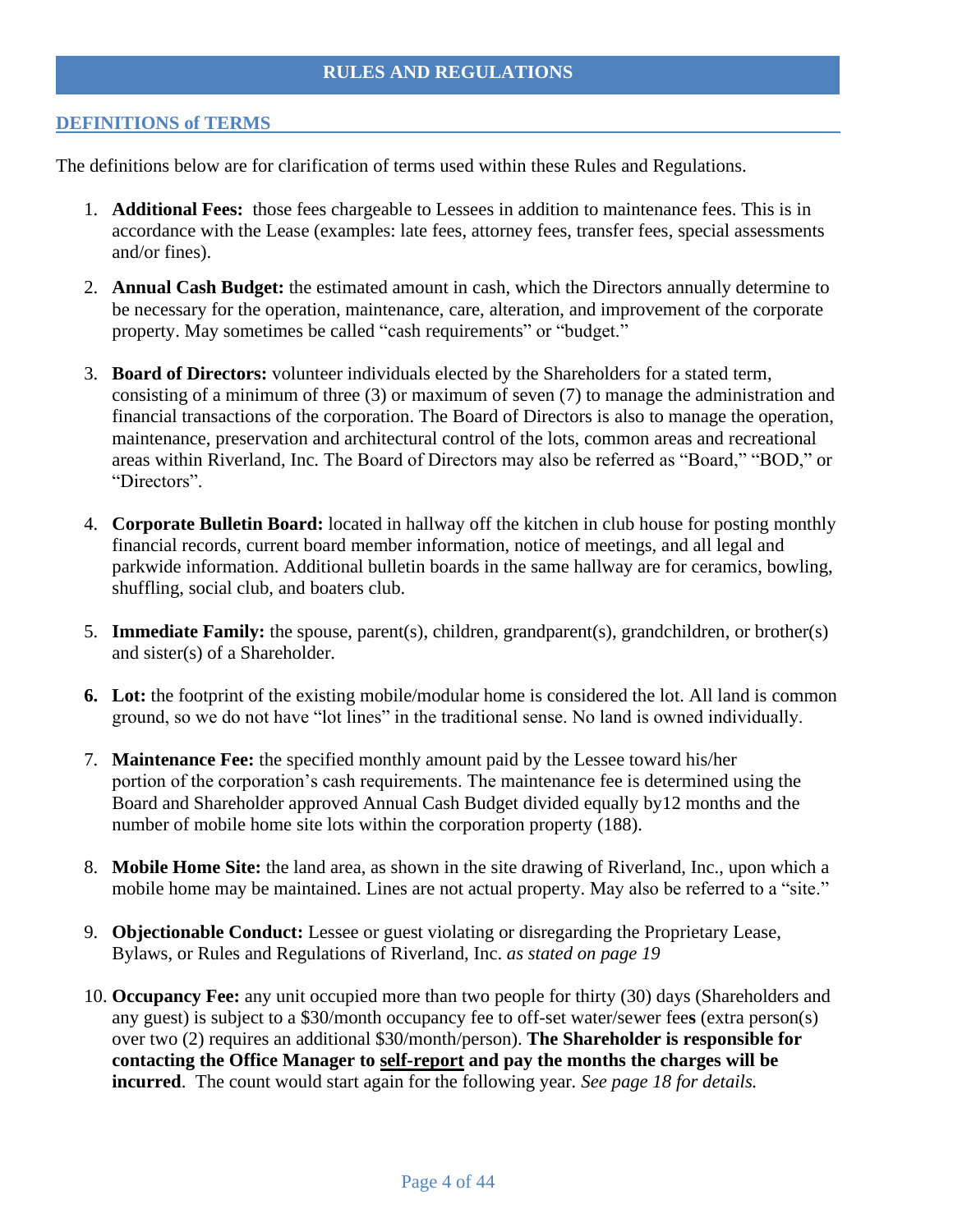- 11. **Permanent Resident:** a non-shareholder who resides with a shareholder for a total of more than thirty (30) days in a calendar year. Permanent residents must provide a driver's license or State I.D., complete a background check, and sign all required documents with the office. *See page 18.*
- 12. **Proprietary Lease:** a legal binding document which has been adopted by Riverland, Inc., and is registered with Martin County for the leasing of all mobile/modular home site lots for which shares of the corporation have been allocated. The lease states the terms, conditions, and restrictions for maintaining a mobile home, the lot and a residency within the real property owned by Riverland, Inc. May sometimes be called "Lease". Tax bills will be generated by Martin County listings when filed.
- 13. **Riverland, Inc.**: the registered corporation which may also be known within these Rules and Regulations as "Riverland", "corporation", or "park".
- 14. **Shareholder(s):** the person(s) to whom a stock certificate has been issued, representing ownership of a specified number of shares of Riverland, Inc., and who are the Lessees named on the Proprietary Lease for the mobile home site lot assigned. Maximum of two Shareholders on a stock certificate. May be referred to as "Lessee" or "Stockholder".
- 15. **Short Term Guests:** guests of a Shareholder who reside in a home with one or more Shareholders for less than thirty (30) days in one calendar year.
- 16. **Unit**: refers to the residential dwelling or home, known also as a mobile home or modular home, situated on a mobile home lot. Only one (1) unit is permitted per mobile home lot.

#### **I. ADMINISTRATION**

- A. The **office(s**) are for the use of the Directors and staff of Riverland, Inc., and are under the control of the Board President and Office Manager. Any use of these facilities or equipment therein must be approved by the Board President or Office Manager.
- B. **Telephone messages for Shareholders** The office staff will not receive telephone messages on behalf of Shareholders, except in an emergency.
- C. **Forwarding Addresses** Shareholders are required to furnish USPS with forwarding addresses during temporary or extended periods of absence. Office does not have mailbox keys for lots.
- D. **House Keys** Shareholders have two options for leaving keys in Riverland for access to homes during emergencies. All Shareholders will complete the form *Keys to Unit* on page 44 indicating their preference.
	- 1. An extra set of keys may be left in the office where Riverland, Inc., will keep keys locked and secured in the office.
- E. The Shareholder may designate in writing that another person has their key and permission to enter the home. A copy of the written authorization is to be on file in the Riverland office.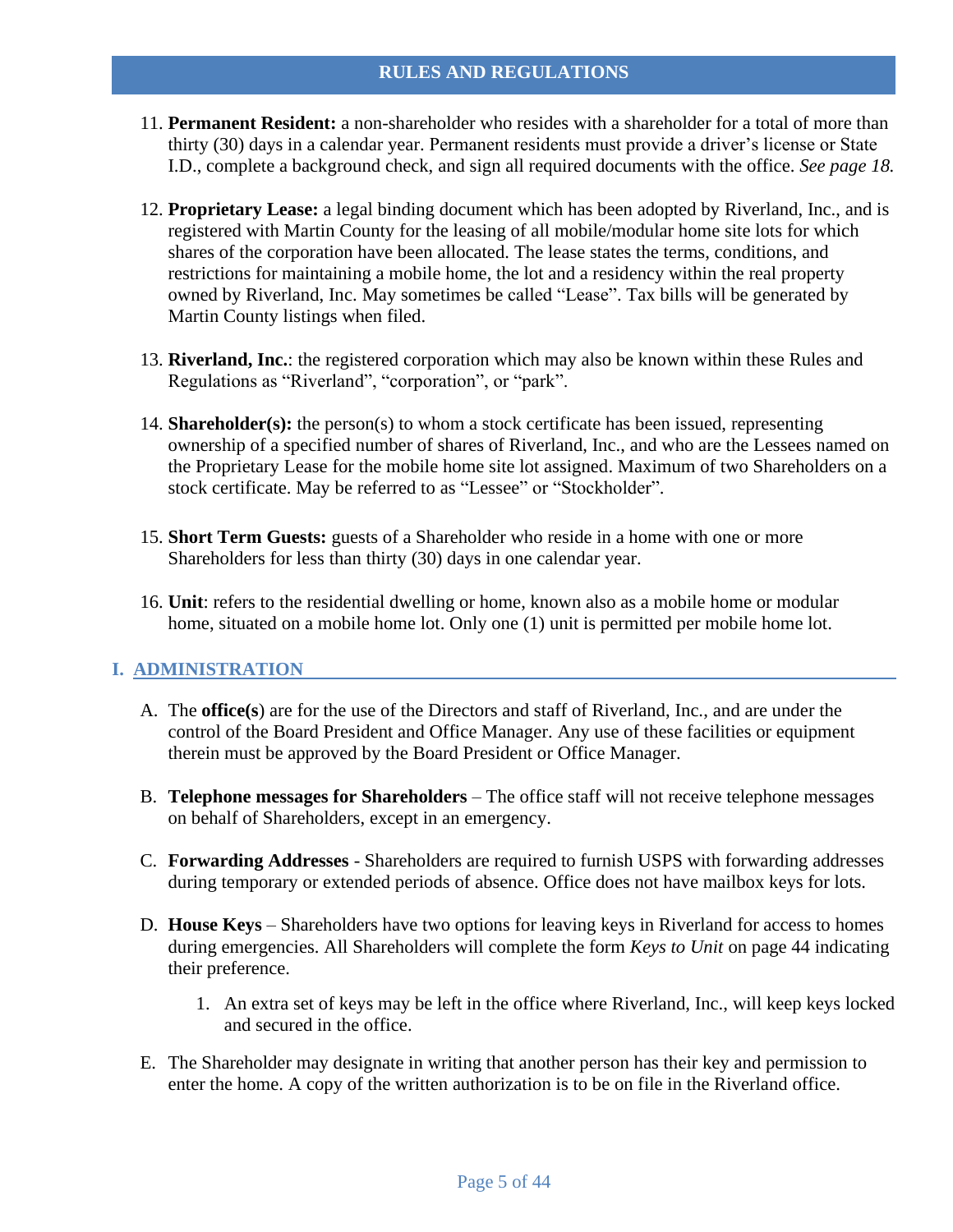#### F. **Entering Home for an Emergency**

- 1. A Shareholder is deemed to have given the corporation permission to enter a home in the event of an emergency by leaving a key in the office. (See *page 44*)
- 2. Opening the door for a contractor is NOT deemed an emergency.
- 3. Two persons will be required to use referenced key to enter unit, and at least one of these persons will be a Board Member. In extenuating circumstances, a Board Member, the Office Manager or Maintenance Employee may enter alone. The Board will attempt to contact the owner prior to entry.
- G. **Office Days** The Riverland office will be closed on all major holidays, weekends, and on other days by order of the Board. Examples of other days: safety due to weather, structural problems, equipment or utility failures, or if the Office Manager is on leave. Advance notice of office closures will be sent via email whenever possible.

#### H. **Stock Certificates – indicating ownership of 4.2232 shares of Riverland, Inc.**

- 1. **Lost Stock Certificate** If Shareholder's Stock Certificate is lost or damaged, there will be a replacement fee determined by the Transfer committee and approved by the Board.
- 2. **Changes by the Shareholder** If at any time there is a change to be made to the Stock Certificate by the Shareholder there will be a fee charged. Such fee shall be determined by the Transfer committee and approved by the Board.
- 3. **Sale of Stock Shares** At the time of closing, the Seller shall return the **original** Shareholder's Stock Certificate, signed on the back to surrender shares back to Riverland, to the Transfer committee or the Office Manager. A copy or facsimile will not be accepted (see I.G.1. for replacing a lost stock certificate.).
- 4. **Upon the death of a Shareholder,** the Stock Certificate and Proprietary Lease shall be updated immediately to reflect proper ownership.

#### **II. SHAREHOLDER HOMES**

- A. **Mobile, Manufactured or Modular Home** must be twelve (12) feet or more in width and be brought in on wheels. Homes must also receive PRIOR approval of the Compliance (*Building & Grounds*) Director and the Board, and conform to existing county, state, and regulatory controls.
- B. No concrete block or site-built homes or dwellings are permitted.
- C. **Homes Moved In or Out of Riverland** Shall be moved by licensed movers. Homes may not be moved in and out of Riverland without the method of moving being first approved by the Compliance (*Building & Grounds*) Director and the Board. A signed statement must be presented to the Board by the Shareholder affirming he/she/they will be responsible for all damage to streets, other real property or to personal property of Riverland, Inc., or others.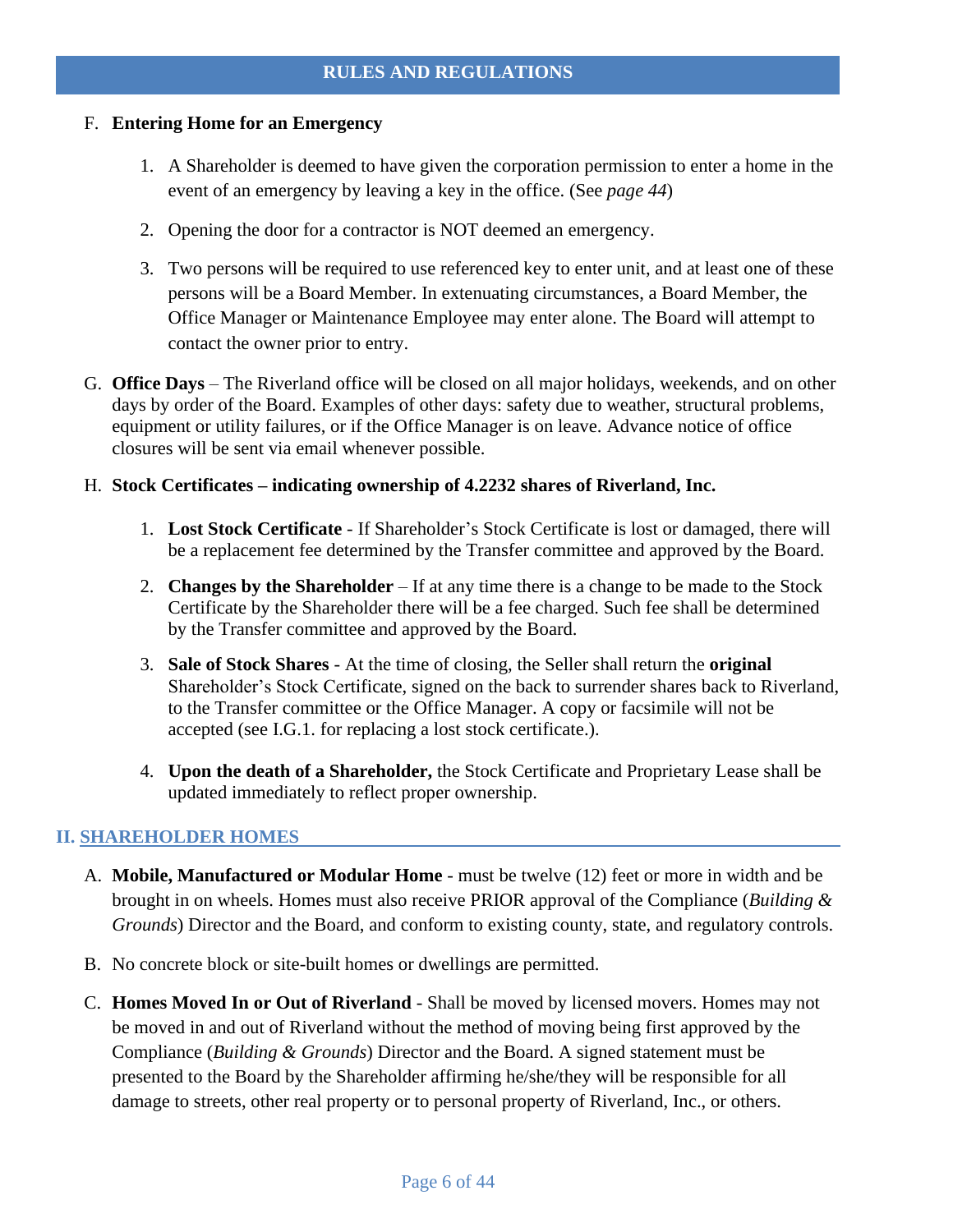- D. **Martin County Construction Permits** Any exterior changes or modifications **must be** approved by Riverland, Inc. It is the responsibility of the Shareholder or the Shareholder's contractor to obtain a Martin County permit. This includes additions to the home, home replacement, painting, siding, roofing, skirting, sheds, and replacement of windows.
- E. **Unlicensed and/or Uninsured Contractors** County and state statutes provide for fines for persons who hire unlicensed and/or uninsured contractors. The following minimum insurance coverage must be on file in the office in the form of a Certificate of Insurance, naming Riverland, Inc. as the certificate holder:

| General Liability           | <b>State Mandated minimum</b> |
|-----------------------------|-------------------------------|
| <b>Automobile Liability</b> | <b>State Mandated minimum</b> |
| <b>Workers Compensation</b> | <b>State Mandated minimum</b> |

- F. **House Numbers** House numbers must be prominently displayed and legible from the street.
- G. **Replacement Air Conditioners** changing location of air conditioner **must be pre-approved**.
- H. **Perimeter of Home** Shareholder is responsible for the area immediately adjacent to the siding or skirting of own unit. Riverland, Inc. will not be responsible for any damage occurring within this area from weed whacker or edger used during maintenance of the landscape by Riverland's employees or by a lawn mowing service hired by Riverland, Inc.
- I. **For Sale Signs** Only one (1) "FOR SALE" sign is permitted on a lot and/or vehicle. A sign may be placed on the **inside of a window** of a home or auto for sale by an owner or realtor. The dimensions of the window sign shall not exceed  $19''x15''$ . If there is no home on the lot, then a "FOR SALE" sign may be placed on a lot. Open house signs are permitted only on the day of open house.
- J. **Signs Outside the Home** Except for a sign identifying the name of the owner and/or the house number and as otherwise required by law, signs are not permitted outside the home with the exception of holiday decorative signs. Flying the American flag is, of course, permissible.
- K. **Interior Changes or Modifications** All interior changes or modifications must meet city, county, and state codes, but do not require approval of Riverland, Inc., if such change(s) do not alter or modify the exterior. Bulk pick-up service is provided on the third Wednesday of each month for disposal of large household items or construction trash.
- L. **Modification or Replacement of Homes** Guidelines for modification or replacement of homes are found in Rule III, pages 8-10.
- M. **Rentals** Rental of any unit for any reason is **not allowed** as stated in the Proprietary Lease.
- N. **Windchimes**  N**ot** permitted outside at any time.
- O. **Outside TV Antennas or Satellite Dish** with prior approval, satellite dishes, may be installed within the two (2) feet parameter of the unit, and in accordance with Federal Law.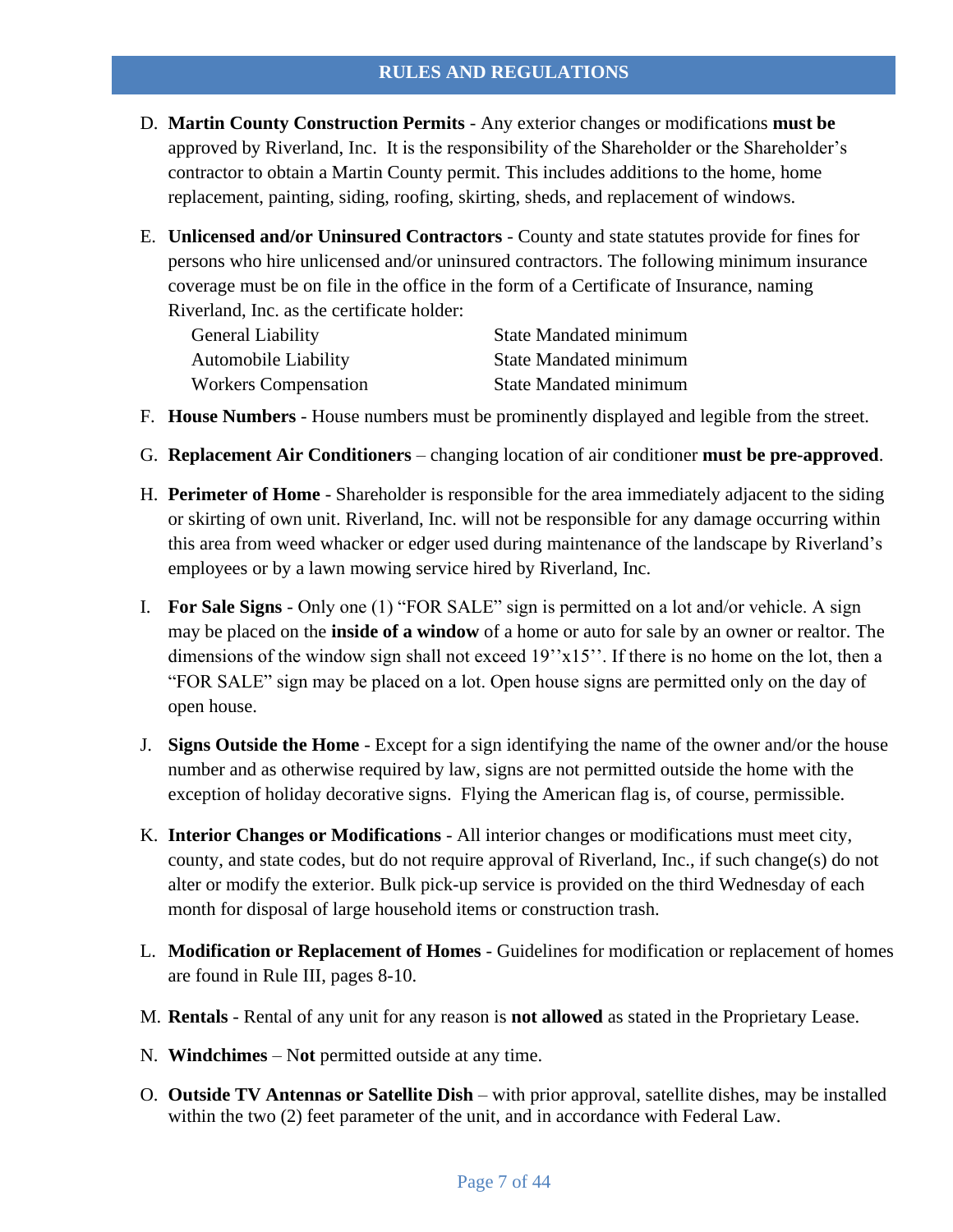- P. **Radio Antennas** Outdoor radio antennas must have prior approval by the Board.
- Q. **Solar Panels** Size and location is subject to Board approval.
- R. **Outdoor Drying of Clothing or Household Items** Drying racks may be used for a temporary period in carports. No hanging of any items on exterior railings or banisters (i.e., clothing, towels, mats, rugs, etc.).
- S. **Liquid Fuel** No liquid fuel may be used or stored in or around homes in Riverland, Inc. An exception to this is a propane tank with an appropriate safety valve for grill use. No new household propane tanks are permitted. (*See VI.A for details*)

#### **III. EXTERIOR HOME CHANGE, HOME MODIFICATION, or REPLACEMENT**

Any alterations, changes, modifications, improvements or repairs to a home, unit, lot, driveway, mobile home site, lighting, landscaping, or color scheme must be requested by completing the *Request to Make Exterior Home Change* Form (*see pages 13-15*). Approval is needed before ANY work begins. The request must be approved in writing by the Riverland Compliance (*Building and Grounds*) Director and another Board Member. In the absence of the Compliance (*Building and Grounds*) Director, request may be approved by two Board Members. The Board holds the right to recommend and approve other alternatives if original request is denied.

- A. **New Homes, Modifications or Additions** All new homes and new modifications or additions shall comply with the following setbacks requirements:
	- 1. There shall be at least ten feet (10') between homes (side walls) including ancillary structures (porches, steps, etc.).
	- 2. All homes shall be set back at least five feet (5') from the "imaginary utility line" at the rear of each home site.
	- 3. All homes shall be set back the greater of seven feet (7') from the road right-of-way.
	- 4. Homes shall not extend into the utility corridor, except as specifically provided below.
	- 5. To obtain approval on a new home, modifications, or addition, a Shareholder must have majority approval of the Board.
- B. **Utility Corridor Location** The utility corridor, at the rear of the homes is ten feet (10') wide and is located at an equal distance from the streets. Example: The distance between  $7<sup>th</sup>$  and  $8<sup>th</sup>$ streets is 140'. The corridor is ten feet (10') wide and begins sixty-five feet (65') from the street.
- C. **Structures or Modifications to Structure within the Utility Corridor** New homes and new modifications or additions to existing homes shall not extend into the utility corridor (*See III.A.2.*). Existing home modifications/additions which extend into the utility corridor, on the date these Rules and Regulations are adopted, shall be deemed approved or "grandfathered" until they are replaced. However, in the future, should a home/addition or any part of the "grandfathered" thereof require replacement, such replacement may not extend into the utility corridor.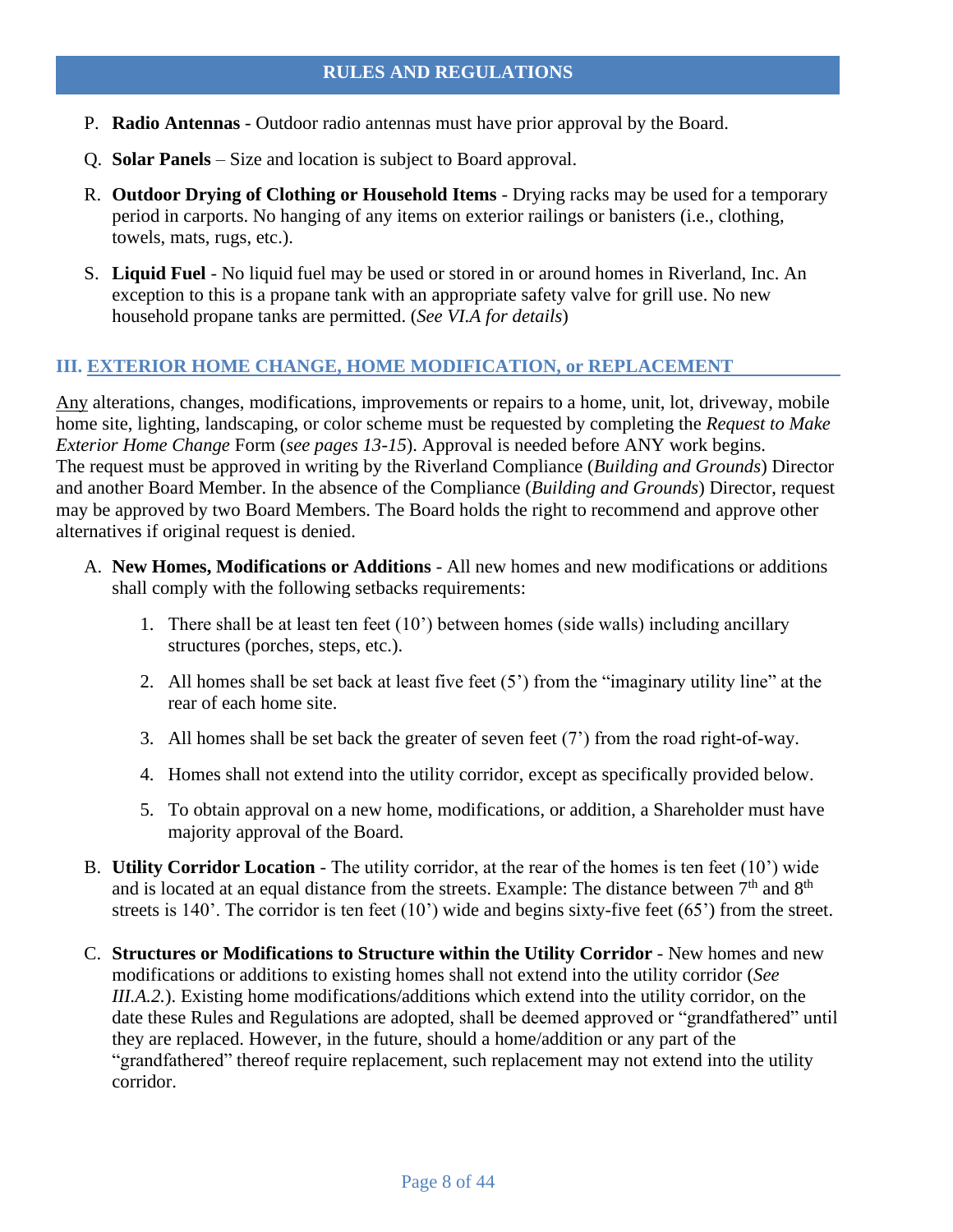- D. **New Homes – Measurements and Drawings** If a Shareholder wishes to install a new home on home site, the existing home must first be measured to ascertain and confirm the dimensions of the existing home. Additional items must be established: the current placement or footprint of the mobile home along with any attachments within the mobile home site; the location of the utility corridor; the number of feet between the existing home and the adjacent homes; and the actual space available. A drawing with noted footage confirming the number of feet between the existing home and adjacent homes, the five feet (5') setback from the imaginary utility line (*See III.A.2.*) at the rear of the property, and the setback from the street shall be indicated **before** the removal of the home.
- E. **Replacement of Existing Home** If a Shareholder wishes to replace an existing home, a drawing of the new replacement home shall be presented to the Compliance (*Building & Grounds*) Director to confirm that the new home meets all setback requirements; that it only uses one half  $(1/2)$  of any area space in excess of ten feet  $(10)$  between the existing home and adjacent homes; and that it does not encroach on the utility corridor. This drawing shall be used as a basis for the placement of the new home on the home site. Prior to placement of the new home, stakes shall be placed in the ground, outlining the placement of the new home, so actual dimensions may be confirmed and approved by the Compliance (*Building & Grounds*) Director. All new homes require a concrete slab under the home.
- F. **Space Between Homes** If a lot permits a larger home to be placed on the lot (i.e., there is more than ten feet [10'] between 2 homes), a Shareholder may install a larger new home so long as the increase in size takes up **no more than half** of the extra footage between the homes, thereby permitting both neighbors with the same opportunity to use the additional space. *Example: If there are 15' between two (2) homes, each neighbor may increase their home size by 2'6'' on each side, still permitting a minimum of 10' between each home. No one (1) owner may utilize all the "extra" space between existing homes.*
- G. **Additions Beyond Parameter of Mobile Home** No additions or modifications shall be made which extend beyond the outside of the original parameters of the mobile home, at ground level, unless there is enough space between the existing home and adjacent homes, the utility corridor, or the imaginary utility lines (*See III.A.2.*) to allow the expansion of a home in accordance with the setbacks described above.
- H. **Driveways** shall remain as depicted upon the original footprint and will be no wider than eleven feet six inches  $(11'6'')$ .
- I. **Set Back Requirements for Structures** All new homes, modifications and additions must be set back a minimum of seven feet (7') from the roadway.
- J. **Finished Floor Elevation Requirements** FEMA requirements for minimum finished floor elevation shall be met at the lowest level. Complying with FEMA requirements is the homeowners' responsibility.
- K. **Property Boundaries of Mobile Home Site Lot** Prior to doing any work, the Shareholder is responsible for understanding all property boundaries and must not encroach upon any required setback, utility corridor, common area or neighboring home site.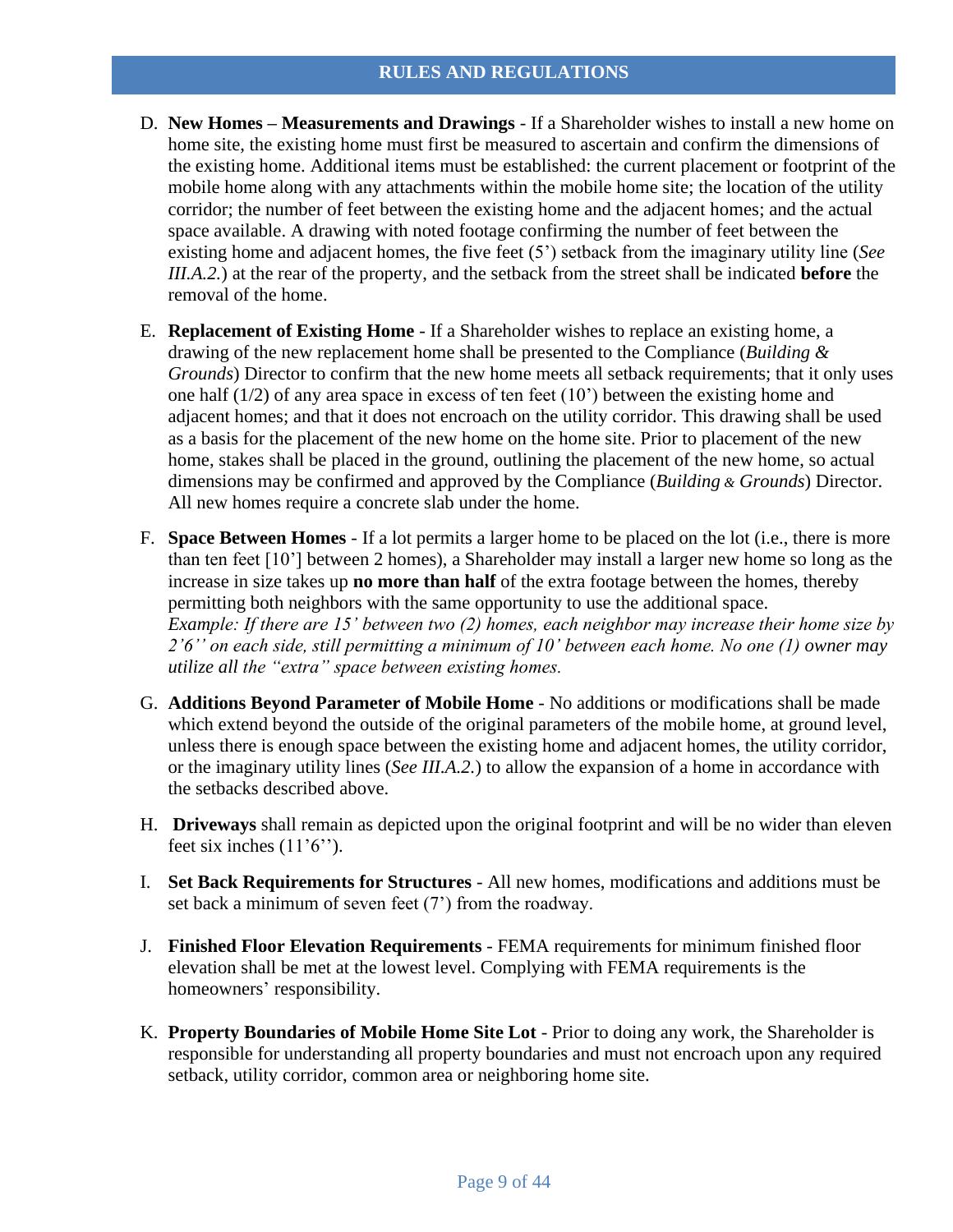- L. **Air Conditioner Replacement** Replacement air conditioners for existing homes are to be placed in the same location as the existing air conditioners. All new homes air conditioners shall be placed in the rear of the home.
- M. **Doors and Steps** Doors and steps shall be located on the front or carport side of the house only, per Martin County regulations. Rear emergency doorsteps may not extend beyond 2' boundary.
- N. **Maximum Width of Mobile Home** The maximum width of any new home on any home site shall be twenty-six feet eight inches (26'8''). Additionally, all replacement homes shall meet all setback and corridor restrictions.
- O. **Concrete Slab** Concrete slab under any new or replacement home is required.
- P. **Color Schemes** Prior to all exterior painting, color chip(s) and details of items to be painted must be approved in advance by the Compliance (*Building & Grounds*) Director (or designee) and one other Board member. Approval of color scheme changes helps maintain the integrity of the property. Painting protects the assets of the Shareholder from the elements while providing esthetic appeal.
- Q. **Lighting** Motion detector lights (such as those affixed to porches, posts, or work sheds) shall be shielded or shaded to block the light rays from traveling upward toward the sky or sideways into neighboring unit; the light rays should be pointed parallel to the ground. Please make sure motion lights are not activated by normal flow of traffic on the streets.
- R. **Golf Cart Pads** Golf cart pads **shall not be greater than 4 feet (48 inches) wide** and may not extend beyond the first carport column from the road.
- S. **Storage Sheds** All new storage sheds must be approved in advance by the Compliance (*Building & Grounds*) Director. All new storage sheds shall have metal or vinyl siding and be installed under and attached to the roof of the carport on a concrete foundation. Storage sheds will be no wider than eleven feet six inches  $(11'6'')$ .
- T. **Restriction on Materials used for Dwellings and Height Restriction** Modular or mobile homes are allowed (excluding block or concrete). Second stories shall not be permitted, in any form. Factors which impact the Compliance (*Building & Grounds*) Director and Board approval are:
	- 1. Does the dwelling comply with the above specifications?
	- 2. Is the dwelling consistent with existing community standards and/or appearance?
	- 3. Have all necessary governmental permits been obtained?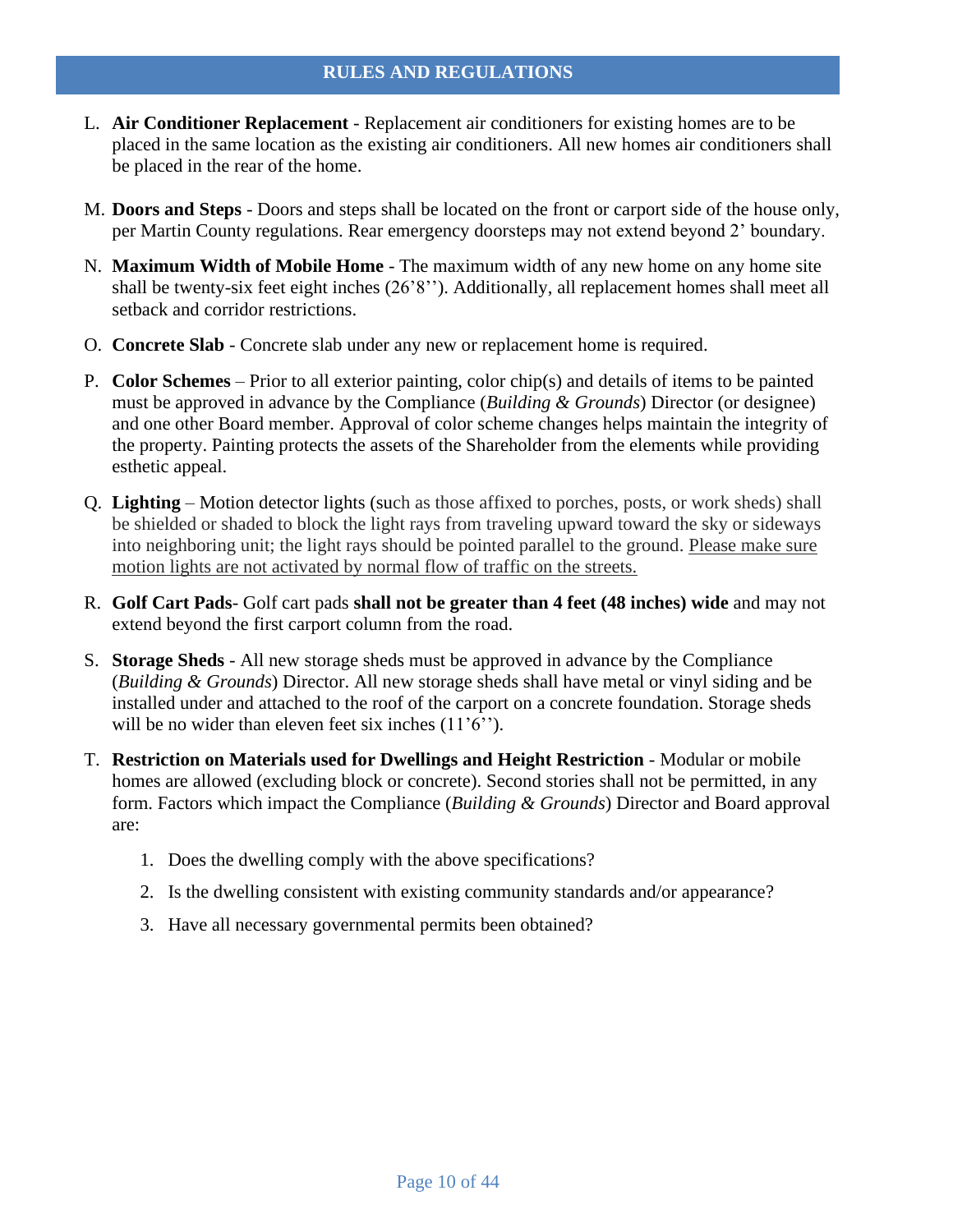#### **IV. MAKING an EXTERIOR CHANGE**

As described in these Rules & Regulations, any alterations, changes, modifications, improvements or repairs to homes/unit, home sites, landscaping or color schemes must have prior approval by the Compliance (*Building and Grounds*) Director.

#### A. **Request to Make Exterior Change Form**

- 1. **Submission of Request to Change** Shareholders must submit a *Request to Make Exterior Home Change* form (*see pages 14-15*) for all alterations, changes, modifications, improvements or repairs to homes, units, home sites, lot or landscaping as well as color scheme changes. Items not in place at time of closing need **prior approval** before alteration (e.g., screened enclosures, patio slabs, etc.).
- 2. **Form, Signature and Date** The *Request to Make Exterior Home Change* form must be signed and dated by the Shareholder. Requests submitted by others will not be considered. Details for filling out the form can be found on page 13.
- 3. **Board has Final Approval** Upon completion of work, Shareholder shall notify the Compliance (*Building & Grounds*) Director to obtain final approval. If change is not in compliance with the Shareholder's original request, or does not meet appropriate building code, Shareholder shall have seven (7) days in which to achieve compliance to avoid being subject to enforcement and/or fines.
- 4. **Required Government Permits** Shareholder assumes all responsibility for obtaining or having a contractor obtain all required local, county or state permits and approvals; the cost of all permits is solely the responsibility of the Shareholder.
- B. **Contractor Licenses** All contractors must have a current Martin County Occupational License and State licenses as required for certain occupations (electrical, plumbing, HVAC, etc.).
	- 1. **Contractor Must Comply with Rules and Regulations** Any contractor working within Riverland, Inc., must comply with all Riverland, Inc., Rules and Regulations.
	- 2. **Contractor Workdays** No work is to be performed by any contractor on major holidays, except in the case of emergency. Work is permitted only between the hours of 7 a.m. – 6 p.m.
	- 3. **Work Completed by Individuals Other than a Contractor** Any work done by a Shareholder, a family member, friend, or an acquaintance is at the Shareholder's sole risk and liability. However, Riverland, Inc. approval must be obtained prior to commencing such work.
- C. **Property Boundaries-** Prior to beginning or start of any work, the Shareholder is responsible for understanding property boundaries and must not infringe on any setbacks, utility corridors, common area, or neighboring property.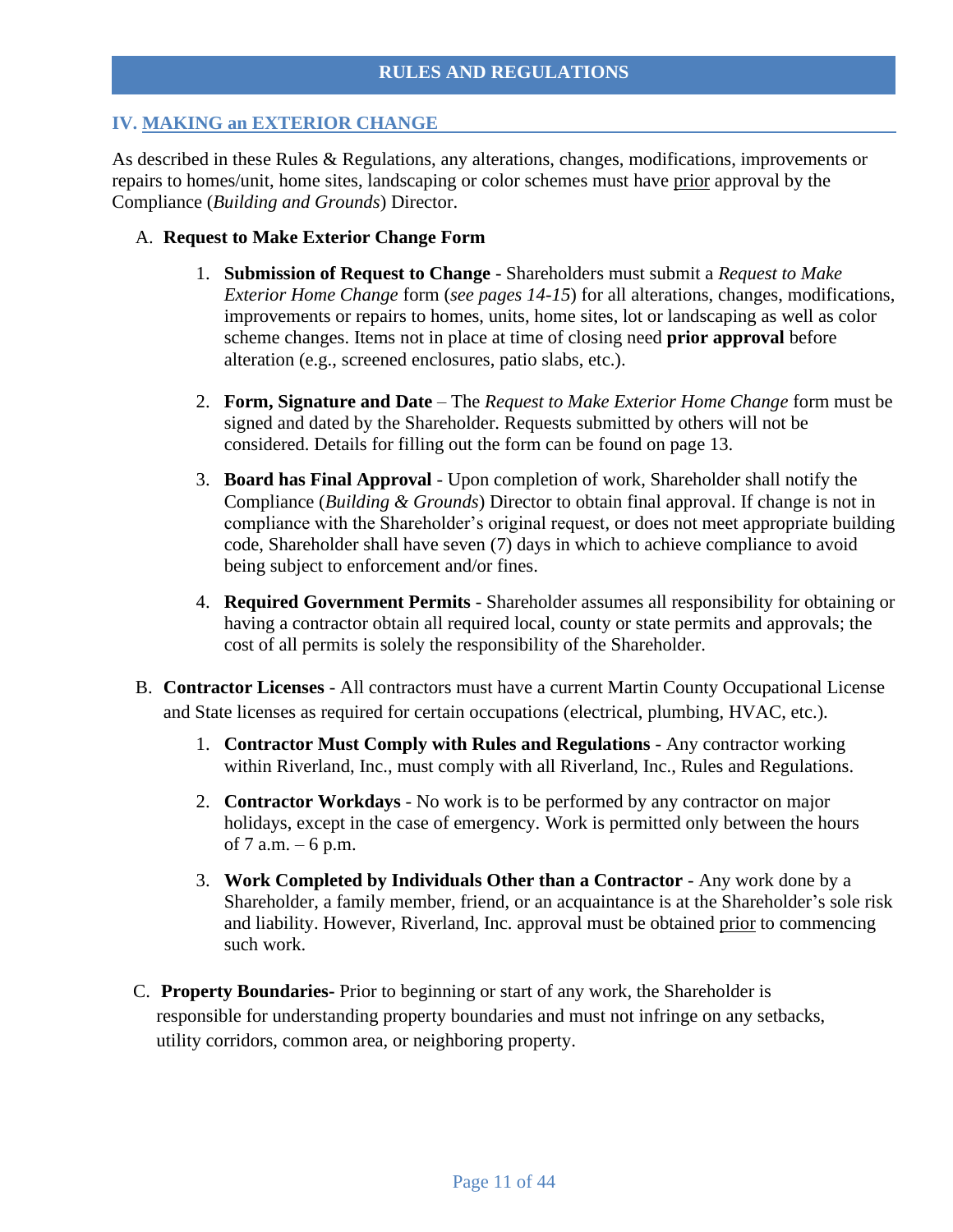#### D. **Contractor Insurance**

1**. Contractor Proof of Insurance** - Every Shareholder who submits a *Request to Make Exterior Home Change* form and is hiring a contractor to complete the work is required to provide contractor insurance information. Contractors shall abide by the Insurance Requirements for Contractors and Sub-Contractors provisions set forth in these Rules and Regulations. County and State Statutes provide fines for persons who hire unlicensed and uninsured contractors. Riverland, Inc. has been advised that your Homeowner's Insurance may be voided if you knowingly hire an unlicensed or uninsured contractor.

2. **Insurance Requirements for Contractors & Subs** - To reduce exposure to liability for Shareholders and Riverland, Inc. the Board mandates the following:

Any outside contractor working in Riverland, Inc. or on the lot of any Shareholder for the Shareholders benefit, must carry the following minimum insurance coverage:

| <b>General Liability Insurance</b> | State mandated minimum |
|------------------------------------|------------------------|
| Automobile Liability Insurance     | State mandated minimum |
| Worker's Compensation Insurance    | State mandated minimum |

3. **Responsibility for License, Insurance or Quality of Work** - Riverland, Inc. shall not be held liable for cancellation of any license or insurance, or for the quality of any work completed or partially completed by any contractor or representatives thereof engaged by a Shareholder.

CONTRACTORS PERFORMING EXTERIOR WORK FOR RIVERLAND, INC. OR A SHAREHOLDER SHALL HAVE THEIR INSURANCE AGENT PROVIDE A CERTIFICATE OF INSURANCE NAMING RIVERLAND, INC. AS THE CERTIFICATE HOLDER. Insurance certificates shall be sent by USPS, email: riverlandin@comcast.net, or faxed to 772-287-2102

# **NO WORK IS TO BE STARTED ON A MOBILE HOME SITE LOT WITHIN RIVERLAND, INC. PROPERTY UNTIL SUCH CERTIFICATES ARE RECEIVED BY RIVERLAND, INC. DO NOT START ANY WORK UNTIL WRITTEN APPROVAL IS RECEIVED FROM THE BOARD OF DIRECTORS.**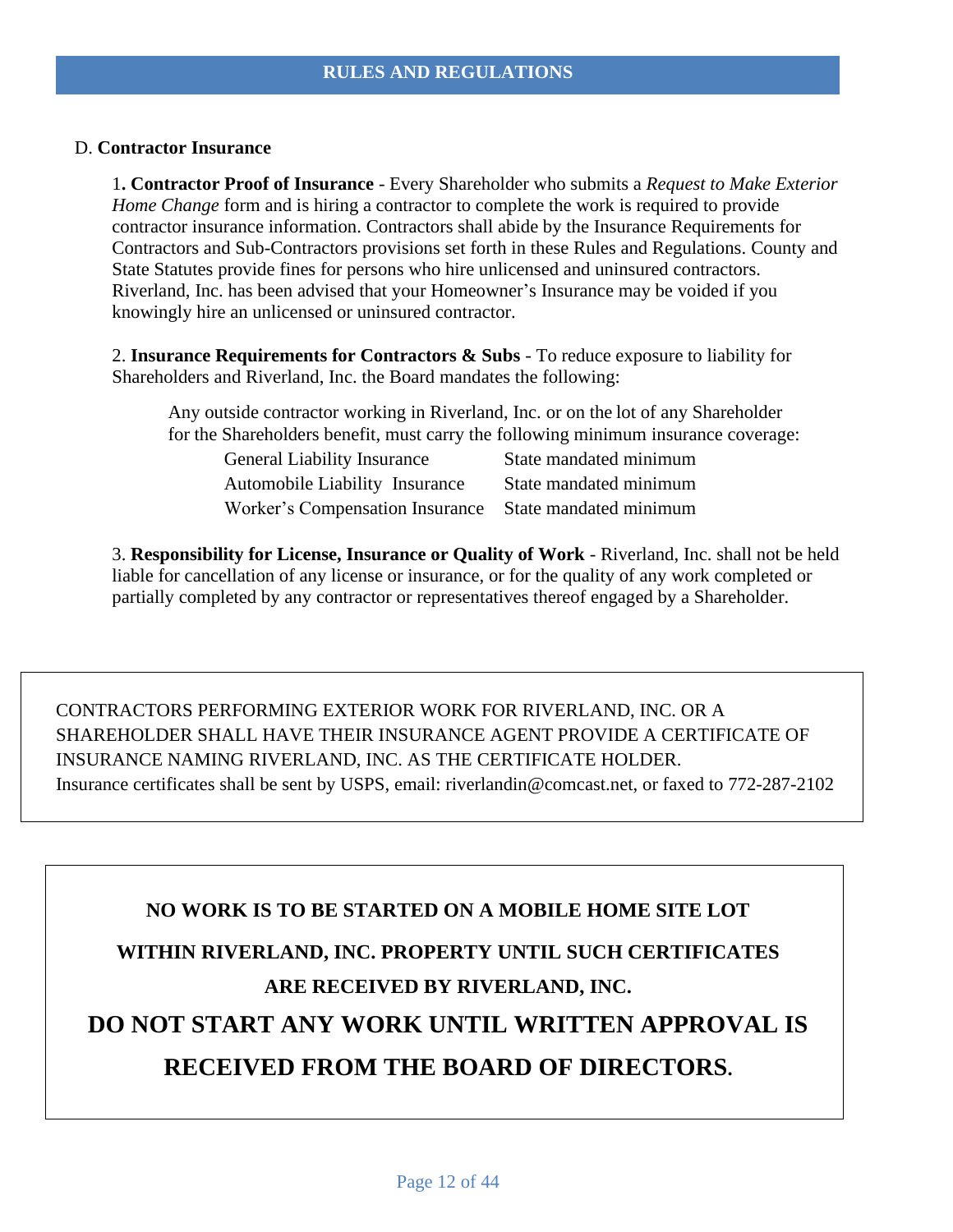#### **PREPARING A REQUEST TO MAKE EXTERIOR CHANGE FORM**

(Forms are available in the office and shown on pages 14 & 15)

The following information is required:

| Shareholder:               | Legal Name of the Shareholder                                                                                                                                                                                                                   |
|----------------------------|-------------------------------------------------------------------------------------------------------------------------------------------------------------------------------------------------------------------------------------------------|
| Date:                      | Date request submitted                                                                                                                                                                                                                          |
| Lot $#$ :                  | Legal lot number of the property                                                                                                                                                                                                                |
| Phone:                     | Shareholder telephone number                                                                                                                                                                                                                    |
| Work to be done:           | Painting, landscape, construction, other. Check appropriate box.<br>A separate form must be furnished for each type of work<br>requested.                                                                                                       |
| Contractor's Name:         | Legal name of Contractor. If Shareholder intends to do work,<br>write "self" in this space.                                                                                                                                                     |
| Phone:                     | Contractor's business phone number                                                                                                                                                                                                              |
| Address:                   | Legal address of contractor                                                                                                                                                                                                                     |
| Provide:                   | 1. Copy of contractor's Martin County Occupational License<br>2. Certificate of Insurance from contractor's insurance agent<br>naming Riverland, Inc. as Certificate Holder.                                                                    |
| Painting:                  | Provide the contractor information requested, and include a color<br>swatch or sample                                                                                                                                                           |
| Landscape or Construction: | Provide detailed drawing or description of work to be done.<br>Show, as required, lot boundary or adjacent property and<br>proximity of proposed work to same. Shareholder may hand draw<br>information or contractor may supply shop drawings. |
| Shareholder Signature:     | Signature of Shareholder. Request form must be signed by legal<br>owner of property.                                                                                                                                                            |
| Date:                      | Date Shareholder signed application                                                                                                                                                                                                             |

Turn in completed application/request and supporting documents into mail slot at Riverland, Inc. Office or directly to the Office Manager. DO NOT give to a Board Member.

Shareholder will be provided with written notice advising whether their request is approved, denied or incomplete, within ten (10) business days. If approved, Compliance (*Building & Grounds*) Director may include certain conditions, exemptions or restrictions which must be adhered to. If the request is denied, the Shareholder will be informed why and may resubmit a request with necessary corrections.

If a request to make an exterior change is rejected, and Shareholder completes the project anyway, Shareholder will be subject to a \$50 fine.

Furthermore, the Shareholder can be subject to loss of rights to use the marina and recreational areas, and the right of participation in activities until the violation is brought into compliance.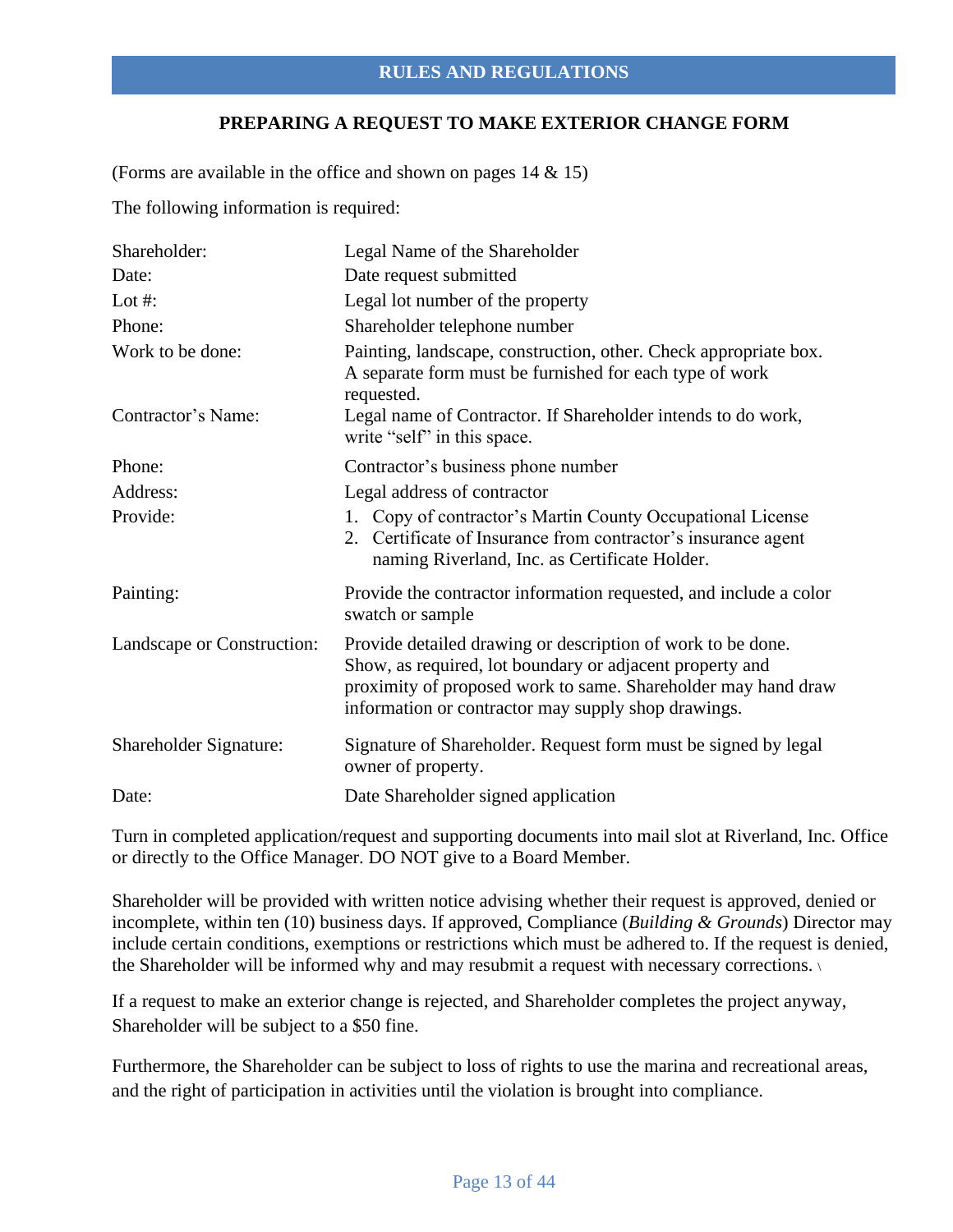RIVERLAND, INC. Office: 772.287.8811 Fax: 772.287.2102 3500 S. Kanner Highway Office riverlandin@comcast.net Stuart, FL 34994 www.riverlandstuart.com

#### **REQUEST TO MAKE EXTERIOR CHANGE**

|                                              |                                                                | Lot #: $\frac{1}{2}$                                                                           |
|----------------------------------------------|----------------------------------------------------------------|------------------------------------------------------------------------------------------------|
|                                              |                                                                |                                                                                                |
|                                              | Give full details and description of work on back of form.     | Proposed Project: Painting ________ Landscape __________ Construction __________ Other _______ |
|                                              |                                                                |                                                                                                |
|                                              |                                                                |                                                                                                |
| Provide the following with this application: |                                                                |                                                                                                |
|                                              | (Refer to R&R Insurance Requirements for Contractors and Subs) |                                                                                                |
|                                              | 1. Copy of Contractor's Martin County Occupational License.    |                                                                                                |
|                                              |                                                                | 2. Certificate of Insurance from contractor's insurance agent naming Riverland, Inc. as        |
| Certificate Holder.                          |                                                                |                                                                                                |
|                                              |                                                                | Shareholder requests permission to make additions or modifications (changes) as described on   |

Shareholder requests permission to make additions or modifications (changes) as described on reverse side hereof and agrees to the following conditions:

- **Exercise 1** Shareholder, heirs and assigns thereto, shall be fully responsible for repair, maintenance, and replacement of any change(s). Should Riverland, Inc. be required to act to repair, maintain or replace such change(s), or to repair damage resulting from them for any reason to existing structure or other property, the Shareholder shall be liable for charges including reasonable attorney fees.
- Shareholder assumes responsibility and cost for change and future upkeep.
- **Exercise Shareholder shall indemnify and hold harmless Riverland, Inc. its respective Board and** Compliance (*Building & Grounds*) Director and Committee from liability arising due to design, construction or use of change(s) described herein.
- Upon completion of work, Shareholder shall notify the Compliance (*Building & Grounds*) Director to obtain final approval. **If change(s) is not in compliance with the Shareholder's original request or does not meet appropriate building code, Shareholder shall have seven (7) days in which to achieve compliance.**
- **Example 1** Shareholder shall be liable for costs accrued to repair lawns, plants, irrigation systems or common areas damaged because of the change(s).
- **If change(s) become a nuisance, even after final approval, the Riverland, Inc. Board of Directors shall have the right to rescind approval and have the change(s) removed by the Shareholder.**
- All charges to the Shareholder shall be due upon notice and if unpaid after thirty (30) days shall accrue interest. Fines must be paid in full before transfer of stock certificate.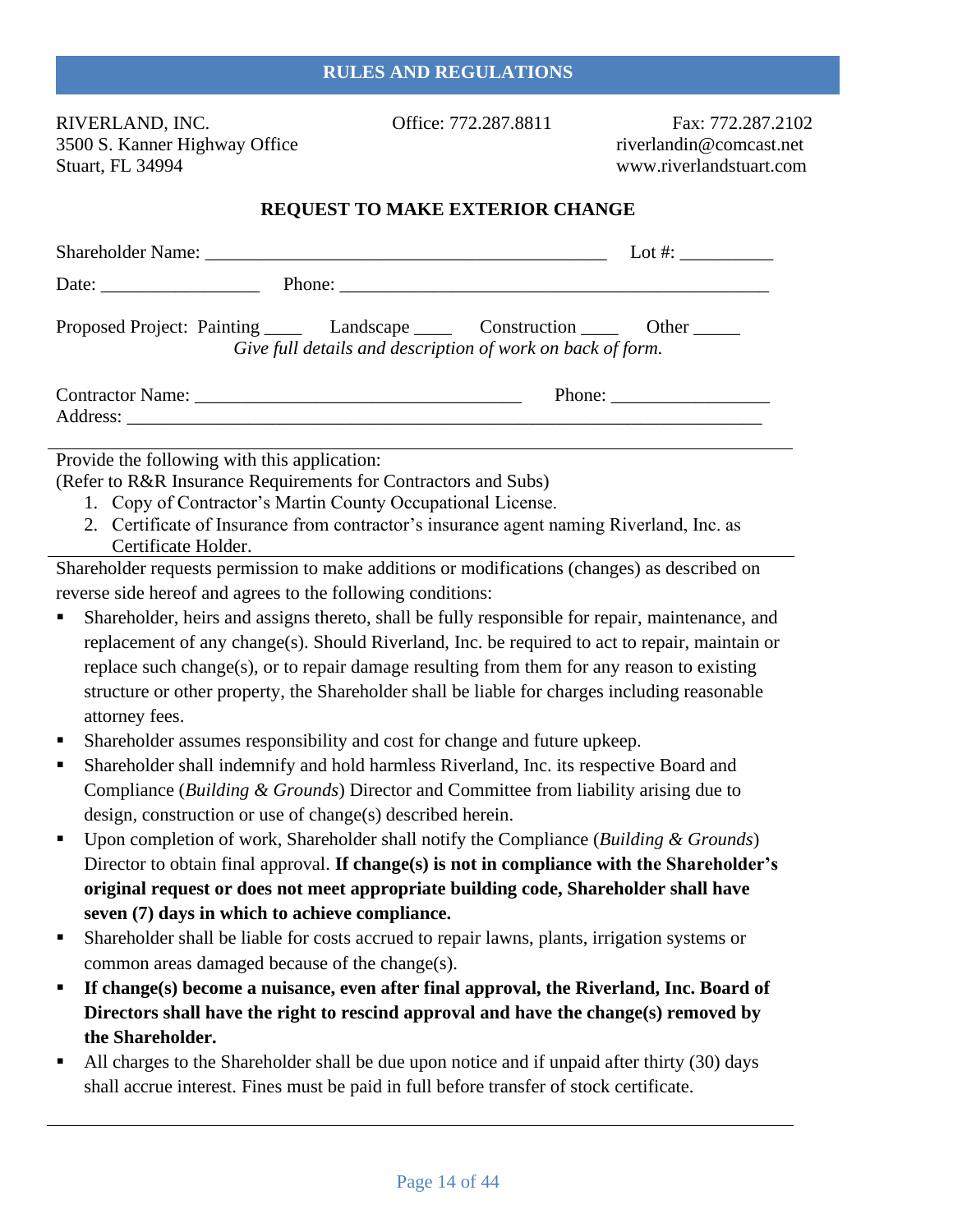#### **RULES AND REGULATIONS**

### *Request to make exterior change form continued*

| PAINTING:                                    |        |                       |
|----------------------------------------------|--------|-----------------------|
| Brand of paint:                              | Color: | (Supply color swatch) |
| Describe below the area to be painted.       |        |                       |
|                                              |        |                       |
| LANDSCAPING:                                 |        |                       |
| Type and quantity or plants to be installed: |        |                       |
| Describe below the area to be planted.       |        |                       |

CONSTRUCTION: Give details of construction and description of materials to be used. Include a copy of approved plans or diagrams as appropriate.

#### DETAILS AND DESCRIPTION:

#### DO NOT START WORK UNTIL WRITTEN APPROVAL IS RECEIVED

| I have read, understand, and agree to all the terms contained herein: |                                                          |
|-----------------------------------------------------------------------|----------------------------------------------------------|
|                                                                       |                                                          |
| Compliance (Building & Ground) Director or another Board Member:      |                                                          |
|                                                                       |                                                          |
| By: $\overline{\phantom{a}}$                                          |                                                          |
| <b>Additional Board Member:</b>                                       |                                                          |
| Approved Rejected Reason                                              |                                                          |
|                                                                       | Date: $\frac{1}{\sqrt{1-\frac{1}{2}} \cdot \frac{1}{2}}$ |
|                                                                       |                                                          |
| SHARE Advised: $\angle$ / By: By:                                     |                                                          |
|                                                                       |                                                          |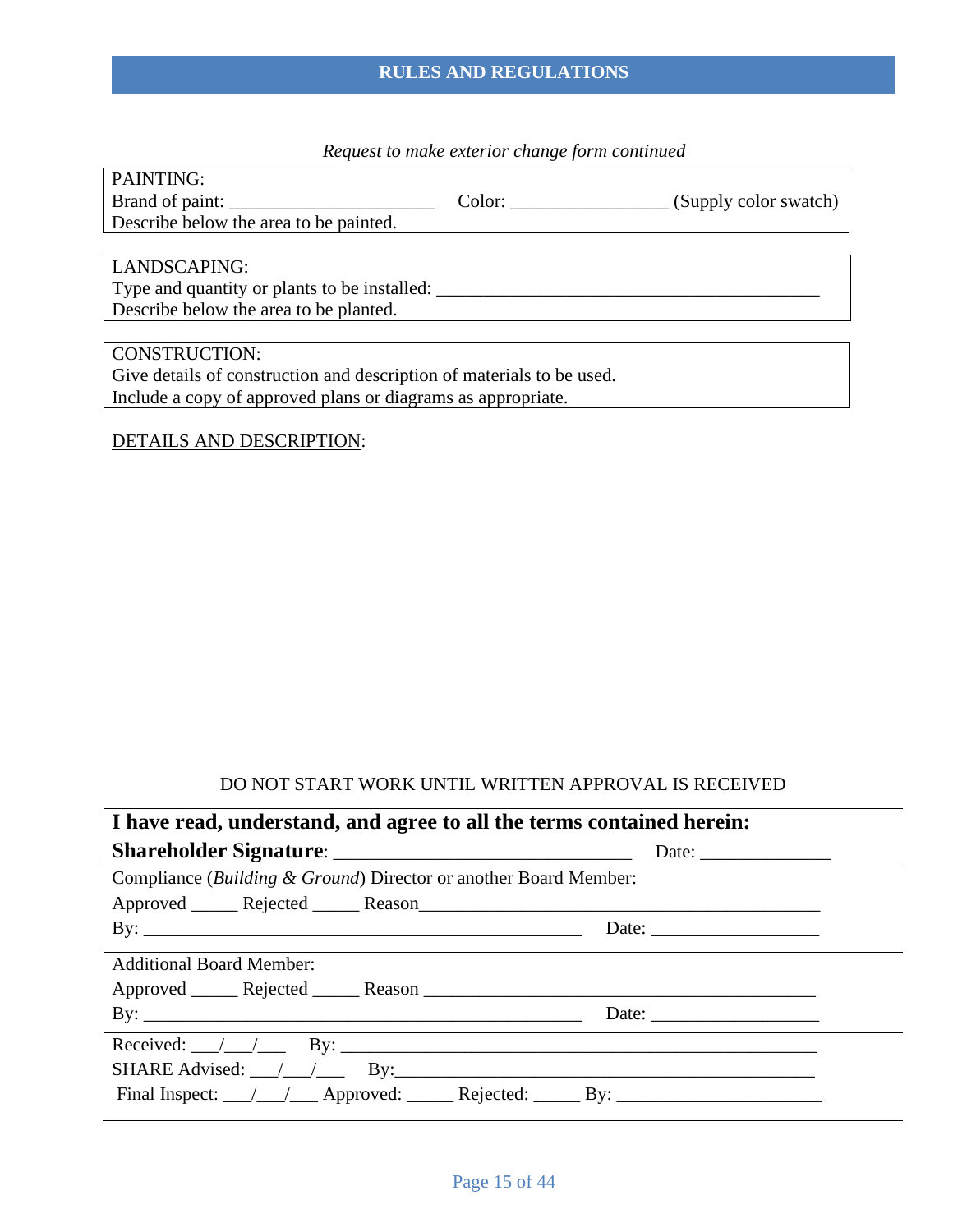#### **V. MAINTENANCE by a SHAREHOLDER**

Proper maintenance of the unit and adjacent property is required **year-round** by all Shareholders. When Shareholder is not in Riverland, arrangements should be made with someone for keeping the home properly maintained to comply with Rules and Regulations.

**Proper maintenance includes**, but is not limited to:

- A. **EXTERIOR SIDING**: Must be clean and free of mold/mildew or any discoloring element detracting from the decorative finish of the siding. Resurfacing, washing and/or painting the siding must be done for correction.
- B. **ROOF**: Must be structurally sound, intact, and clean and free of mold/mildew or any discoloring element detracting from the original finish. This includes the roof edges.
- **C. WINDOWS and SCREENS:** Windows must not be broken; screens must be secured on all four sides. This includes screens on storm doors.
- D. **SHUTTERS and AWNINGS**: Must be clean and free of mold/mildew or any discoloring element detracting from the original finish and/or subsequently applied paint.
- E. **DRIVEWAY, SIDEWALKS, STEPS and CARPORT**: Must be clean and free of mold/mildew. Driveway and carport paint should be clean, free of scuffs, black marks, oil, etc.
- F. **DRIVEWAY/CARPORT/PORCHES**: Must be free of any items not normally associated with these areas.
	- 1. When the Shareholder is in residence, the following is a list of items that are permitted: Patio/Outdoor Removable Furniture, Grill, Bicycle, Plants, Rugs, Boat Boxes, Storage Boxes, Golf Carts, Handicap Lift, Hose, Recycle/Trash Bins. Items must be moved to the interior when Shareholder vacates for the season or during a hurricane evacuation.
	- 2. If a Shareholder desires to have items on their driveway, carport or porch that are not listed above, prior approval from the Board is required.

#### **VI. UTILITIES**

- A. Riverland, Inc., uses metered propane gas for the community laundry room dryers and the emergency generator. Individual 20# propane tanks **for a grill** on a Shareholder's property are the responsibility of the Shareholder and must be always secured. **New household propane tanks** are **NOT** permitted. Current (as of 11/19/21) tanks are "grandfathered".
- B. Disposal of materials or items reasonably expected to clog or damage the wastewater treatment system **is not permitted** (e.g., latex gloves, medication, grease, personal sanitary items, diapers, coffee grounds, clothing, rags, cigarette butts, etc.). Failure to comply shall be deemed a violation of the Rules and Regulations. Damage to sewer system costs all of us money.
- C. City water costs money, so report any water problems (leaky faucets, leaky toilets, or sounds of running water) in the common areas, your neighbor's spigot, or your own unit to the office.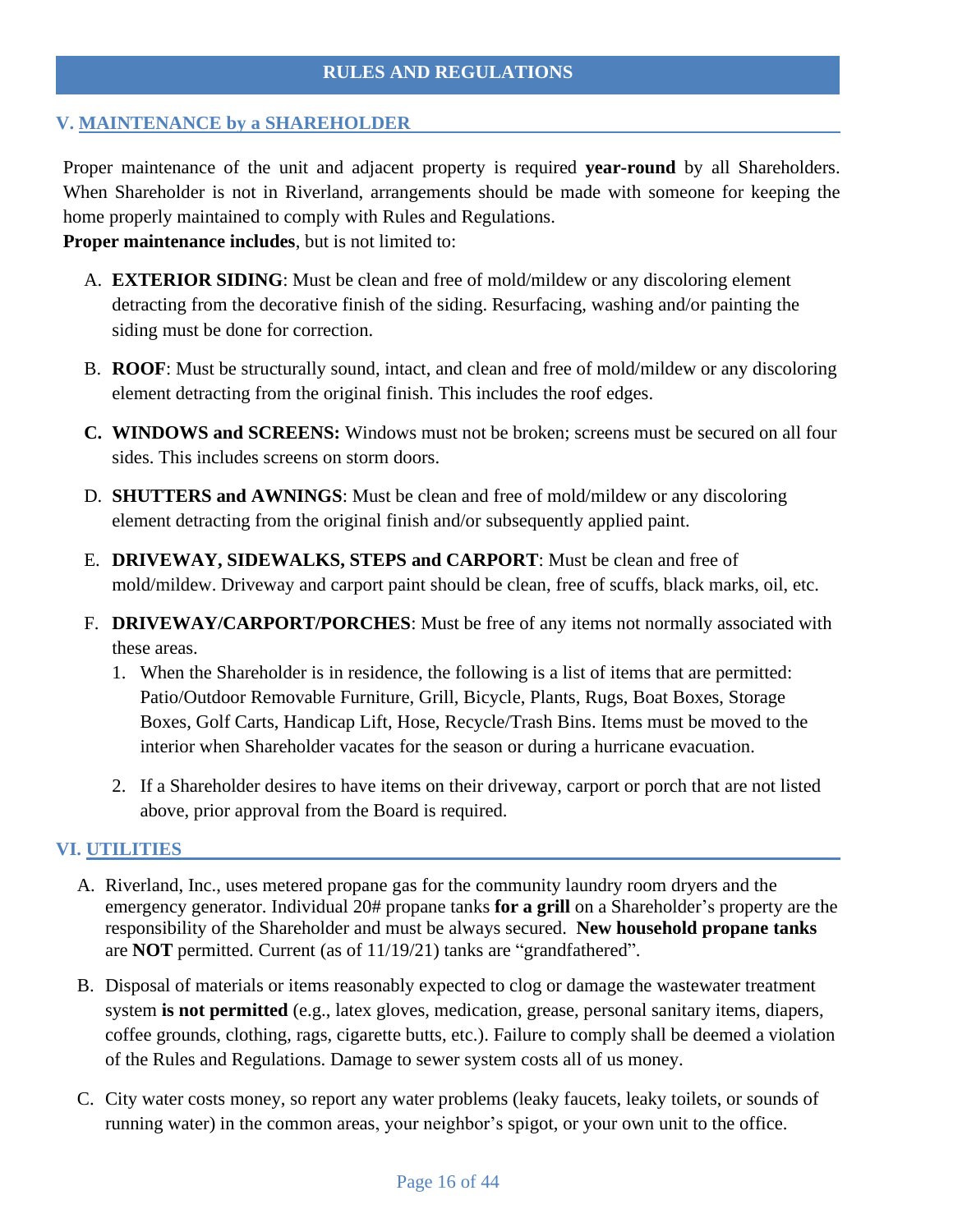- D. Per Florida Statute 719.104, the Board of Directors may schedule individual unit checks for water leaks: *RIGHT OF ACCESS TO UNITS — The association has the irrevocable right of access to each unit from time to time during reasonable hours when necessary for the maintenance, repair, or replacement of any structural components of the building or of any mechanical, electrical, or plumbing elements which impact Riverland Inc.*
- E. Using city water (blue lever) to wash home or vehicle, irrigate, or any other outdoor purpose is not permitted. There is a separate water supply for outdoor use (orange lever) which is drawn from Riverland's well. City water costs are substantial; well water costs are minimal.

#### **VII. LANDSCAPING and PLANTING PROCEDURES**

- A. **TREES and SHRUBS**: These items within the two (2) foot area around the original perimeter of the mobile/modular home are the responsibility of the Shareholder. **Proper maintenance includes trimming and/or weeding to confine the plant material to within the two-foot boundary**. Trees, shrubs, plants, etc. must not be planted outside the two-foot boundary. All plants including Areca Palms and other bushes/plants **must not extend above the adjacent roof/carport height between units nor extend beyond the 2-foot boundary.** Fines can result.
- B. **WATERING:** ONLY WELL WATER IS TO BE USED FOR WATERING; USING CITY WATER IS PROHIBITED. Only handheld or timed (underground or portable) water devices may be used to water lawns and plantings. Timers must be zone controlled with backwater valve and rain control. Shareholders must comply with any watering restrictions imposed by Martin County or the South Florida Water Management District. [Well: orange lever; City: blue lever]
- C. **FERTILIZER** –Per Martin County ordinance: Application ban (June 1 September 30): Fertilizers containing nitrogen (N) and phosphorus (P) should not be used on landscaping or lawns. Application period (October 1 – May 30): Fertilizer containing phosphorus (P) is not allowed, and nitrogen (N) must be 50% slow release.
- D. **TRIMMING** Shareholders shall not trim, fertilize or kill plant life not located within the twofoot perimeter of their own mobile home.

#### **VIII. PETS**

- A. No Shareholder, Resident, Guest, or other individual shall at any time keep, maintain, or otherwise have present in Riverland Park any dogs or outdoor cats.
- B. Service or support animal presence is determined on an individual basis and not to be assumed permissible. Proper legal documentation from a certified/licensed health care provider is required to be submitted to the office, along with current vaccine records for the animal.
- C. Fish and small birds do not constitute "pets" for the purpose of this provision and are permitted. However, birds are to be always maintained within the dwelling unit or its enclosed areas and must be removed at the sole discretion of the Board, when determined to be a nuisance or unreasonable disturbance to others.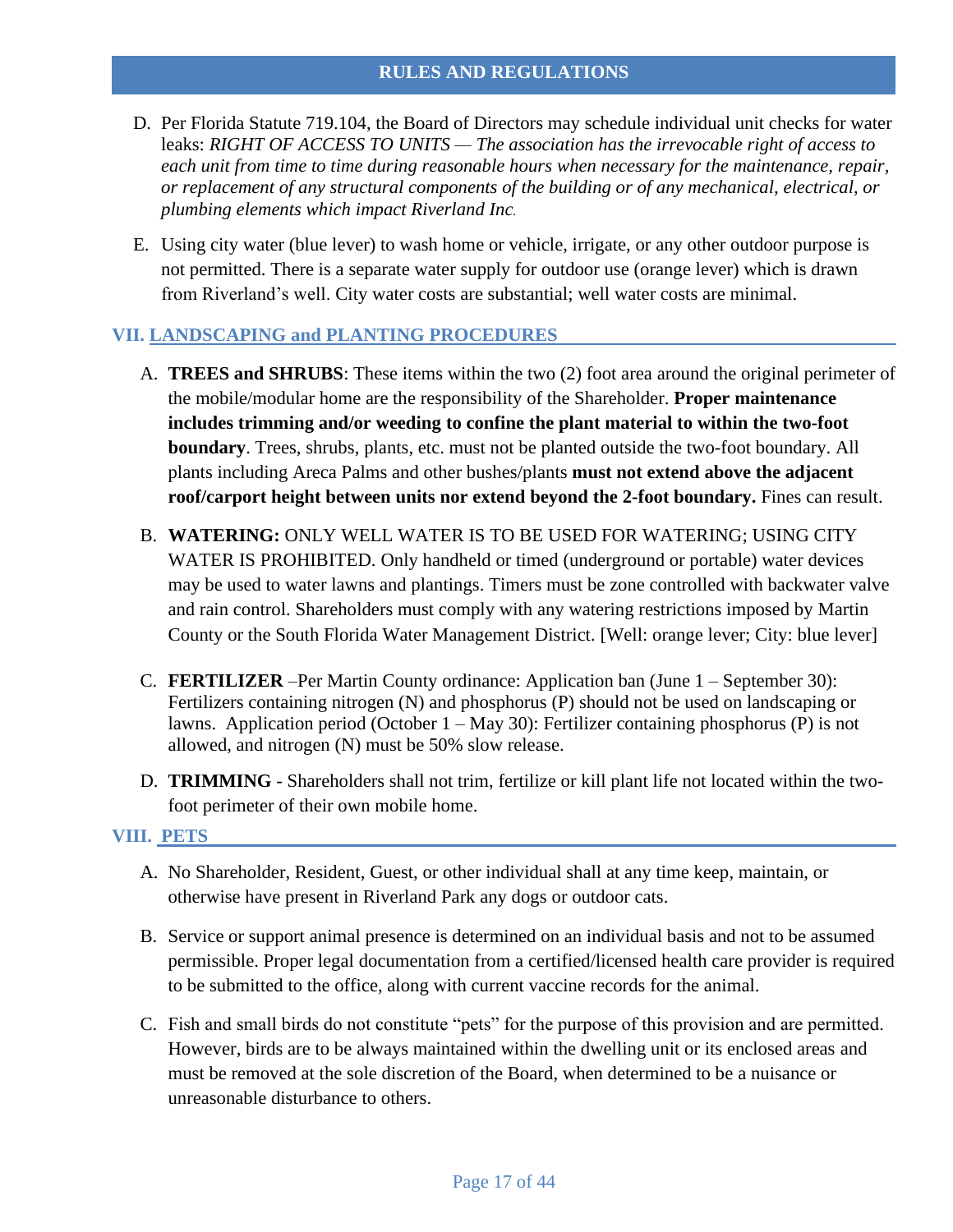#### **IX. OCCUPANCY FEES, PERMANENT RESIDENTS and SHORT- TERM GUESTS**

Every home must be owned by at least one adult fifty-five (55) years of age or older, and no one under the age of eighteen  $(18)$  forty-five  $(45)$  years old may reside in a unit except as provided herein.

A. **Occupancy Fees -** Any unit occupied by a more than two persons (Shareholders and guests) is subject to a **\$30 charge per person per month** occupancy fee to off-set additional shared costs (water, sewer, amenities, etc.) The Shareholder is responsible for contacting the Office Manager to self-report the months the fees should be charged. This fee is subject to change by order of the Board.

*For example: Family "A" (four people) visits for five days = 20 days; family "B" (two people) visits for five days = 10 days. Total days of guests = 30 days so \$30*

Any occupant in a unit for a total of 30 days in a calendar year (Jan 1-Dec 31), not necessarily consecutive but accumulative, shall pay a \$30 fee. An additional \$30 fee is payable for any 30 day period in residence for the duration of that calendar year. The count would start again for the following year*.* 

*For example: Susie comes to visit Mary & Harry in Unit X. Susie stays for 15 days in January (Jan 3-17) and then stays again for 15 days from March 17-April 1 of the same year. The Shareholder should notify the office that they need to pay the occupancy fee for Susie of \$30. (15 + 15 = 30 days) If Susie were to return to Riverland during the rest of the year, the Shareholder must notify the office and pay the \$30 fee again for any 30-day period Susie is in Riverland, Inc.*

- 1. It is the Shareholder's responsibility to contact the office when they have more than two people residing in the unit.
- 2. Not reporting extra residents is a violation and carries a fine of \$100.
- B. **Permanent Resident -** a non-Shareholder who resides with a Shareholder for more than thirty (30) days in a calendar year is considered a Permanent Resident and must be approved by the Board of Directors. If they are a third or fourth person, the fee is \$30 per month per person. **The total number of people** residing in the home including Shareholders and Permanent Residents **may <u>not</u>** be greater than four (4). (Four residents: maintenance fee  $+$  \$60/month)
	- 1. All Permanent Residents must go through an interview process, complete the required background check, and provide their driver's license or other state issued photo ID to verify their age. Copies of these documents will be placed in the Shareholder's file.
	- 2. Each Permanent Resident must sign an agreement that he/she has read and will abide by the **Riverland Rules for Guests and Permanent Residents**. A copy of the agreement will remain in Shareholder's file in the Riverland Office.
	- 3. **Permanent Resident may not occupy the Unit when the Shareholder is not in residence.** In extenuating circumstances (death, illness, injury, etc.), the Shareholder **may request** in writing a time limited exception. Approval from the Board is not guaranteed.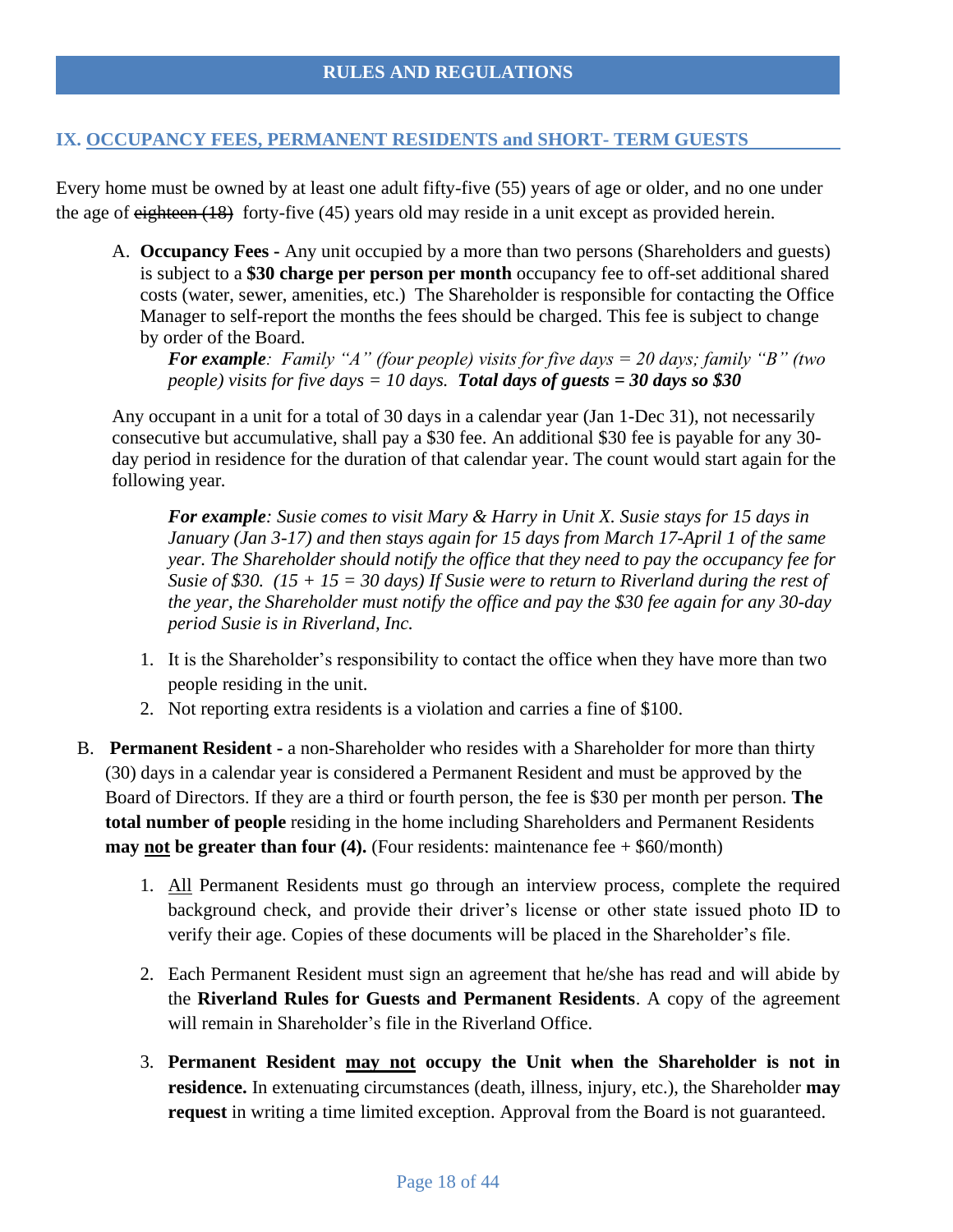- 4. All Permanent Residents are the responsibility of the Shareholder and have the same privileges as a Shareholder, except they **may not** vote on Riverland issues, run for office, rent the clubhouse, rent a boat slip or be in partnership with another Shareholder who owns a boat, **nor may they occupy the unit without the Shareholder present**.
- 5. If a Shareholder dies, the Permanent Resident must vacate Riverland or get a new Proprietary Lease in their name for the Riverland Shares immediately.
- 6. Permanent Residents must have Riverland Parking decals on any vehicles parked in Riverland or be subject to security action (i.e., towing, ticketing).

#### C. **SHORT TERM GUESTS**

- 1. A Short-Term Guest is permitted to reside in a home with one or more Shareholders for **less than thirty (30) days**. Short Term Guests are the responsibility of the Shareholder, and they must abide by all the rules set forth in this Rules and Regulations.
- 2. **Short-term guests may not occupy the home when the Shareholder is not in residence**. In extenuating circumstances (death, illness, injury, etc.), the Shareholder **may request** an extension in writing from the Board for a time limited exception one time per calendar year. If this exception is approved, the guest must report to the office upon arrival in Riverland, show proof of age, and sign an agreement stating the individual has read and agrees to abide by the Riverland Rules for Guests and Permanent Residents.
- 3. All Short-Term Guests **are required to have a Guest Parking Pass displayed in the windshield for any overnight parking in Riverland**. Day visitors do not need parking pass.

#### **X. CONDUCT of VISTORS, RESIDENTS, and SHAREHOLDERS**

- A. It is a violation of the Rules & Regulations to engage in or permit any of the following:
	- 1. Excessive use of alcoholic beverages leading to public intoxication.
	- 2. Use of illegal narcotics including possession, distribution and/or trafficking.
	- 3. Excessive noise by people, radio, or television (i.e., volume can be heard in the street or adjacent home).
	- 4. Any behavior that brings discredit to Riverland, Inc., such as lewd conduct, indecent exposure, profanity, fighting, and/or disorderly behavior.
	- 5. Disposing of trash or garbage in the river or toilet or anywhere other than trash cans or dumpster NOT permitted. Do not put large household items in dumpster; use bulk pick up on the third Wednesday of each month. Cardboard boxes are to be recycled.
	- 6. Maintenance work of a noisy nature before 7 a.m. or after 6 p.m.
	- 7. Any social activity that may disturb others before 7 a.m. or after 10 p.m.
	- 8. Independent garage sales, yard sales, patio sales, tag sales, moving sales or any other type of sale on your lot site.
	- 9. *(Added 02/18/2022)* The sale of alcohol beverages, or the manufacture of alcohol beverages for sale, or any activity covered by Florida Statute 768.125 – better known as Florida's Dram Shop Law – is specifically prohibited.
- B. Martin County Sheriff has permission to enter Riverland and to enforce laws.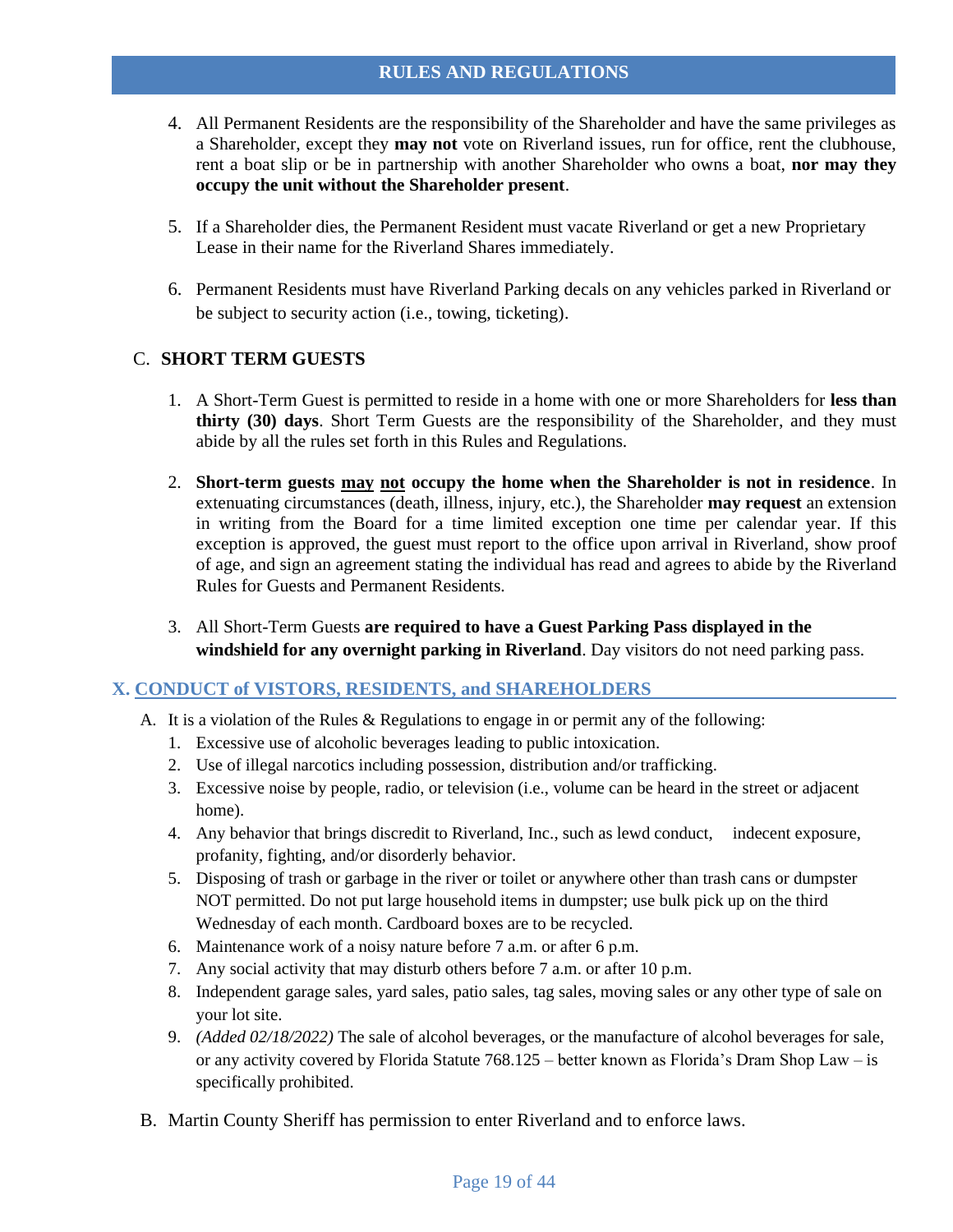- C. Riverland resident may conduct a business or profession if it does not generate an excessive amount of vehicle traffic or create an unreasonable disturbance to other residents. Additionally, a resident may work for another resident in the maintenance of his yard or home.
- D. Burning of trash, leaves, wood, or other materials is not permitted. No Chimenea or fire pits may be burned. This is to maintain compliance with Martin County Fire Code which prohibits any fire within 150 feet of any structure. No firewood is to be stored in Riverland. Gas and/or charcoal grills are permitted if properly supervised and ventilated.
- E. **Minor Children** (under age 18 yrs.) in Riverland, Inc. are Shareholder's responsibility.
	- 1. Children under age sixteen (16) must **always** be supervised by a responsible adult.
	- 2. Immediate family members who are under eighteen (18) years of age may not visit Shareholders for more than thirty (30) cumulative days in any six (6) month period. In extenuating circumstances, the Board may approve an extension.
	- 3. Children under age thirteen (13) must wear a life vest while in the marina area, docks, walkways, and/or on a boat. Violation of this rule could result in the termination of a boat owner's slip assignment.
	- 4. At the pool and at the shuffleboard courts, children under sixteen (16) must be always accompanied by a Shareholder or Permanent Resident. Children under age eighteen (18) may not supervise younger children.
	- 5. Bicycles, skateboards, roller-skates, running, etc., are not allowed in the club house, on the shuffleboard courts, nor in the pool or laundry room areas.
	- 6. Minor children under the age of eighteen (18) must always be accompanied and supervised by an adult when in the Health Club.
	- **7. Golf Carts shall not be operated by anyone under the age of sixteen (16) even with an adult with them on the golf cart, for the safety of the guest and other residents.**

#### **XI. VEHICLES**

- A. **Speed Limit & Traffic Signs** The speed limit in Riverland is fifteen (15) mph for all vehicles. To keep our streets safe, it is up to walkers, bicyclists, motorists, and golf cart drivers to treat each other with care and respect. All must follow rules of the road.
- B. Everyone must observe all STOP signs and yield to any vehicle (car, truck, golf cart, bicycle, or handicap scooter) or pedestrian at any intersection. STOP at the ends of the numbered streets; Front and River Streets have the right-of -way.
- C. Bicycles and golf carts must ride with the flow of traffic, on the right side of the road.
- D. Side by side bicycle riding must be limited to two and must stay on the right side of the road.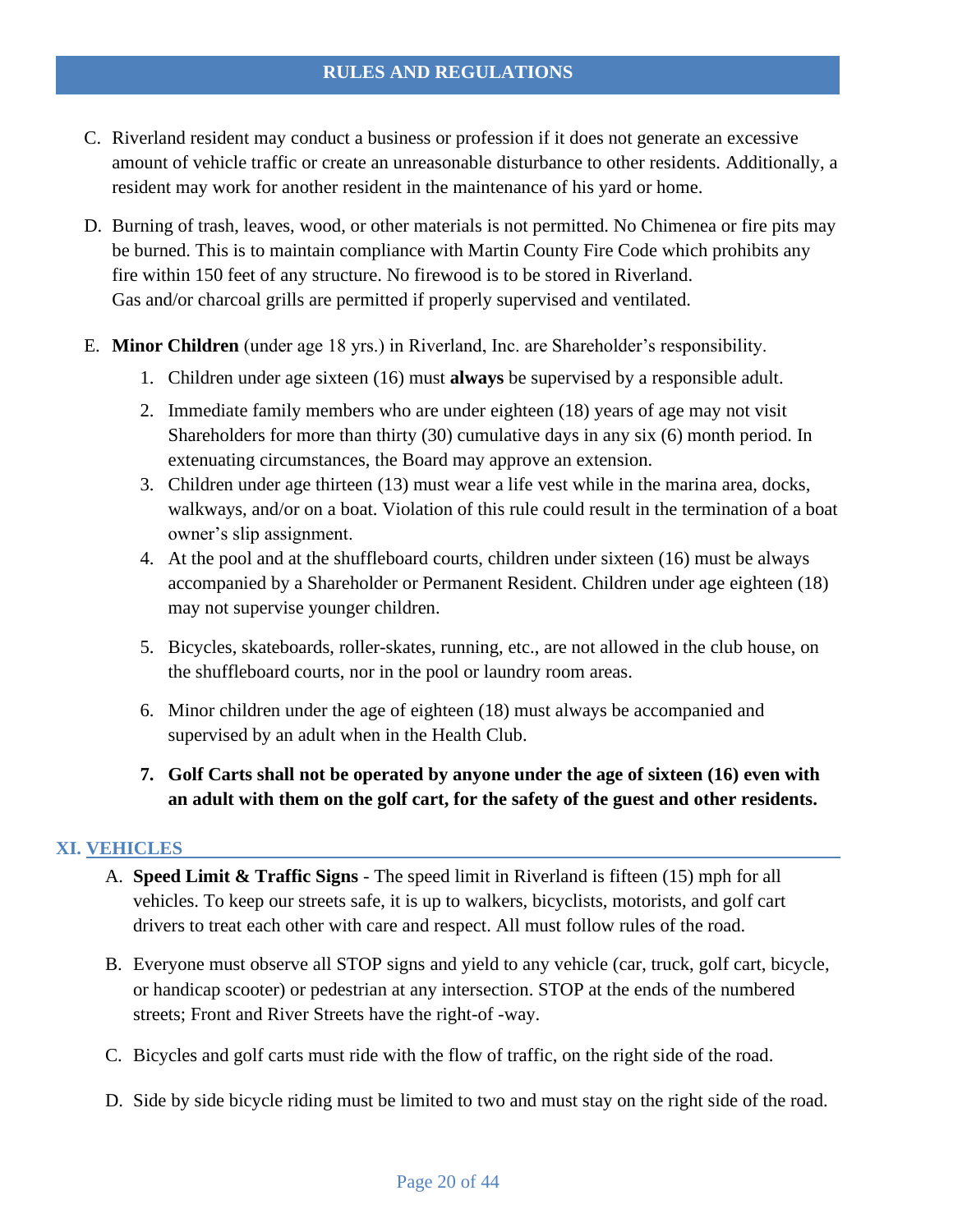- E. After sunset, head lights or safety lights must be used by all moving vehicles, bikes, and golf carts.
- F. **Attentiveness** Drive with care due to the number of pedestrians, bicycle riders and golf carts. Be particularly conscience of those with hearing loss.
- G. **Identification of Shareholder Vehicles** For security reasons**, all vehicles belonging to Shareholders and Permanent Residents must be identified with a Riverland Parking decal** on the left rear and right front car window. Vinyl clings are available in the Riverland Office. ("R" stickers used in the past are also acceptable.)
- H. **Parking** All Shareholders must have Riverland Parking decal and park vehicles in driveway. Permanent residents and overnight guest vehicles are to be parked in authorized parking areas with appropriate Riverland Parking Passes on dashboard. Riverland, Inc. is not responsible for providing additional parking spaces for units.
	- 1. No street parking permitted overnight.
	- 2. One handicap parking spot and three parking spots by the Clubhouse will be designated for office visitor only parking during weekday hours (8 a.m.- 2 p.m.).
	- 3. Efforts must be made to park vehicles in Shareholder's driveway. Street parking spaces and spaces by the Clubhouse shall be used only if the Shareholder's driveway is completely occupied with motor vehicles.
	- 4. For overnight parking (10 p.m.-6 a.m.), all vehicles in Riverland should have either Riverland Parking stickers on front and back, or a Guest Parking pass from the office displayed on their dashboard. The guest parking pass must include the lot number and the date**. Unidentified vehicles risk security action** (i.e., towing).
	- 5. Vehicles must not extend out of the driveway and into the street.
	- 6. Riverland, Inc. is not to be used for visitor(s) or extended family members to park vehicles while away, such as to attend high school, go on a cruise, carpool, etc. Riverland is not a public parking area for anyone.
- I. **Parking in Another Driveway** Any Shareholder parking a vehicle, golf cart, or boat in another Shareholder's driveway must obtain written permission from that Shareholder by using the P*ermit for Parking* form (see page 42). If the office does not have a copy of the written approval between both parties, the Shareholder leasing the lot will be notified of the situation. Riverland, Inc. is never responsible for any property damage because of parking in another person's driveway, whether office has a form or not.
- J. **NO Parking on the Grass** The parking or driving of any vehicle, including golf carts, is not allowed on any grassy area. Vehicles and golf carts are not to be parked nor driven on a Shareholder's lawn nor any common areas. No vehicle is to have even two tires on the grass.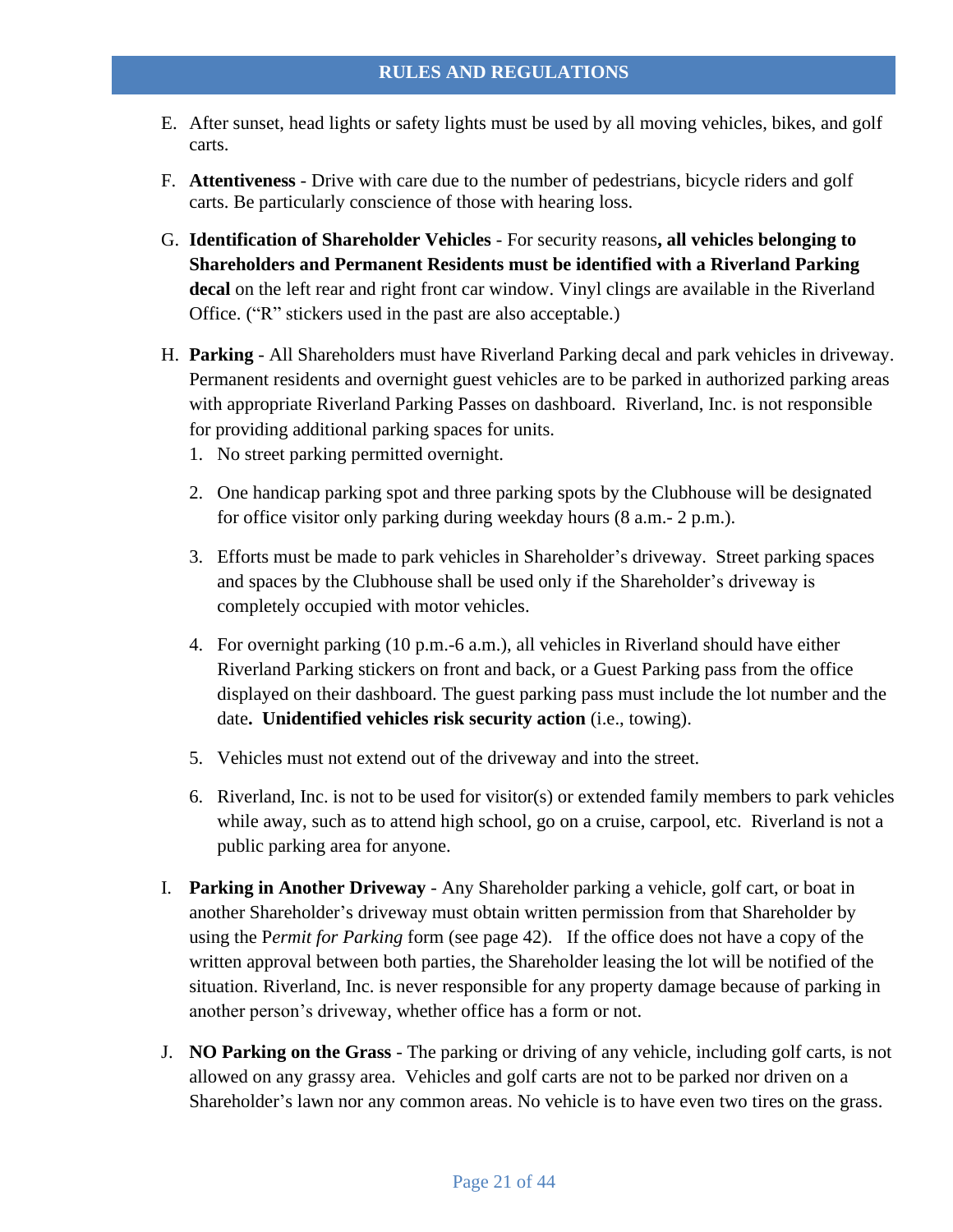- K. **Parking for Day Visitors** Visitors to the Park or anyone attending special events shall park their cars or vehicles in properly designated areas or along the numbered streets as instructed by the Shareholder he/she is visiting. No parking on River nor Front Streets.
- L. **Street Parking** Vehicles and golf carts may park on  $1<sup>st</sup> 9<sup>th</sup>$  Streets for short periods during the daytime, which is defined here as 6 AM-10 PM. Please avoid **all-day** street parking.
	- 1. Vehicles are NOT to be parked at any time on Front Street nor River Street (this includes service vehicles).
	- 2. From 6 AM 10 PM golf carts are allowed to park on Front Street and River Street but must be parked on the same side of the street if more than one.
	- 3. If another vehicle or golf cart is already parked on the street, you must park on the same side of the street as that vehicle. Be mindful of emergency vehicles needing to maneuver in the park.
	- 4. Do not block the entrance or interfere with the access to any other driveway when parking on the street. Very important! Be conscious of people needing to back out of a driveway.
	- 5. Neither vehicles nor golf carts are to be parked on any street from 10 PM until 6 AM.
- M. **Contractors or Service Providers Parking** Be sure to remind contractors and service providers of the parking rules in Riverland and ask that they comply.
- N. **Recreational Vehicles** An RV will be permitted to be parked on a Riverland, Inc., street briefly, ONLY for active loading and unloading. No overnight street parking. Talk to a Board member for a location if you need a one night overnight for your RV before leaving for a trip.
- O. **Motorcycles (two or three wheel)** Shareholders, Permanent Residents, and Short-Term Guests are not permitted to drive motorcycles within the park. Any visitor on a motorcycle must park the motorcycle in the spaces by the pool ONLY, and then walk to the destination. A parking permit is required for overnight parking.
- P. **Golf Carts** Electric golf carts only; NO gasoline powered golf carts allowed. Only one golf cart per household, unless actively performing golf cart maintenance for another Shareholder. The operators must abide by all the motor vehicle rules and **shall not be operated by anyone under the age of sixteen (16)** regardless of who is riding with them.
- Q. **Securing Golf Carts** In the Shareholders absence during the hurricane storm season (June 1 – November 30), golf carts must be secured to the carport floor. (*See XII.D*)
- R. **Signage on Vehicles -**Vehicles with visible signage or advertising driven by Shareholders, Permanent Resident or Guests may not be parked in Riverland overnight.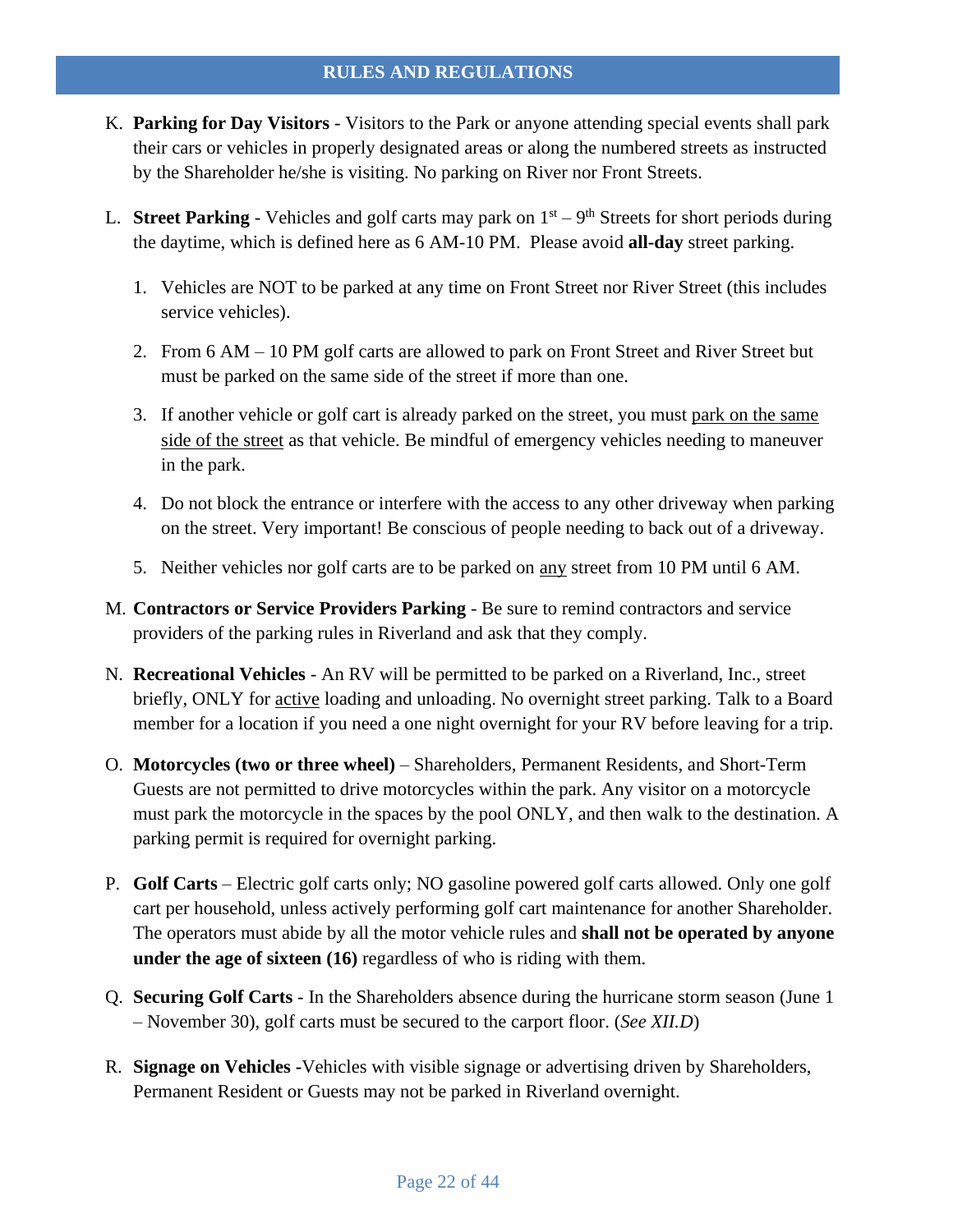#### **XII. HURRICANE PREPARATION**

The intent of the items below is to expedite the preparation of the park in the event of a potential hurricane. A list of Hurricane Preparedness Approvers, listed by street and with their phone numbers, will be kept up to date and posted on the Corporate Bulletin Board in the Clubhouse. **Riverland Inc. is in a mandatory evacuation zone**.

- A. Shareholders who are NOT in residence should have his/her unit prepared for hurricane season before leaving. Please verify your home has been properly secured by having the *Hurricane Preparedness Checklist (pg. 43)* signed by your street representative. Seasonal Shareholders please file this form **each year** before leaving for the season.
- B. Hurricane shutters and clam shells shall not be in place for more than five (5) days in advance of a pending storm and removed five (5) days after the threat or storm. **Hurricane shutters shall be taken down and clam shells raised while in residence**. If not, Fire Department will be notified; this is a safety precaution.
- C. As a last resort, if plywood is used as a hurricane shutter it must be painted and in good condition. You may not use any straps to secure the plywood.
- D. Golf carts, small watercraft, and all boats must be fully secured in carport with tie-downs during the threat of a hurricane and prior to departing for the season.
- E. Remove and secure all types of outdoor items such as planters, lawn ornaments, water hoses, grills, bicycles, propane tanks, outdoor furniture, potted plants, ornamental rocks, or shells, etc. Riverland, Inc. will dispose of any items left unsecured during an evacuation.
- F. If you are incapacitated in any manner, fill out a SPECIAL NEEDS FORM and mail it to: Martin County Emergency Mgt., 6000 SE Tower Dr. Stuart, FL 34997. Phone: 772-288-5694 or 772-287-1652. If evacuation is necessary, you will be notified by Martin County as to what time you will be transported to a shelter.
- G. Shareholders living in Riverland at the time of serious storm warnings must follow directions of the Martin County Emergency Management Team. Any Shareholder or resident refusing to comply with an evacuation order shall not hold Riverland, Inc., responsible in any way. Contact the Red Cross for a list of approved shelters 772-287-2002.
- H. To check on your property after a storm, call the Riverland office and leave your name, lot number, and a phone number. A Hurricane Preparedness Approval Team member will check your home and return your call as soon as possible.
- I. **The Clubhouse shall not be used as a shelter as it is within the flood zone** and will be closed and secured in the event of a serious storm or hurricane. Riverland, Inc. is not responsible nor liable if this rule is violated.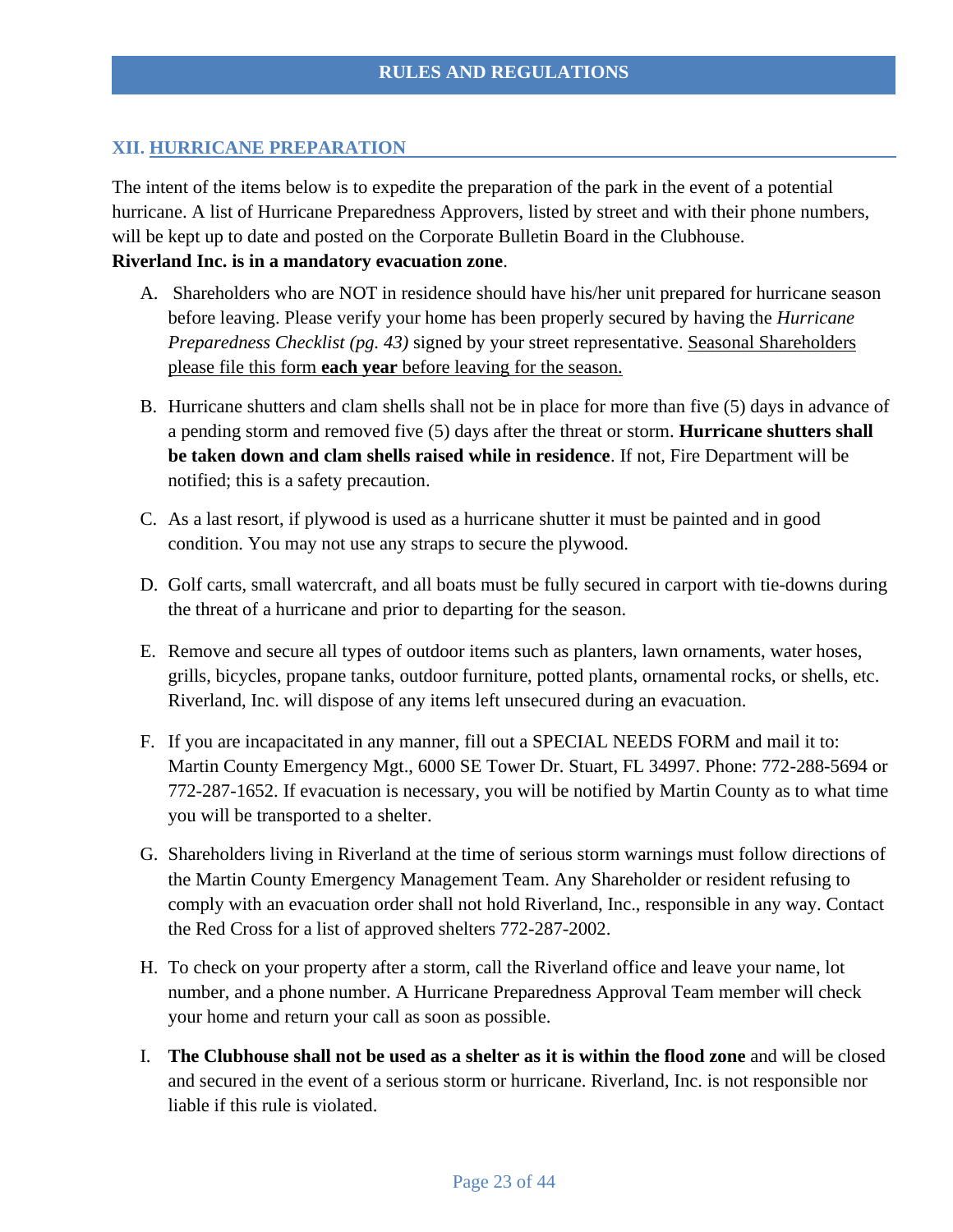J. For your safety, owning a battery-operated weather radio is recommended.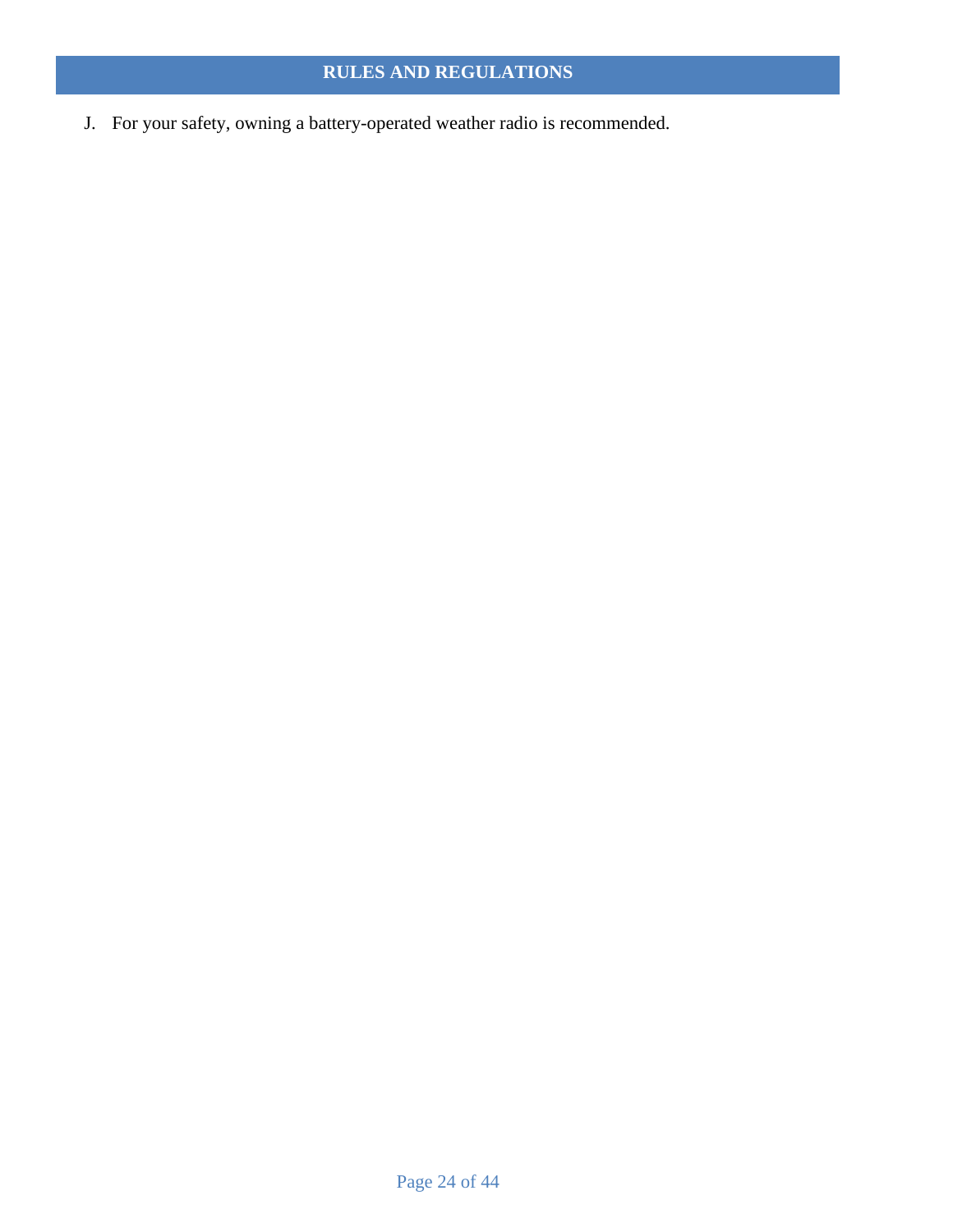## **Riverland Amenities**

#### **XIII. CLUBHOUSE**

- A. The clubhouse is for the use of all Shareholders. Management of the clubhouse is the responsibility of the Social Club President. Ultimately, the Board has overall authority.
- B. Exclusive use of the clubhouse is available to Shareholders and other Riverland club events by reservation, provided such use does not conflict with any Riverland, Inc. functions or regulations. Advance written request, **along with a \$50 refundable deposit**, must be submitted to the Social Club President. If the President is not available, then requests are to be placed in the social club mailbox in the clubhouse. Approval shall be granted unless there are extenuating circumstances. After approval, the reservation will be posted on the calendar on the Social Club bulletin board in the clubhouse.
- C. Riverland, Inc. is not liable for alcohol consumption. If alcohol is being served at any function, individual or club serving MUST have their own liability insurance and provide proof of such insurance to the office PRIOR to the event. If event is BYOB, no liability insurance is required.
- D. The refundable deposit required for exclusive use of the clubhouse is currently fifty dollars (\$50.00), however, this deposit may be increased based on the type of event and is subject to change by order of the Board.
- E. All Shareholders/Clubs using the clubhouse for functions will be responsible for:
	- 1. Furnishing their own supplies if it is a private event.
	- 2. Providing proof of liability insurance if alcohol is being served.
	- 3. Leaving the dining room and kitchen in a clean and orderly fashion (i.e., reset chairs and tables, remove trash, sweep, and mop floor, etc.).
	- 4. If all the above are completed, the deposit will be refunded. This is determined by the Social Club President or a representative from the Social Club Board.
	- 5. If the Social Club Board discovers damages or if the clubhouse is left in an unacceptable condition, the deposit is forfeited and additional cleaning fees and/or repair costs will be billed to the Shareholder.
- F. **Oven or stove cooking is not to be unattended**. Shareholder will forfeit deposit and use of clubhouse if the stove or oven are on without someone present. This applies to the oven cleaning mode also. This does not apply to electrical appliances such as the coffee pots or slow cookers.

#### **XIV. SHUFFLEBOARD COURTS and EQUIPMENT**

The courts are for the use of all Shareholders and guests in accordance with the following rules established by the Riverland Shuffleboard Club and approved by the Riverland Inc. Board of Directors:

A. Hours of play are from 6 a.m. to 10 p.m.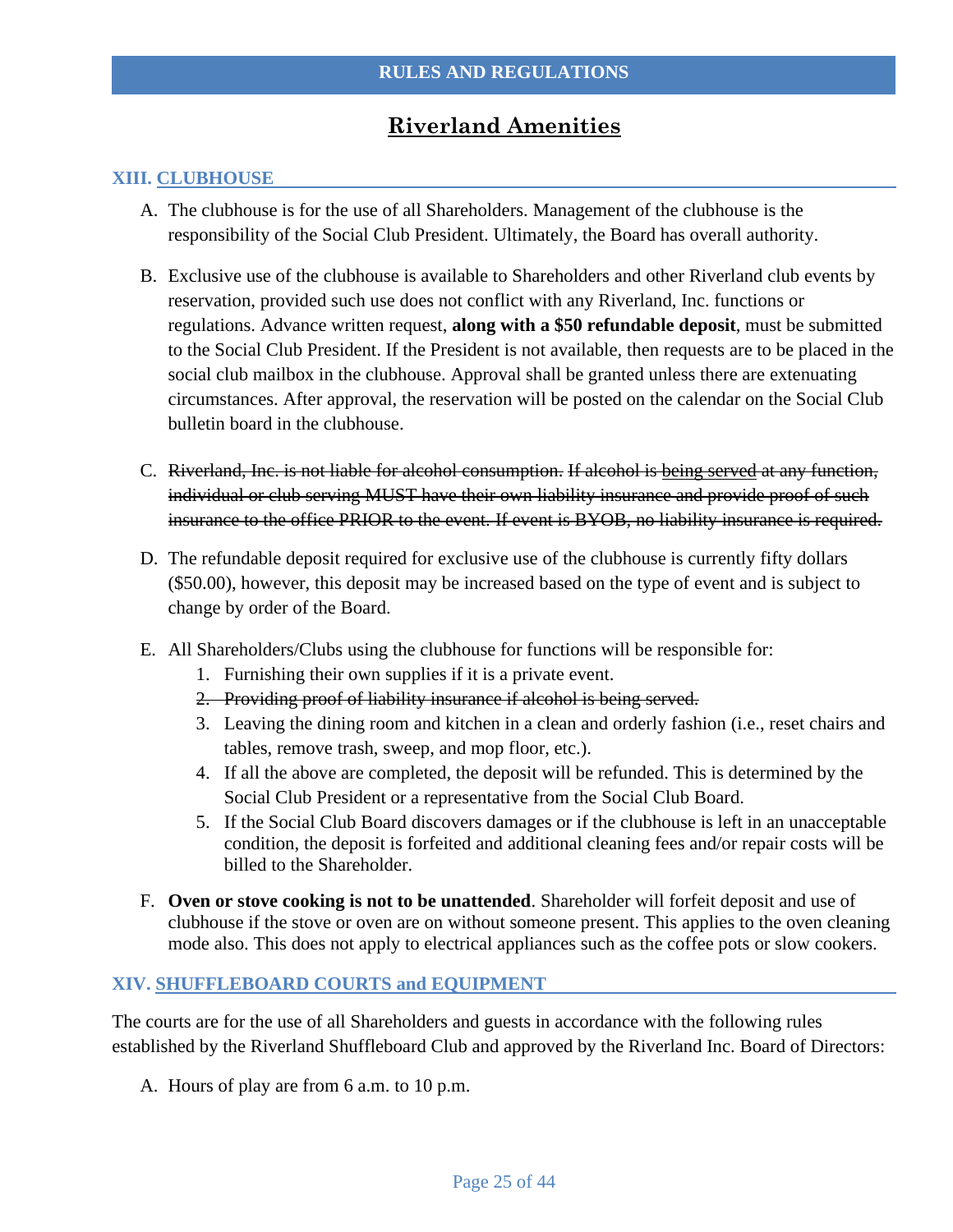- B. All Shuffleboard Club commitments such as league play, round robin, blue and white tournaments, etc., shall have priority over private usage.
- C. Any activities requiring the use of more than two courts shall require the approval of the Riverland Shuffleboard Club Officers, and such approval must be posted on the Shuffling bulletin board at least (2) days prior to the date and time of such activities.
- D. No food or drink is permitted in the court area.
- E. Riverland provides necessary equipment including sticks, disc, brooms, wax, chalk, erasers, etc., as may be required. None of these items should be removed from the shuffleboard court area.
- F. All equipment must be handled with reasonable care.
- G. There shall be no hard shooting.
- H. Courts must be swept, and discs properly waxed before starting play.
- I. Any children under sixteen (16) must be accompanied by an adult resident. Children under eighteen (18) may not supervise minor children.
- J. Bicycles, skateboards, roller skates, running, walking, etc. are not allowed on the shuffleboard courts under any circumstances.
- K. All equipment must be put away when play is completed. Last person(s) using the courts shall see that everything is secure, and the lights are turned off.

#### **XV. RIVERLAND HEALTH CLUB**

- A. Riverland Health Club is for the enjoyment of all Riverland, Inc. shareholders, residents, and guests over the age of eighteen (18).
- B. The use of the Health Club and exercise equipment is at the risk of the individual. Neither the Board of Directors nor Riverland, Inc., shall be held responsible nor liable should injury or accident occur while a shareholder, resident, or guest is using the Health Club or equipment provided therein.
- C. Minor children, under the age of eighteen (18), must **always** be accompanied and supervised by an adult when in the Health Club.
- D. Any weights added to exercise equipment must be removed before leaving.
- E. When an individual has finished using a piece of equipment, it is to be wiped down thoroughly.
- F. All exercise equipment is to be kept in the equipment room and not taken elsewhere.
- G. Lights and air conditioner must be turned off when leaving. We all pay for wasted electricity.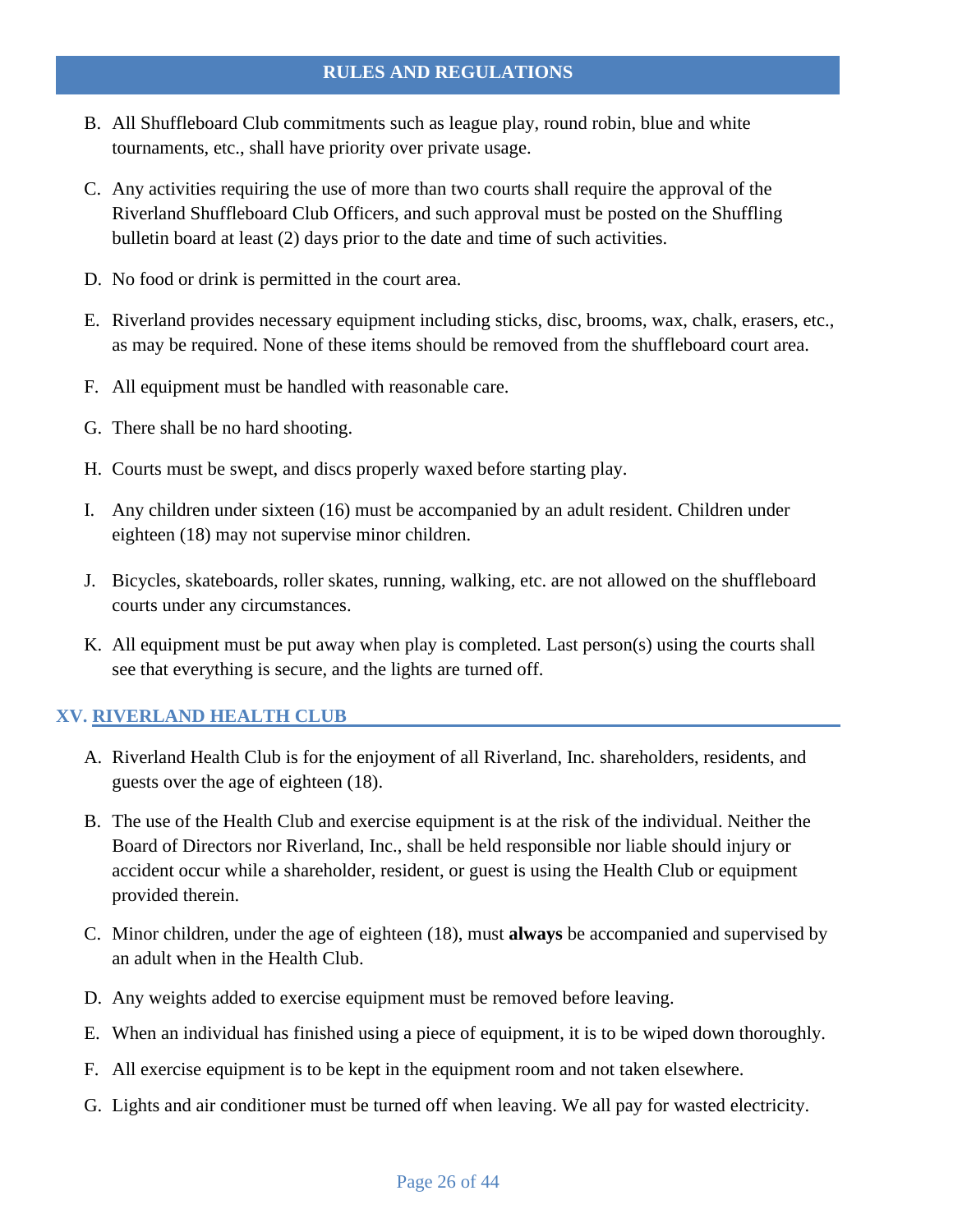#### **XVI. SWIMMING POOL**

- A. The swimming pool is for the use of all shareholders, residents, and guests in accordance with the posted rules approved by the State of Florida and the Riverland Inc., Board of Directors. Shareholders and residents should remind guests if they are not obeying these rules.
- B. The temperature of the pool will be kept at approximately 86 degrees. The pool is covered by the Director in charge of the pool when outside temperature warrants and it is NOT to be uncovered by residents. If use of the pool is desired **when cover is on**, contact the Pool Director, a Board member of Riverland, Inc., or the Maintenance Manager to remove the cover.
- C. **No entering pool area when the cover is on the pool as gate will be locked per Florida law**.
- D. No lifeguard is ever on duty. Use of the pool and pool area is at your own risk.
- E. The following rules are posted at the pool. Please be advised, violation of any of these rules could cause the Martin County Inspector to close the pool.
	- 1. Capacity of the pool is 14 persons.
	- 2. Permitted hours of use are designated on the large sign in the pool area.
	- 3. Person must shower before entering pool and again before entering each time suntan oil or lotion has been applied.
	- 4. No breakable containers within fenced area of pool.
	- 5. No food in the pool.
	- 6. No loud radio or other electronic instrument playing.
	- 7. No electrical appliances, only battery-operated appliances, inside the fenced area.
	- 8. No running, ball playing, pushing, horseplay, scuba gear, noisy or hazardous activity permitted in pool area. Please hold your grandchildren accountable to this rule.
	- 9. No diving or jumping in the pool.
	- 10. No large flotation devices allowed in pool (rubber tubes, lounges, etc.).
	- 11. Minor children under age sixteen (16) must be accompanied by an adult. Children under eighteen (18) may not supervise minors.
	- 12. Cover pool furniture with a towel before using.
	- 13. Clean pool area by properly disposing of towels, cans, paper goods, etc.
	- 14. Return pool furniture to designated area and close umbrellas.
	- 15. No soap or shampoo is to be used in the pool or shower area.
	- 16. **NO SMOKING inside the fenced pool area.**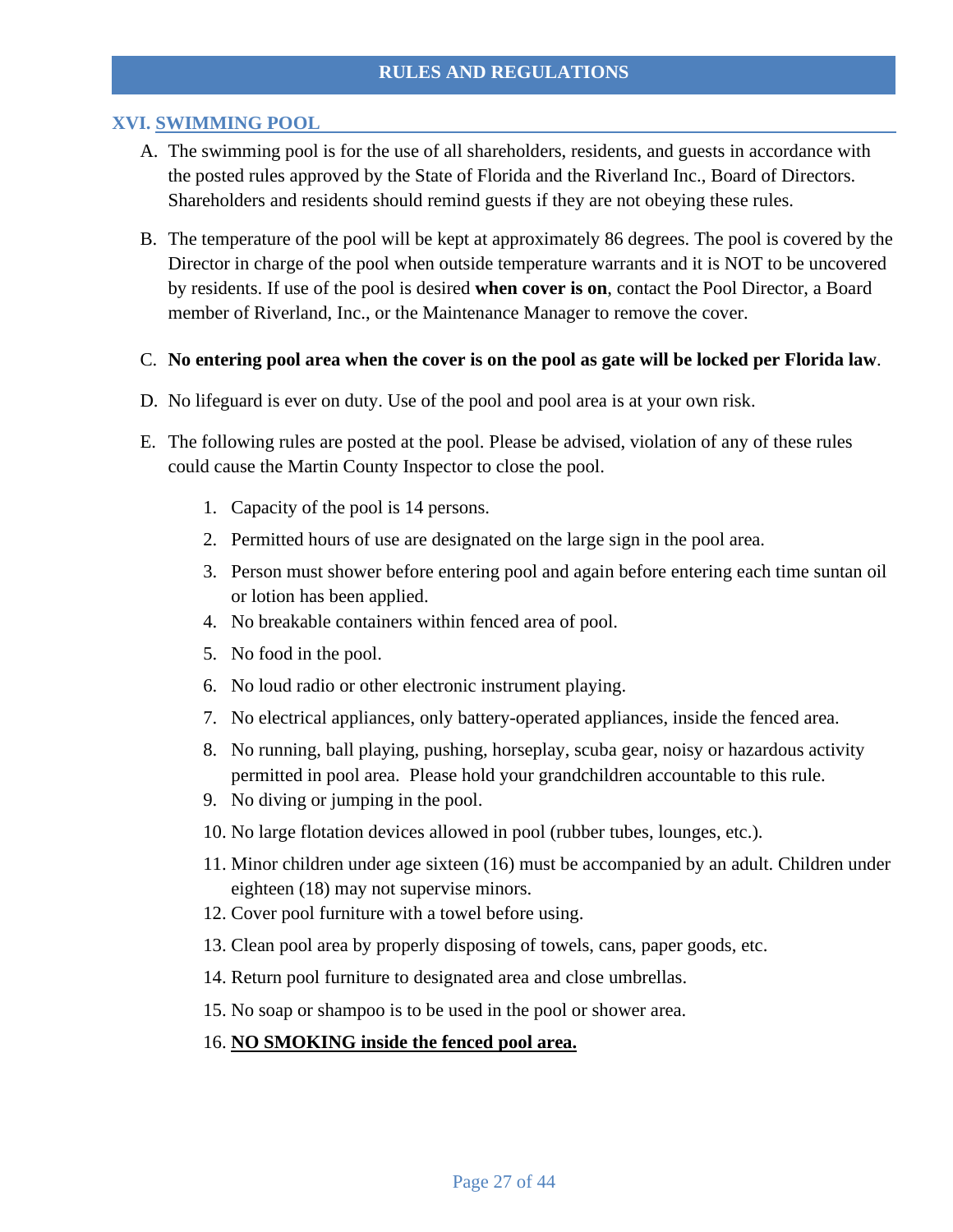#### **XVII. MARINA**

Riverland Shareholders using boat ramp without leasing a slip must provide the office with proof of registration and insurance and pay a ramp use fee of \$10/month plus tax which also gives boat owner access to the cement slab to wash or do work on the boat provided they are on the scheduling calendar.

The Marina is intended for the use of Riverland Shareholders and enjoyment of Riverland families and friends. These Rules and Regulations are for the purpose of protecting Shareholders, their property, and their guests from injury, damage, and/or loss. Therefore, these rules shall be followed without deviation. Non-compliance could jeopardize the use of the Marina.

- ➢ The Riverland Board of Directors selects a Marina Director.
- ➢ All marina business is conducted through the Marina Director.

The **Marina Director** has the following responsibilities:

- 1. Receive applications for boat dockage, assign slips, and maintain waiting lists.
- 2. Maintain all records for slip assignments and keep information current
- 3. Retain current insurance and registration documents for each boat.
- 4. Oversee temporary guest dockage (request must be made in advance).
- 5. Oversee use of calendar and cement pad on east end of garage.

A Marina Committee is approved by the Riverland Board and is established to make recommendations to the Marina Director who brings suggestions to the Board of Directors for a vote, if required. The Marina Committee does **not** have authority to approve anything.

#### The **Marina Committee** shall:

- 1. Monitor general appearance of the marina area and individual boats.
- 2. Monitor safety and condition of the marina area.
- 3. Report any repairs needed or rule violations to the Marina Director.

Maintenance Manager generally oversees parking and moving of boat trailers.

#### A. **USE OF MARINA**

- 1. **Riverland Marina** Boat slip use of the Marina is a privilege, not a right, and requires an additional monthly fee. The boat slip use of the marina can be revoked for non-compliance *to any Riverland rule* as determined by the Board of Directors.
- 2. **Slip Eligibility**  To be eligible for a boat slip, a Riverland Shareholder must be current in all fees and have no outstanding non-compliance issues. Furthermore, the Shareholder must have current registration and boat insurance. Copies of documents must be given to the Marina Director and/or Office Manager prior to the boat entering Riverland property.
- 3. **Assigning Slips** Slips are assigned by the Marina Director **only**. Proper paperwork and procedure are required to receive a slip. Slips are not transferable with the sale of the assignee's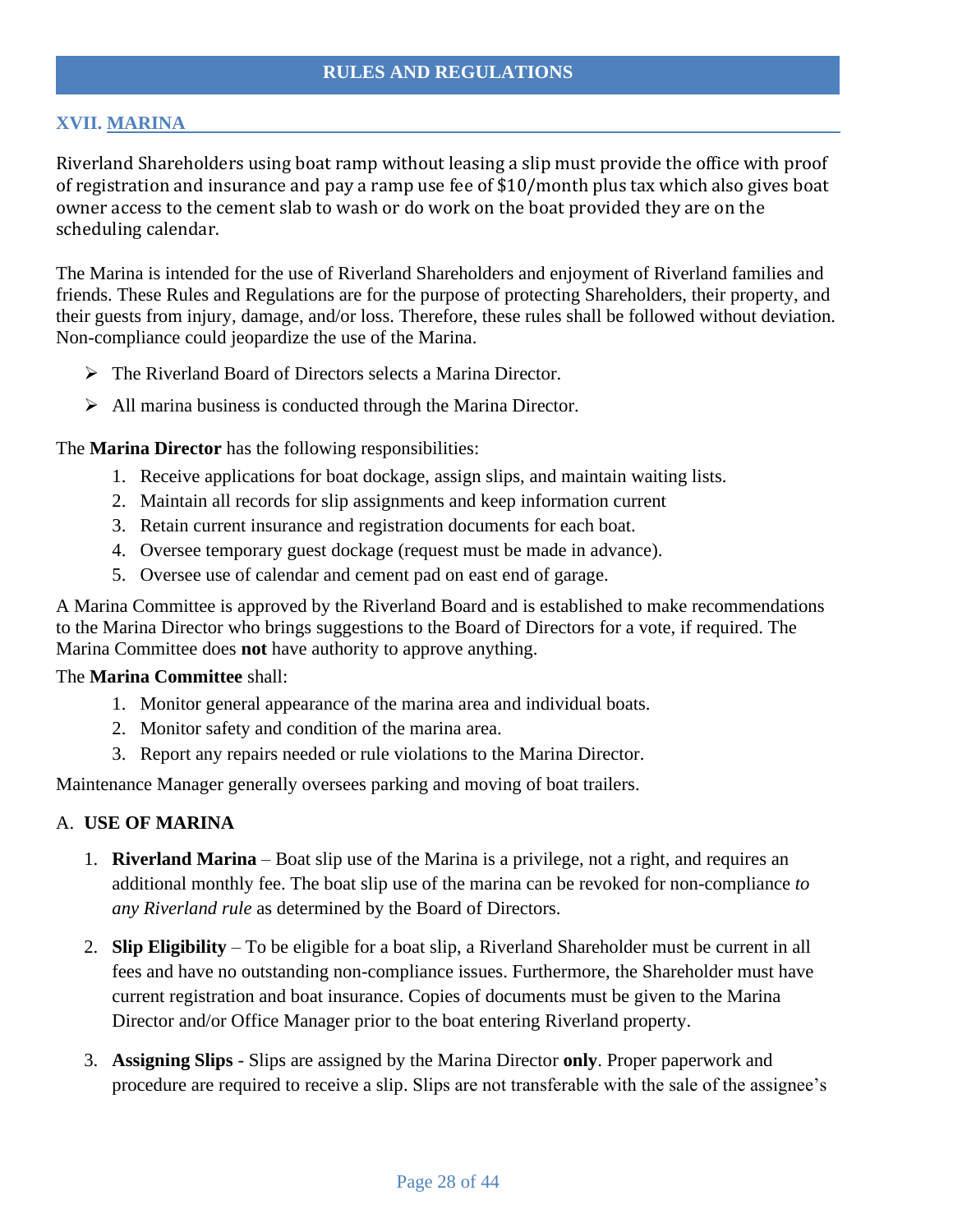home or boat and are not appurtenant to the assignee's home. Shareholders may not "give" nor "loan" their slip to anyone else.

- 4. **Short Absence of Shareholder during hurricane season** (*see XII.D, page 23 and pg. 33)* When Shareholder is away less than a week, he/she is required to furnish a written statement to the Marina Director or Office Manager providing the name and contact information of the Riverland Shareholder/Resident who will be in residency and will be responsible for looking after their boat during emergencies, such as hurricanes or other severe weather conditions. This written statement signed by the Shareholder must be kept on file in the office and updated yearly. More than a week away during hurricane season requires boat to be taken out of marina.
- 5. **Written Cancellation Required** Any Shareholder forfeiting a dock slip must notify the Marina Director and/or Office Manager in advance in writing. The Shareholder will be financially responsible for the slip fee until Riverland, Inc. receives such paperwork.
- 6. **Partial Month Refund** No refunds for partial use (pro-rated) and/or cancellation of the terms and conditions of assigned dock slip after the first  $(1<sup>st</sup>)$  of each month.
- 7. **Shareholder Owned Boat in Slip** Only boats owned by the Riverland Shareholder Assignee may be stored in the slip except for temporary assignments or boat guests.
- 8. **Behavior / Noise** Any time the boat is in use, the boat owner is held responsible. Behavior by all persons walking to and from or on board is not to be loud, obscene or in other ways disturbing to others. No overnight guests may sleep in the boat in the marina. Operating a boat when intoxicated is not tolerated. Shareholder is responsible for the actions and behavior of guests.
- 9. **Children at the Marina** Children under sixteen (16) years must be always in the close supervision of an adult. Children under thirteen (13) years must wear a life vest while in the marina area, on walkways, docks and/or on a boat.

#### B. **SLIP ASSIGNMENT**

- 1. **Marina Slips** All slips in the Riverland Marina are owned by Riverland, Inc. and are assigned to Shareholders by Marina Director only. At any time, for the benefit of both Riverland and boat owners, the Marina Director has the authority to re-arrange slips to maximize usage.
- 2. **Assignment of Slips** All assignments are **made only** by the Marina Director and are based upon the length of the boat as stated on the registration. You may NOT sublet your slip nor offer it to someone else when you are not using it. Slips are not transferrable with the sale of the owner's home or boat and are not appurtenant to the owner's home. *(See XVII.A.3)*
- 3. **Slip Payments** All slip payments are required monthly in advance. Nothing is pro-rated.
- 4. **Only Shareholders May Apply for Slips** Slips are available monthly, if the person applying for such privilege remains a Shareholder of Riverland, Inc.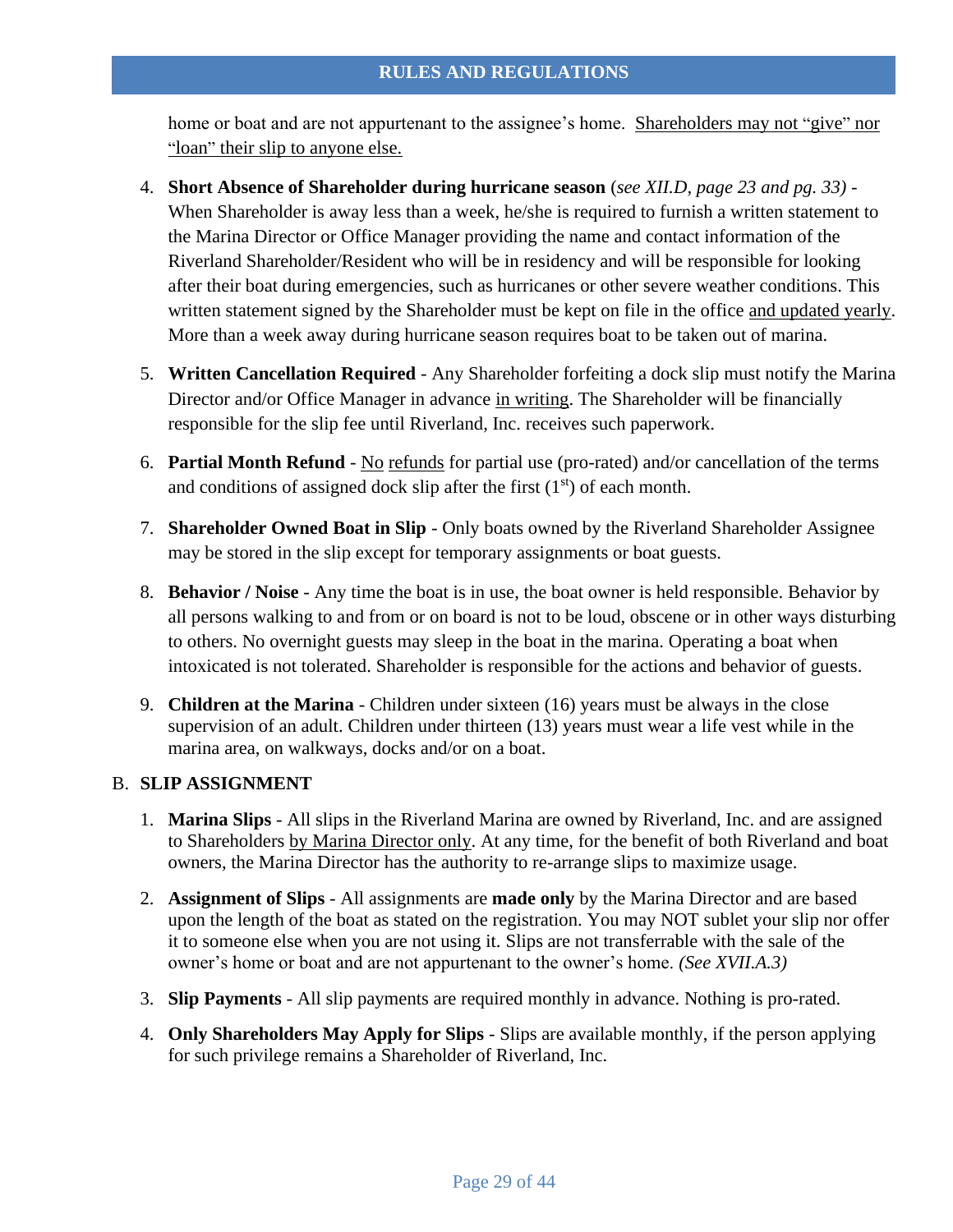- 5. **Lease Agreement Renewal** Any boat slip agreement signed by the Lessee and Riverland, Inc. will remain in the Corporation's files, unless terminated by Lessee in writing or Riverland, Inc. as stated in the agreement.
- 6. **Proof of Boat Registration and Insurance** Upon the anniversary of the boat registration and/or boat insurance, boat owner must submit current records to the Riverland Office. Lack of required proof is a violation of Riverland Marina rules and is subject to a Letter of Non-Compliance. Non-Compliance could result in forfeiture of slip.
- 7. **Motor/Engine** All boats assigned a slip must be equipped with a working motor/engine. This is critical during mandatory evacuation and is non-negotiable.

#### C. **WAITING LIST**

- 1. **Slip Accommodations** If a Shareholder already has a boat and Riverland, Inc., cannot provide the Shareholder with a slip that accommodates such boat, then the Shareholder's name can be placed on a waiting list. The order of the list is based solely upon the date requested. Boat may NOT be stored in Riverland, Inc., while waiting for a slip assignment.
- 2. If a Shareholder does not yet have a boat but intends to purchase one when a slip becomes available, their name may be placed on the waiting list.
- 3. Shareholder **has 24 hours** to accept the slip when it is offered. When accepted, payment begins immediately, and Shareholder has 45 days to purchase a boat. If boat is not purchased within 45 days, slip becomes available to next person on the list.
- 4. **Refusal of Slip** If a Shareholder refuses the offer of a slip assignment or does not give an answer within 24 hours, he/she must either remove their name from the waiting list or go to the bottom of the list.
- 5. **Special Waiting List** The Special slip waiting list is designed for Shareholders with a special request on slip sizes (width and/or length) or wishes to change location of the slip assignment.

#### D. **VACANCY PERIOD/TEMPORARY SLIP**

- 1. **Slip Fees During Summer Months** Although a boat may be removed from slip during summer months, marina fees must continue to be paid if the slip is to be retained. In the event an assigned slip is unoccupied by a boat, the Assignee shall continue to pay the required fee plus sales tax for the empty slip. (Regular or Premium)
- 2. **Vacancy Period** During any slip vacancy period, Riverland, Inc., has the authority to assign such slip on a temporary basis, with a specific date of expiration. Temporary assignee must vacate the slip promptly when the agreement expires. The fee for that slip will also be charged to the temporary Shareholder according to their boat registration.
- 3. **Insurance and Registration** The Temporary Assignee must also provide office with a copy of current liability boat insurance and boat registration before they can launch their boat.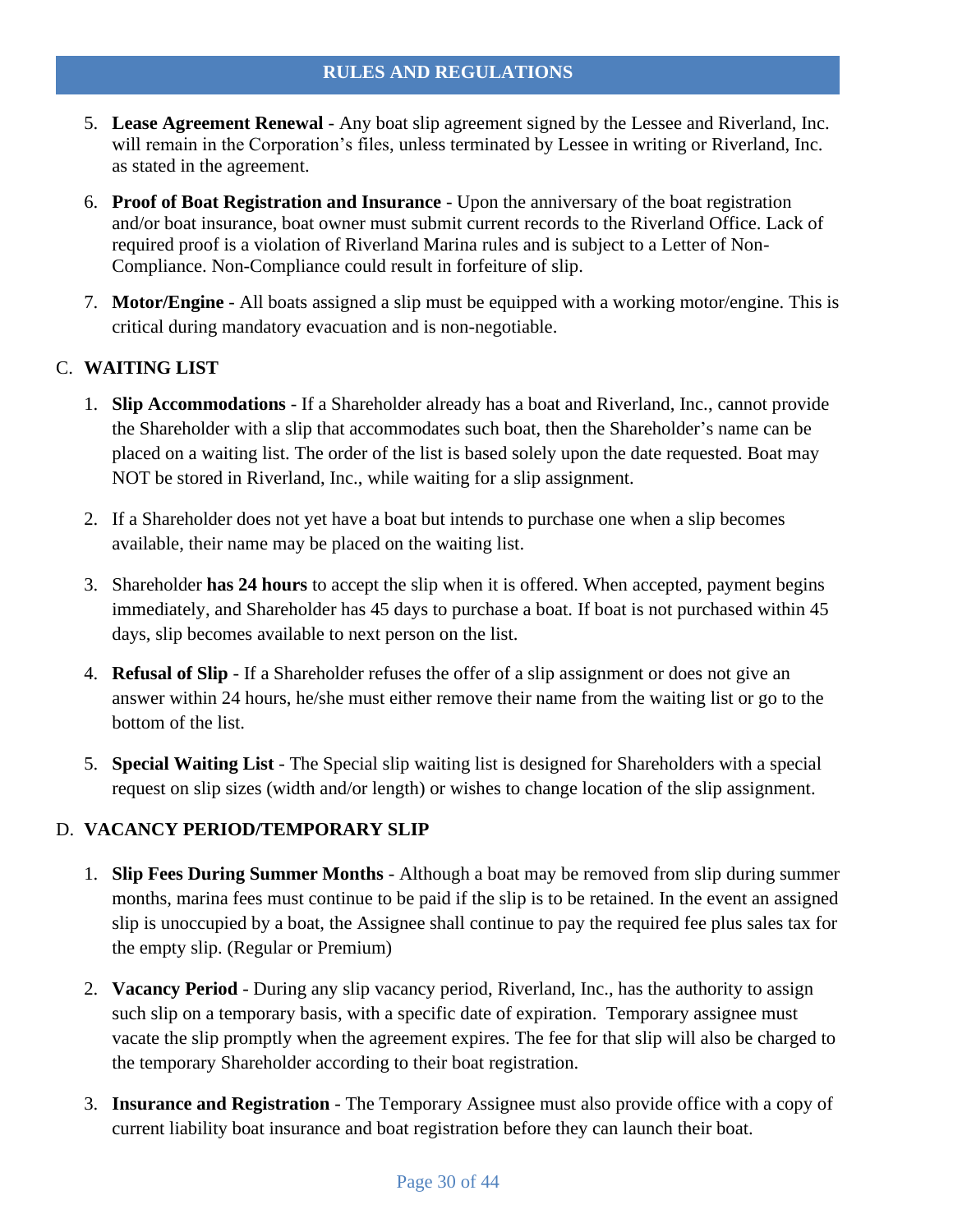#### E. **LAUNCHING RAMP**

- 1. Riverland Shareholders using boat ramp without leasing a slip must pay a ramp fee of \$10/month plus tax and provide proof of insurance and boat registration. This also gives the right to schedule time on the cement slab (use calendar) to wash or work on the boat.
- 2. For liability reasons, the boat launching ramp and ramp area are to be used only by Riverland Shareholders who have provided proof of registration and insurance. Guests may only use these facilities at the discretion of the Marina Director or another Board member. Fee is required.
- 3. Boats are not to be left unattended nor worked on in the boat ramp area without specific permission from the Marina Director or another Board Member.
- 4. Barnacles and salt water may be pressure washed off the boat at the ramp.
- 5. A Shareholder whose guest is arriving by boat and visiting for any length of time must check in with the Marina Director. If the Marina Director is absent, Shareholder must contact another Board Member or the Office Manager.
- **6.** It is the responsibility of the boat owner to launch and/or remove own boat from the Marina.

#### F. **BOAT TRAILER PARKING**

- 1. Lot #191 is for empty boat trailer parking for marina slip holders only. The Shareholder's lot number must be clearly marked on each trailer. Non-compliance could result in forfeiture of slip.
- 2. At **no time** are boats to be stored on their trailer and kept in trailer storage without permission from the Marina Director.
- 3. It is the responsibility of the Shareholder to move and/or park the boat trailer with permission.

#### G. **WALKWAY/DOCKS**

- 1. Riverland, Inc. will provide walkway docks with one dock for every two boats. Walkways are to always be kept clear, particularly of excess lines, hoses, boxes, maintenance equipment, etc.
- 2. All dock ladders and the location of such ladders must be pre-approved by the Marina Director **prior** to installation. Only stainless steel or marine grade aluminum ladders will meet the standards for Riverland (for example, West Marine® dock ladders).
- 3. Once approved for installation and the proper location for the ladder has been determined, the following specifications for installation must be carried out:
	- a. All bolts, nuts, and washers must be stainless steel
	- b. The underside of the dock must be protected with a plate at least  $\frac{1}{4}$  inch thick and made of either aluminum or starboard.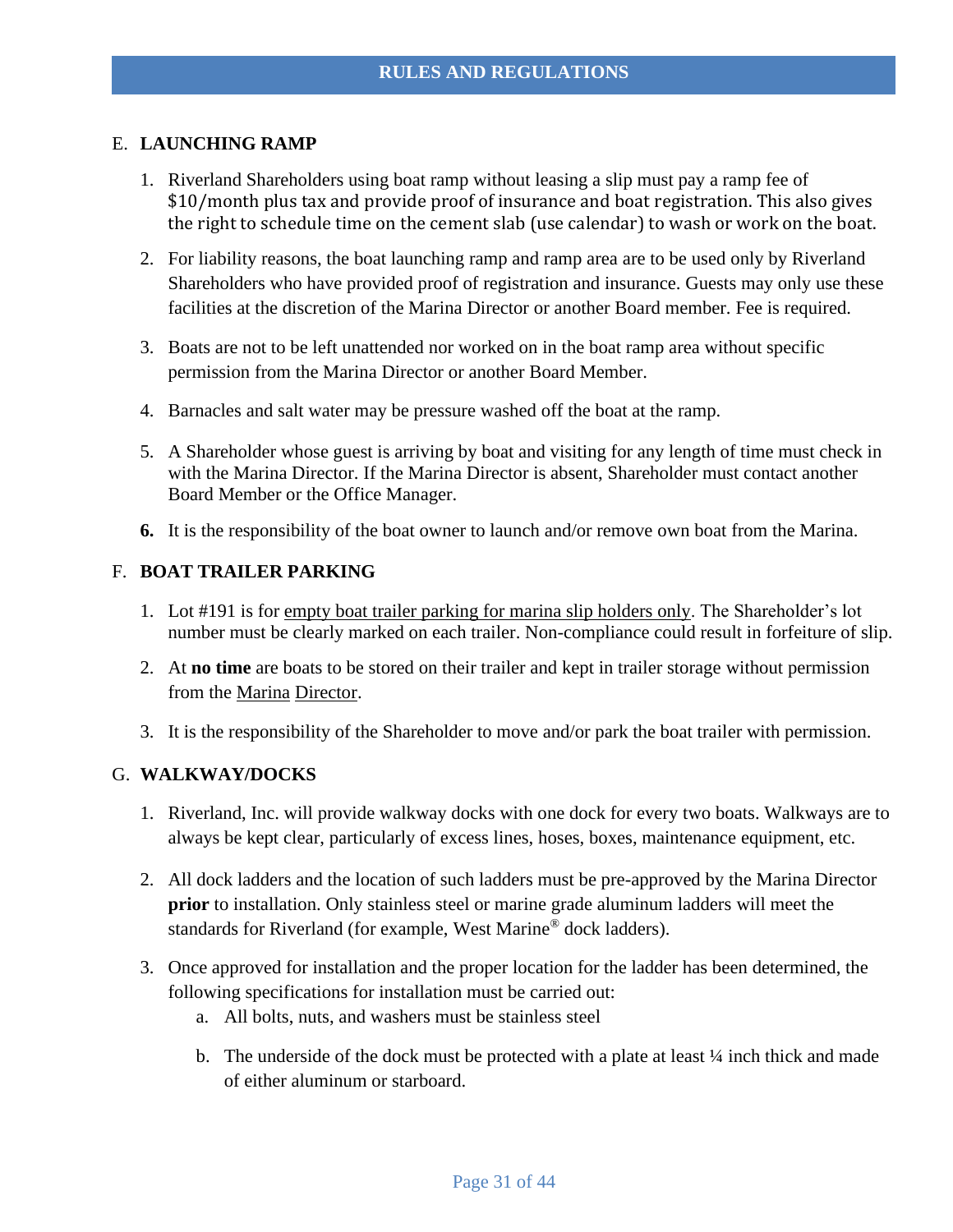- 4. The Marina Director will have the authority to periodically inspect all dock ladders in our marina to confirm they meet our standards, are properly maintained, and pose no hazard to other boaters and guests. Any ladder not in compliance will be removed if not brought into compliance in a timely manner.
- 5. No alterations or additions may be made to a slip or dock without first filling out a *Marina Alteration* Form and having it approved by the Marina Director.
	- a. Upon release of altered slip, the assignee will donate such alteration or addition.
	- b. The assignee shall be responsible for all costs involved to restore or repair any unauthorized alterations or additions not approved by the Marina Director.
- 6. Parking on the paved strip north of the Marina is for brief loading/unloading only. Do not leave vehicle there while out on boat.
- 7. Damage to pilings or docks by improper mooring, careless operation, or accident shall be the financial responsibility of the boat owner, whether Shareholder or guest.

#### H. **DOCK BOXES**

- 1. Only white dock boxes (4-6 feet in length) approved by the Marina Director are permitted in the Riverland Marina. All dock boxes must have the Shareholder's lot number and slip number on them, and be free and clear of any mold, mildew, or dirt.
- 2. When leaving for the summer or during a threat of an upcoming Hurricane, Shareholders must remove all dock boxes from the Marina.

#### I. **PREMIUM SLIPS**

- 1. Premium slips are #17-24 inclusive. Lessees of premium slips pay monthly assessment fees plus sales tax, based on the length of the boat as stated on the registration.
- 2. Minimum length for boats in premium slips #17-24 is twenty-three (23.0) feet.
- 3. There is a maximum length of twenty-eight (28.0) feet zero inches for boats that are docked in premium slips.
- 4. A Shareholder assigned a premium slip and does not yet have a boat, shall pay the minimum fee for a twenty-three-foot (23.0') boat plus sales tax for a maximum of forty-five (45) days.
- 5. If a boat has not been acquired by the Shareholder within forty-five (45) days of assignment, the slip will be re-assigned by the Marina Director, and the Shareholder's name will go to the bottom of the list.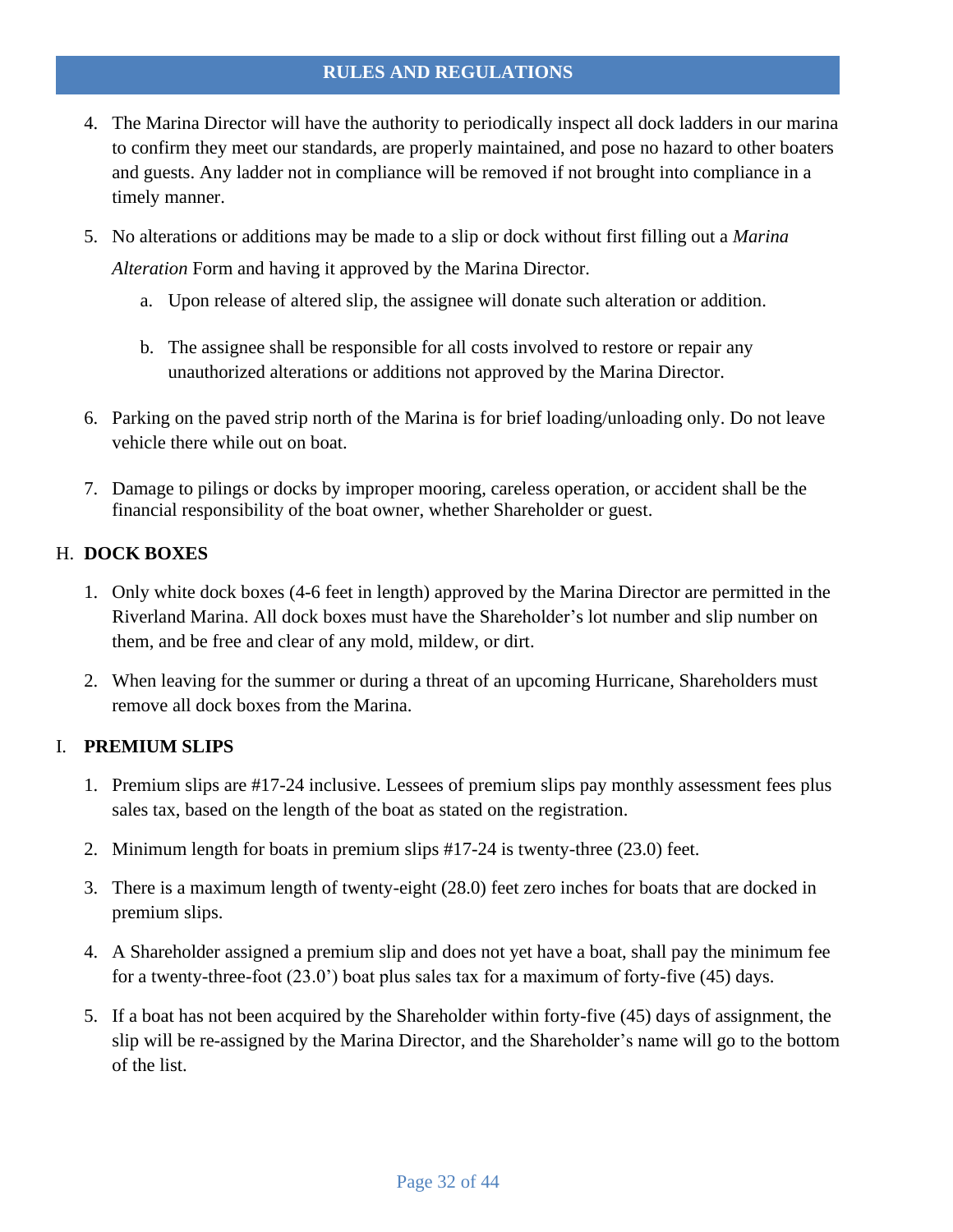#### J. **REGULAR SLIPS**

- 1. Regular Slips are #2-16 and #25-40 inclusive. Lessees of regular slips shall pay a monthly assessment fee plus sales tax based on the length of the boat as stated on the registration.
- 2. Maximum length of less than twenty-three feet (23') for boats to be docked in regular slips. Minimum fee for a boat is based upon 18', even if boat is less than 18 feet.
- 3. The Shareholder who is assigned a regular slip and does not yet have a boat, shall pay the minimum fee for an eighteen (18) foot boat plus sales tax for a maximum of forty-five (45) days.
- 4. If no boat within forty-five (45) days of assignment, the slip will be re-assigned by the Marina Director, and the Shareholder's name will go to the bottom of the waiting list.

#### K. **SMALL WATERCRAFT STORAGE**

- 1. Dinghies, canoes, kayaks, or other small watercraft must be neatly secured in the provided racks located near the garage.
- 2. ALL small watercrafts must **display an identifying sticker indicating the Shareholder's lot number.** Proof of ownership must be registered with the office. Small watercraft stored on the rack is NOT permitted to have any type of motor.
- 3. Storage of the above watercraft will be on a first come first serve basis and a slot will be assigned to a Shareholder. Any empty slots may be used **as authorized** by the Marina Director.
- 4. During hurricane season (June  $1^{st}$  Nov.  $30^{th}$ ), if the Shareholder is going to be away for more than seven days, Shareholder must secure vessel with tie downs in carport, put it inside a screened-in porch, or preferably inside the home. If a hurricane is imminent, all small watercrafts must be placed in home or secured in carport.

#### L. **CEMENT SLAB EAST OF GARAGE**

- 1. **The scheduling calendar posted to the left of the double doors must be used for all activity on the cement slab located at the east end of the maintenance garage**.
- 2. Use of the cement slab should be scheduled in advance to pressure wash, paint, varnish, or make repairs on boat for a period of up to six (6) days out of season (May 15 – September 29), and for a period of up to four (4) days in season (September 30 – May 14) unless an extension is given by the Marina Director.
- 3. No overnight visitor or guest parking permitted at the maintenance garage unless given prior approval by Marina Director or another Board Member.
- 4. During hurricane evacuation, all boats on the cement slab must be moved and secured according to Riverland, Inc. Rules and Regulations *(pgs.23 and 33)* and the lease agreement.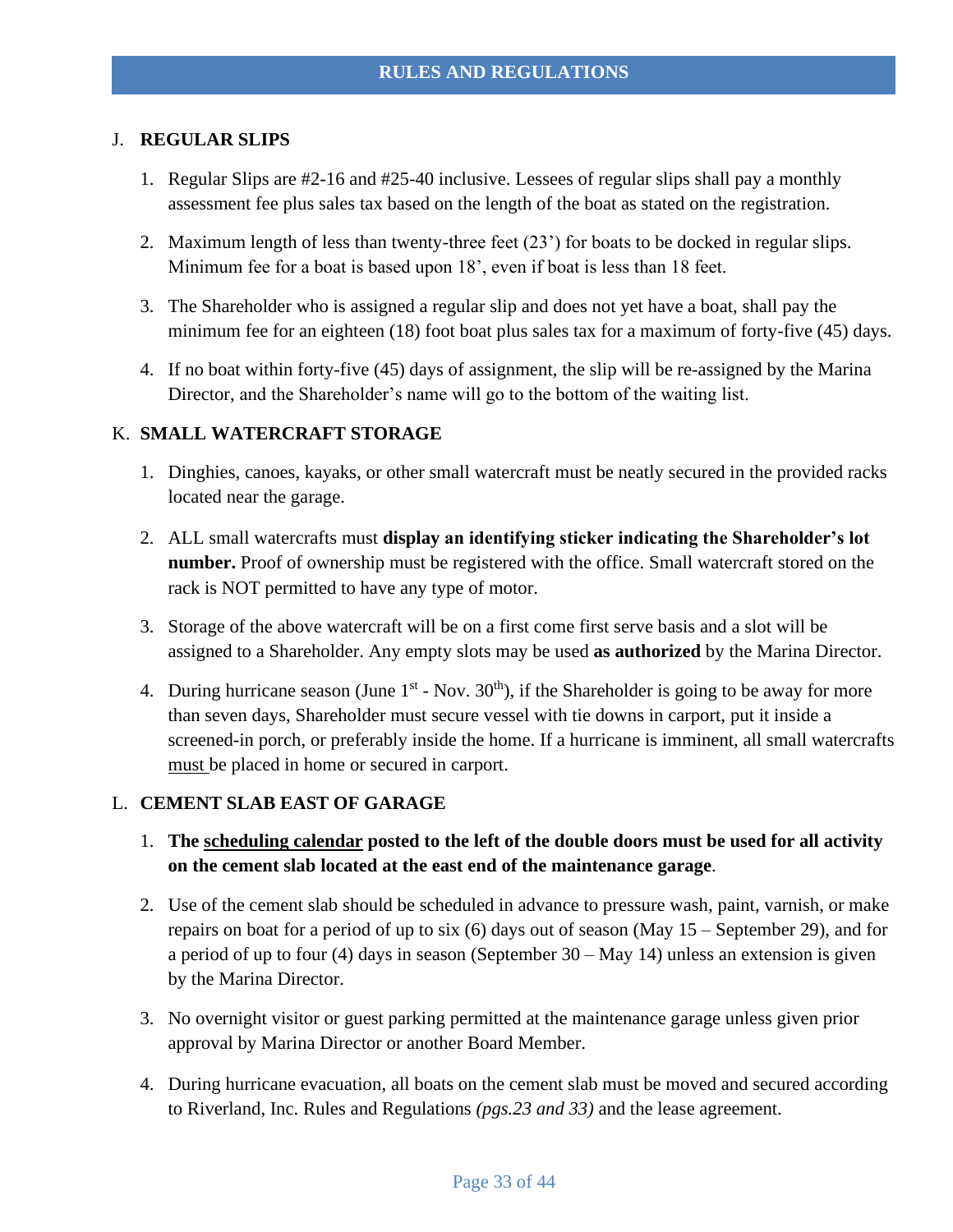- 5. When dealing with any hazardous waste, Shareholders must follow all federal guidelines.
- 6. No one may sleep or otherwise inhabit a boat while parked on Lot #191 or in the areas east or west of the garage. The same limitations apply for a boat under repair or moored in a slip. Living on board any boat on Riverland, Inc. property is strictly prohibited.

#### M. **DEATH of BOAT SLIP ASSIGNEE**

- 1. Upon the death of a slip assignee, if the co-shareholder has intentions of keeping the boat and slip, and is legally entitled to do so, he/she shall have forty-five (45) days to transfer the boat title, registration, and slip agreement into their name, or they will relinquish the slip.
- 2. If the co-shareholder puts the boat up for sale, he/she shall continue to pay for the slip. When the boat is sold, it must be removed immediately from the slip. Shareholder must then file a *Forfeiture of Slip* form with the Marina Director to be released from financial obligation.

#### N. **SALE of BOAT**

- 1. **Immediate Removal of Sold Boat / Retention of Assigned Slip by Seller** When a boat is sold, it must be removed immediately from the marina, and it shall not remain on Riverland property. In the event of a sale of a boat by a Riverland Shareholder to another Riverland Shareholder, the original owner of the boat continues to hold the assigned slip. The slip does not go with the boat when the boat is sold. The purchasing Shareholder must apply for a slip or, if already on the waiting list, must wait for a slip assignment.
- 2. If the Assignee of the slip does not purchase another boat within forty-five (45) days, the slip becomes available to the next person on the waiting list.
- 3. When the sold boat has been in a premium slip, if the Assignee of the slip purchases a new boat less than 23 ft., he/she must forfeit the premium slip and be moved to a regular slip when one becomes available.
- 4. If the Shareholder's registered boat is sold, and a new boat is purchased, all new paperwork must be submitted to the Riverland Office before the new craft can be moored.
- 5. If a partnership is formed for boat ownership, both parties must be Riverland Shareholders. Both Shareholders' names are required on the boat registration.

#### O. **HURRICANE SEASON** (*also see page 23*)

- 1. All boats and small watercraft must be removed from the marina area during a mandatory evacuation. Non-compliance **will** result in forfeiture of slip.
- 2. In the event of absence of the boat owner during a mandatory evacuation, the responsibility for the boat remains with the boat owner, not an appointee.
- 3. During a mandatory evacuation, **neither** the cement slab nor the parking area east or west areas of the garage shall be used for trailered boat parking.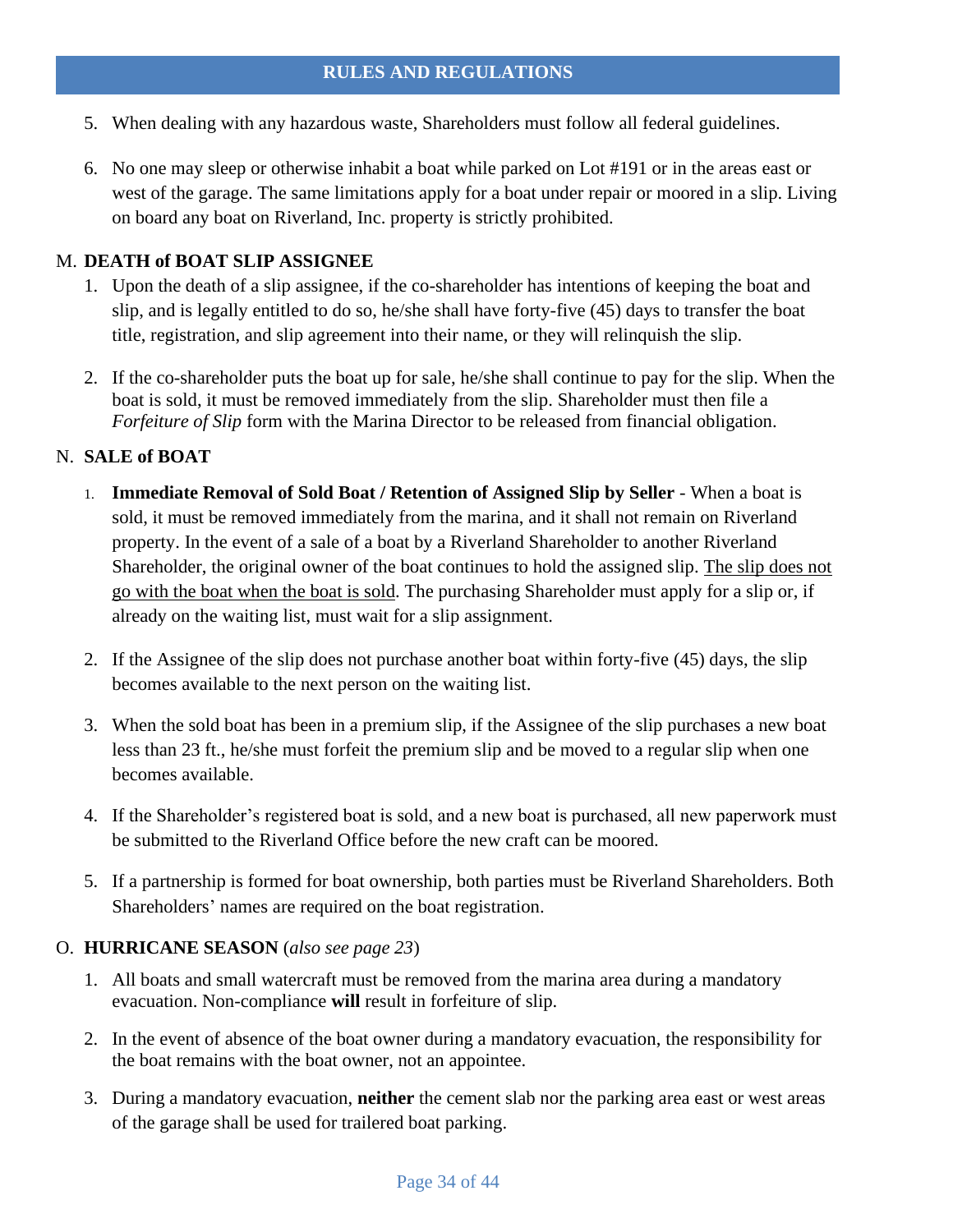4. During a mandatory evacuation, all dock boxes, hoses, and loose items must be removed from the Marina. Nothing should remain which can become airborne.

#### P. **BOAT IN DRIVEWAY**

- 1. **At no time** shall maintenance on boats or boat trailers be done in a Shareholder's carport. The cement slab east of the garage is for this purpose. *(See page 32)*
- 2. Shareholders are responsible for placing and securing their own boats into their own driveway.
	- a. The boat placed in a driveway must be entirely covered by the carport roof (not including tongue of trailer), otherwise the boat must be stored outside Riverland.
	- b. The boat shall be secured to Shareholder's cement carport with a minimum of three (3) tie down points. Two (2) at the stern and one (1) at the bow, with adjustable turn buckles or ratchet straps.
	- c. Street Hurricane Preparedness Approver will confirm preparation is done correctly.
- 3. During Hurricane Season, a boat may be in a driveway for prolonged time, if the car can also fit into the driveway without extending into the street.
- 4. Due to limited spare parking spaces in the park, upon returning to Riverland after November 30, the boat owner will have up to five (5) days to remove boat from the driveway. However, the Shareholder may not have any part of the boat nor other vehicles in the driveway extending into the street.

#### Q. **MARINA ELECTRICAL SERVICE**

- 1. Due to the fact the Marina has 20-amp electrical service, it shall not be used to operate air conditioners, refrigerators, nor any other household appliances, nor for charging golf carts. **Marina electric is to be used only for operating electrical tools or charging boat batteries.**
- 2. The use of the electrical equipment in damp or wet areas can be extremely hazardous. All electrical tools, extension cords, and other equipment should be Underwriters Laboratories<sup>®</sup> approved and must be grounded. No electrical device is to be left unattended at the marina.
- 3. Electrical cords are never allowed in the water.

#### R. **PAST DUE INVOICES, INSURANCE, and REGISTRATION**

- 1. Shareholder who becomes 30 days in arrears on a boat slip obligation (i.e., fees, updated registration, and insurance papers) will be sent a "Notice of Non-compliance" giving them thirty (30) days to become current.
- 2. After sixty (60) days, a Shareholder who has not made his/her account current **will forfeit the slip**. The Shareholder's boat will be removed on the sixty-first (61) day. Riverland will have the boat towed at the Shareholder's expense plus storage charges.
- 3. This Shareholder will not be eligible to obtain another slip for one year from date of removal.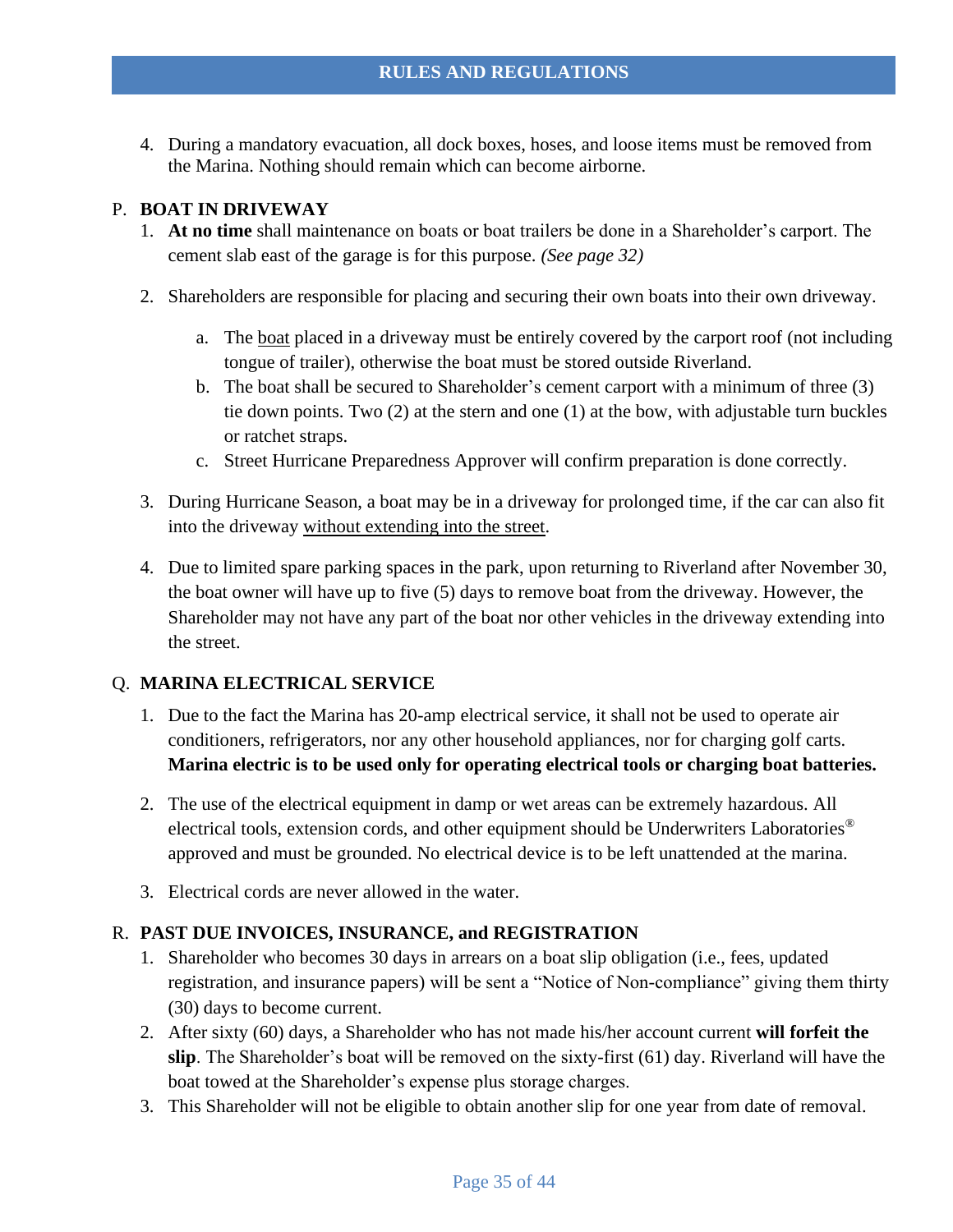#### **XVIII. COMPLIANCE PROCEDURES**

The Riverland, Inc., Board of Directors, as the Shareholder-elected officers of Riverland, Inc., has general powers to enforce rules, regulations, by-laws, covenants, restrictions, or agreements to fulfill all the purposes for which Riverland, Inc. is organized. Therefore, the Board establishes the Riverland Compliance Procedures which are in alignment with the Florida Statute 719.303.

The Compliance Procedures are to assure reasonable notice and due process for a shareholder, permanent resident, or guest to resolve a compliance problem. This procedure also assists Riverland, Inc., by indicating a timeline for providing a shareholder, permanent resident, or guest with required notices. In addition, this documentation would be required should legal action become necessary by Riverland, Inc. to obtain compliance.

*All shareholders, permanent residents, and guests have a legal responsibility to adhere to the restrictions contained in the Proprietary Lease, Articles of Incorporation, the Riverland, Inc., By-Laws, and these Rules and Regulations of Riverland, Inc., and shall held accountable as such.* 

#### **Step 1: NOTICE of INITIAL REQUEST to REVIEW RIVERLAND, INC. RULES and REGULATIONS** *(see page 39)*

The Board will send a written notice by e-mail, USPS mail, or hand delivery to the Shareholder describing an alleged non-compliance problem. Upon receipt of this notice, the Shareholder will have a specified number of days to respond. Shareholder may contact the Compliance (*Building & Grounds*) Director and/or the Board indicating the problem cited has been corrected, to present a plan or statement as to how and when the problem will be corrected, or to dispute in writing the non-compliance notice.

#### **Step 2: NOTICE of FINE for NON-COMPLIANCE with RIVERLAND, INC. RULES AND REGULATIONS** *(see page 40)*

If the alleged non-compliance problem is not resolved under Step 1, the Board will mail, or hand deliver a "NOTICE OF FINE" to the shareholder, permanent resident, or guest. This "NOTICE" alerts the Shareholder that Riverland, Inc. intends to impose a fine for the violation pursuant to statutory requirements for fining process (FS 719.303) in the amount of \$50 according to the Fine Schedule (*page 37)* and explains the right or the shareholder, permanent resident, or guest to attend a scheduled hearing, make an oral presentation, and present documentation for examination. The shareholder, permanent resident, or guest then has two options: (1) pay the fine and correct the non-compliance issue **or** (2) attend the scheduled hearing.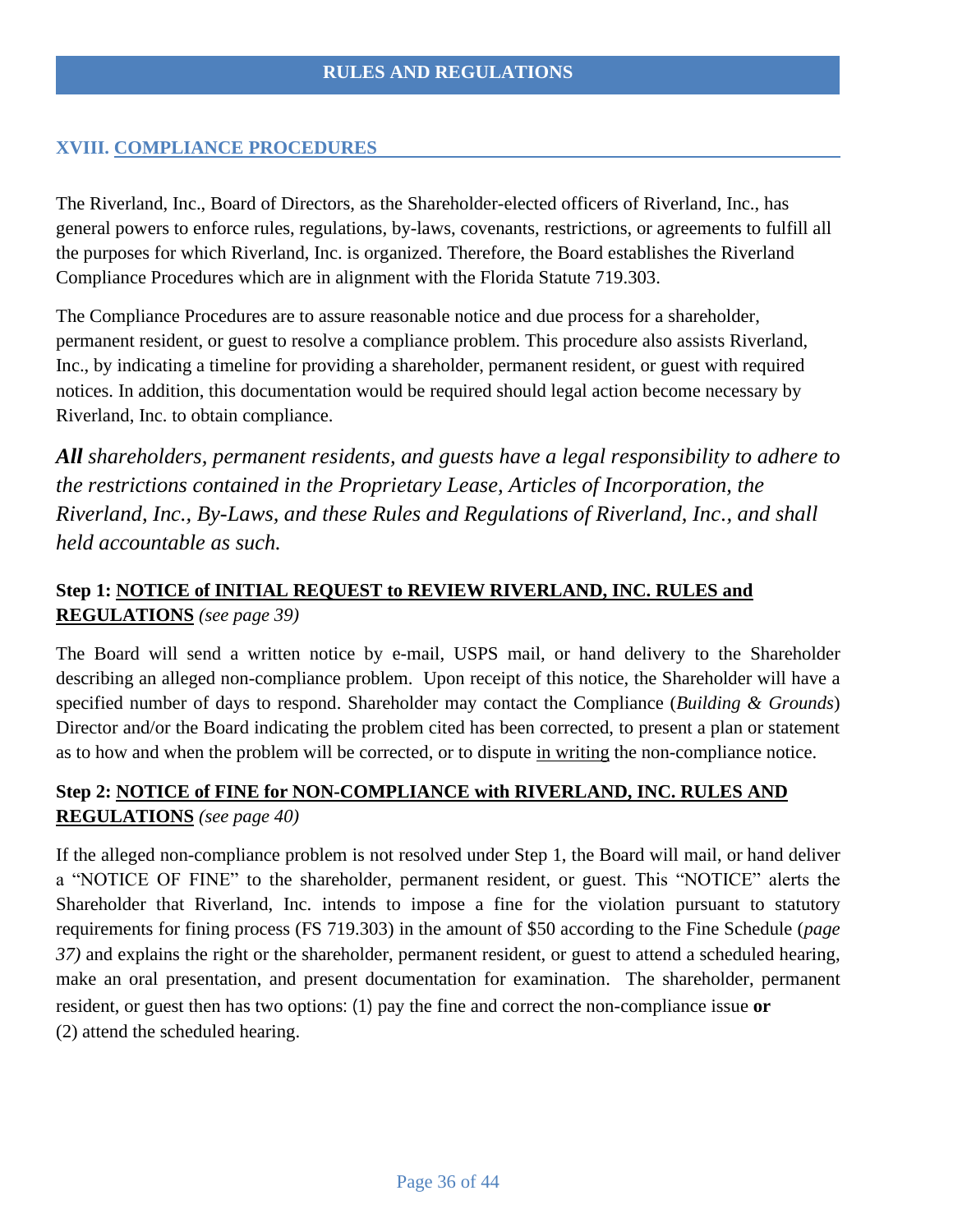A Hearing Committee has been established by resolution of the Board according to provisions set forth in Riverland by-laws Section 9.G. Hearings are conducted by at least three members drawn from the Hearing Committee who meet the requirements of Florida Statute 719.303(3)(b) and the Riverland Bylaws.

#### **The purpose of the hearing is limited to determining whether to confirm or reject the fine levied by the Board for an alleged non-compliance to the rules and regulations pursuant to statutory requirements for fining process (FS 719.303).**

If the committee members present in the hearing **do not approve** the proposed fine, the fine may not be imposed. If the committee members present in the hearing **do approve** the proposed fine, fine payment is due five (5) days after the hearing is concluded. All hearings, to include and discussion on any oral presentation and/or examination of any documents, are to be concluded within three (3) working days. All hearing results are to be documented and distributed as outlined in the Riverland By-laws.

#### **Step 4: SUSPENSION of RIGHTS (***see page 40)* **for DISREGARDING RULES or NON-PAYMENT of FINES**

If a shareholder, permanent resident, or guest refuses to follow rules, disregards rules more than three (3) times, OR is delinquent by more than ninety (90) days on payment of the monetary obligation due, the Board may suspend the right of the shareholder, permanent resident, or guest to use amenities within the park including the club house, pool, shuffleboard courts, marina, and the river front park; furthermore, Shareholder's voting rights may also be suspended.

These actions require a properly noticed Board meeting and vote. If suspension of rights is approved, the association must notify the shareholder, permanent resident, or guest in writing.

#### **Step 5: FORFEITURE OF SHARES**

In the event a shareholder, permanent resident, or guest accumulates more than \$5000 in additional fees (*see page 4*), this will be considered an egregious violation. Egregious violations may result in the forfeiture of the Shareholder's Riverland, Inc. shares and removal of their unit from Riverland, Inc. grounds as per Riverland, Inc. By-Laws, Article X, Section 5.

#### **XIX. FINE SCHEDULE for NON-COMPLIANCE**

- *1.* **First Offense: \$50/violation** after expiration of days to respond indicated on the *Initial Request to Review Rules and Regulations.*
- 2. **Second offense or more: \$50/violation as per item 1 above**
- 3. **After hearing**, if fine is imposed, non-payment and/or not bringing the matter into compliance, **\$50 daily fine** until reaching \$1,000, then further action will be taken. (See step 5 above)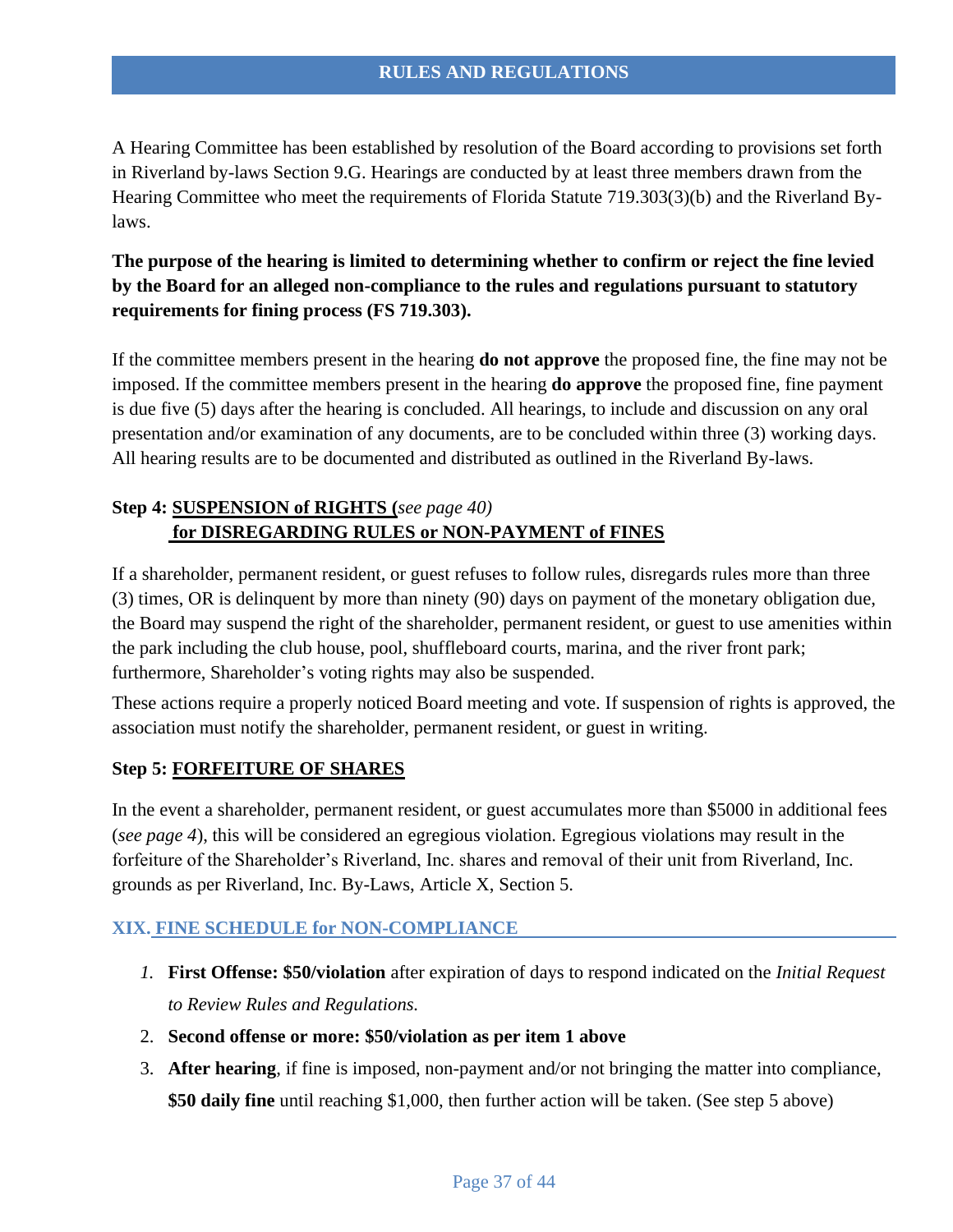# FORMS

- Page 38 … Initial Request to Review Rules and Regulations
- Page 39… Notice of Fine for Non-Compliance
- Page 40 … Suspension of Rights
- Page 41 … Approval to Park in Driveway
- Page 42 … Hurricane Check List
- Page 43 … Key to be Used in an Emergency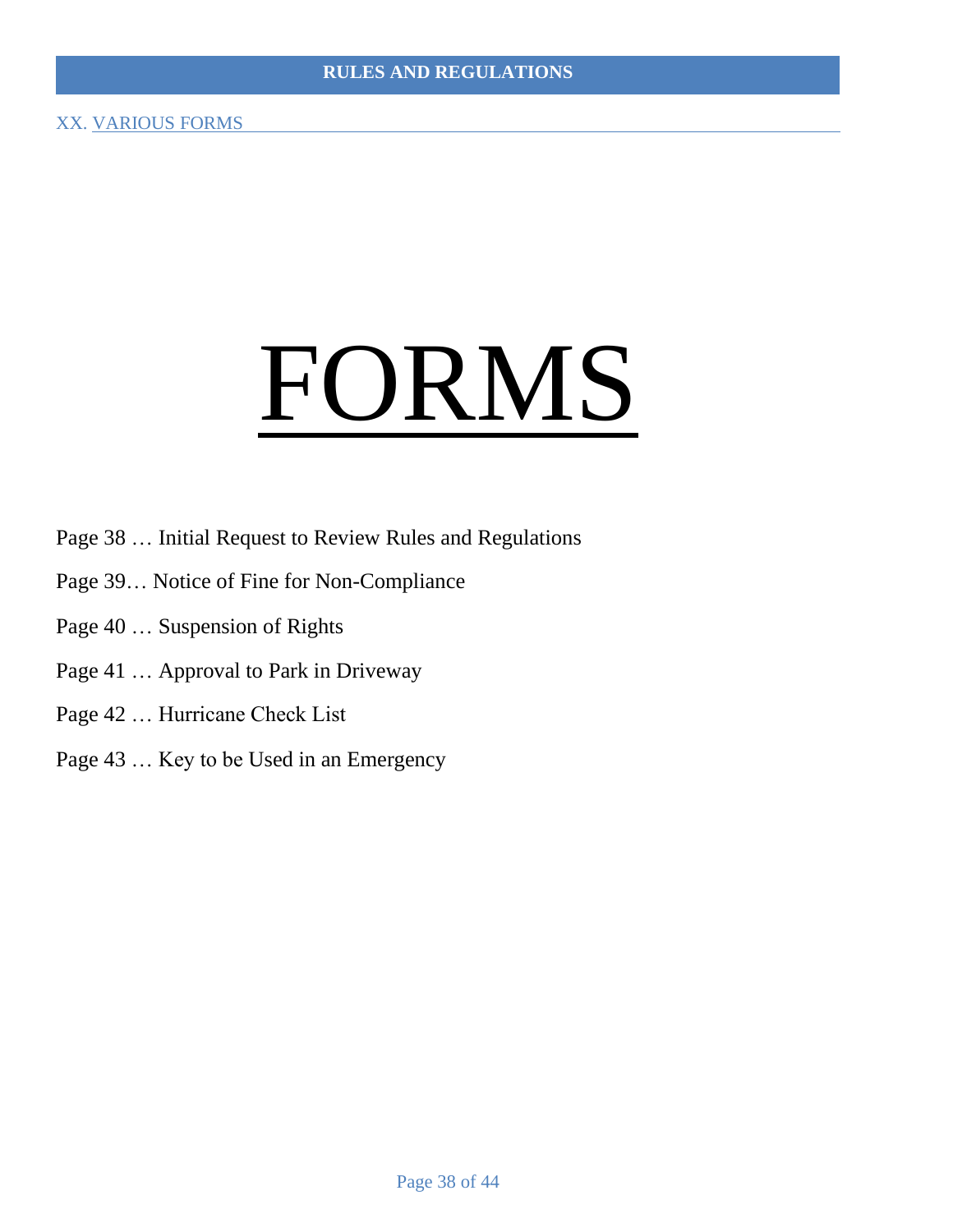3500 S. Kanner Hwy **Office** Stuart, FL 34994



Office: (772) 287-8811 Fax: (772) 287-2102 [riverlandin@comcast.net](mailto:riverlandin@comcast.net) [www.riverlandstuart.com](http://www.riverlandstuart.com/)

# **NOTICE OF INITIAL REQUEST TO REVIEW THE RIVERLAND, INC. RULES AND REGULATIONS**

DATE:

| <b>NAME:</b><br>. .<br>the contract of the contract of the contract of the contract of the contract of | _____<br>∼πг<br>$\overline{\phantom{0}}$ |
|--------------------------------------------------------------------------------------------------------|------------------------------------------|
|                                                                                                        |                                          |

This is notice that you are in non-compliance. We wish to bring to your attention the following, as specified in:

\_\_\_\_\_\_\_\_\_\_\_\_\_\_\_\_\_\_\_\_\_\_\_\_\_\_\_\_\_\_\_\_\_\_\_\_\_\_\_\_\_\_\_\_\_\_\_\_\_\_\_\_\_\_\_\_\_\_\_\_\_\_\_\_\_\_\_\_\_\_\_\_\_\_\_\_\_\_\_\_\_\_\_\_ \_\_\_\_\_\_\_\_\_\_\_\_\_\_\_\_\_\_\_\_\_\_\_\_\_\_\_\_\_\_\_\_\_\_\_\_\_\_\_\_\_\_\_\_\_\_\_\_\_\_\_\_\_\_\_\_\_\_\_\_\_\_\_\_\_\_\_\_\_\_\_\_\_\_\_\_\_\_\_\_\_\_\_\_ \_\_\_\_\_\_\_\_\_\_\_\_\_\_\_\_\_\_\_\_\_\_\_\_\_\_\_\_\_\_\_\_\_\_\_\_\_\_\_\_\_\_\_\_\_\_\_\_\_\_\_\_\_\_\_\_\_\_\_\_\_\_\_\_\_\_\_\_\_\_\_\_\_\_\_\_\_\_\_\_\_\_\_\_ \_\_\_\_\_\_\_\_\_\_\_\_\_\_\_\_\_\_\_\_\_\_\_\_\_\_\_\_\_\_\_\_\_\_\_\_\_\_\_\_\_\_\_\_\_\_\_\_\_\_\_\_\_\_\_\_\_\_\_\_\_\_\_\_\_\_\_\_\_\_\_\_\_\_\_\_\_\_\_\_\_\_\_\_ \_\_\_\_\_\_\_\_\_\_\_\_\_\_\_\_\_\_\_\_\_\_\_\_\_\_\_\_\_\_\_\_\_\_\_\_\_\_\_\_\_\_\_\_\_\_\_\_\_\_\_\_\_\_\_\_\_\_\_\_\_\_\_\_\_\_\_\_\_\_\_\_\_\_\_\_\_\_\_\_\_\_\_\_ \_\_\_\_\_\_\_\_\_\_\_\_\_\_\_\_\_\_\_\_\_\_\_\_\_\_\_\_\_\_\_\_\_\_\_\_\_\_\_\_\_\_\_\_\_\_\_\_\_\_\_\_\_\_\_\_\_\_\_\_\_\_\_\_\_\_\_\_\_\_\_\_\_\_\_\_\_\_\_\_\_\_\_\_

 $Rule(s) # \_$ 

Upon Receipt of this NOTICE, you, as a shareholder, permanent resident, or guest, have \_\_\_\_\_\_\_\_\_\_\_\_\_\_\_\_\_\_\_\_\_\_\_ calendar days, to contact the office indicating you have received this letter and what your intentions are, OR present a plan in writing on how and when the problem will be corrected, OR provide in writing to the Board why the Rules and Regulations do not apply to you and your situation.

The Board of Directors will notify you of their decision.

The Compliance Procedures are found in the Rules and Regulations pages 35-36.

Respectfully, Riverland Board of Directors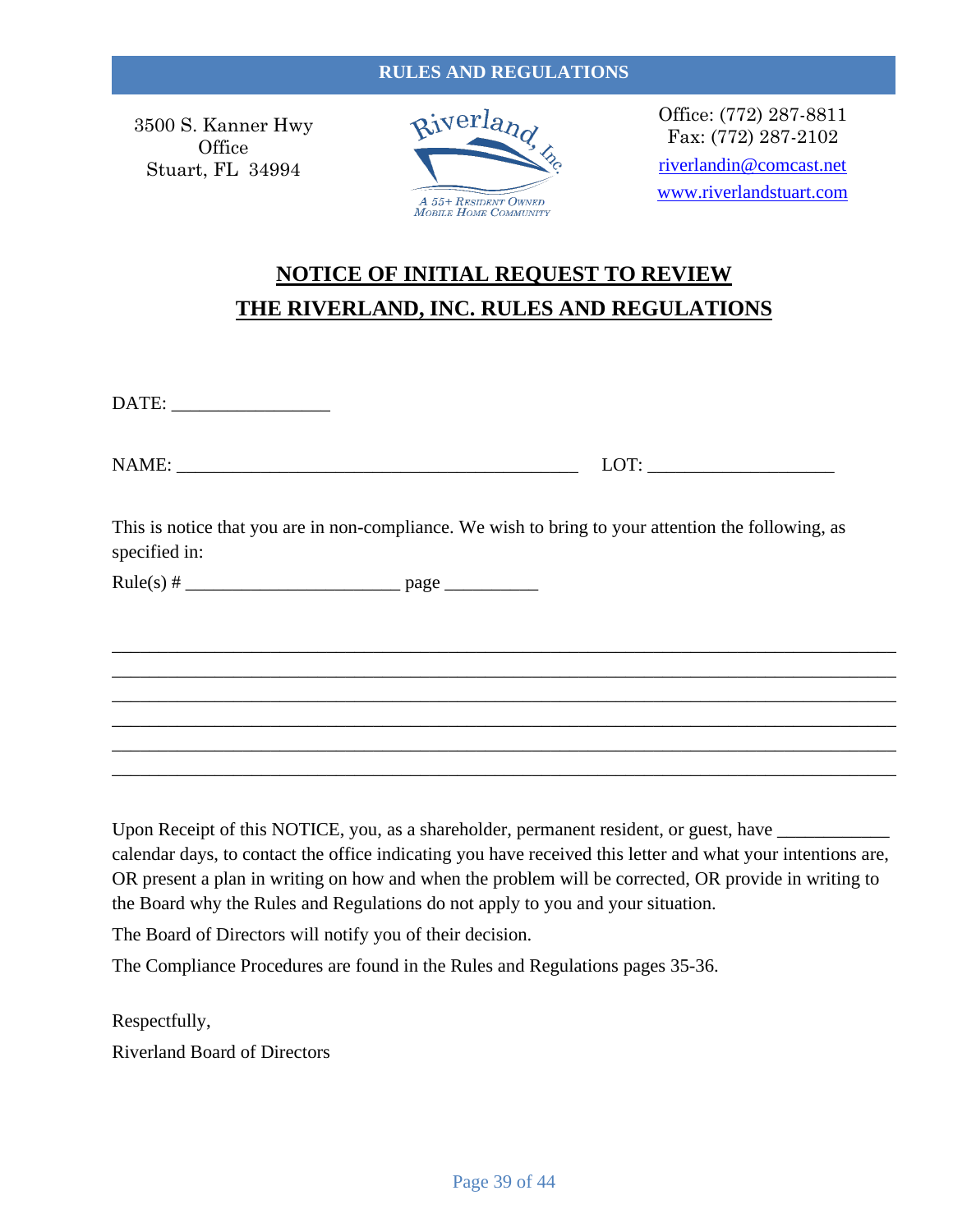#### **RULES AND REGULATIONS**

3500 S. Kanner Hwy **Office** Stuart, FL 34994



Office: (772) 287-8811 Fax: (772) 287-2102 [riverlandin@comcast.net](mailto:riverlandin@comcast.net) [www.riverlandstuart.com](http://www.riverlandstuart.com/)

#### **NOTICE OF FINE for NON-COMPLIANCE**

DATE: NAME: NAME: LOT:

➢ This NOTICE alerts you that Riverland, Inc**. is imposing a fine** in the amount of \$**50.00** for the noncompliance problem cited in the NOTICE sent to you by the Board of Directors on \_\_\_\_\_\_\_\_\_\_\_\_\_\_\_\_\_\_\_\_\_ (copy attached). You may immediately pay the fine, correct the violation and end the process without a hearing. All payments of fines are to be made payable to *Riverland, Inc*.

#### **However**,

 $\triangleright$  Florida Statute 719-303(3)(b) requires Riverland to afford you "an opportunity for a hearing before a committee of at least three members appointed by the board". You may make an oral presentation and present documentation during this hearing.

For your convenience, a hearing has been scheduled for this matter on \_\_\_\_\_\_\_\_\_\_\_\_\_\_\_\_\_\_\_\_\_

at \_\_\_\_\_\_ AM/PM in the Riverland Clubhouse. Should you need to reschedule or choose not to exercise your opportunity for a hearing, please advise the Riverland office in writing as soon as possible.

*Note: The purpose in conducting this hearing is limited to determining whether to reject or confirm the fine levied by the Board. If the former, the fine may not be imposed. If the latter, payment of the fine is due five (5) days after the date the decision from the hearing is reached. Additional information on the purpose of the hearing may be found in the Riverland By-laws and page 36 of the Riverland, Inc. Rules and Regulations.*

**This matter requires your immediate attention. Unless promptly addressed, additional penalties can be imposed including but not limited to loss of access to Riverland common areas and facilities, and, for shareholders, the suspension of your voting rights.**

The Compliance Procedures are found in the Riverland Bylaws, Rules and Regulations, and other corporate documents that form the covenant between you and Riverland, Inc.

Respectfully, Riverland Board of Directors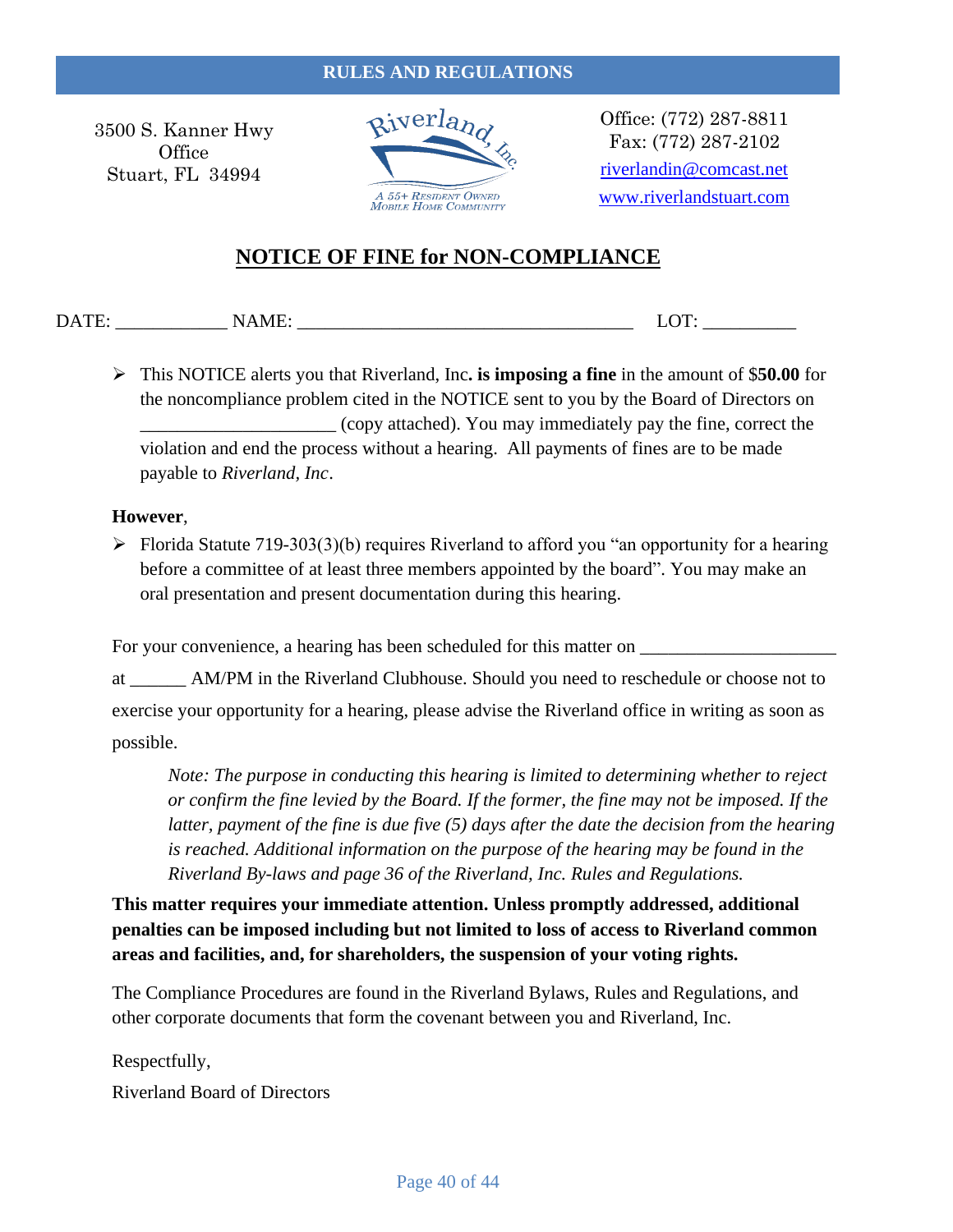3500 S. Kanner Hwy **Office** Stuart, FL 34994



Office: (772) 287-8811 Fax: (772) 287-2102 [riverlandin@comcast.net](mailto:riverlandin@comcast.net) [www.riverlandstuart.com](http://www.riverlandstuart.com/)

#### **SUSPENSION OF RIGHTS**

DATE: \_\_\_\_\_\_\_\_\_\_\_\_\_\_\_\_\_

NAME:  $LOT:$ 

YOU are now ninety (90) days delinquent in paying a monetary obligation (fine and additional fees) in the amount of \$\_\_\_\_\_\_\_\_\_\_\_\_ for the non-compliance problems cited in the notices sent to you by the Board on: \_\_\_\_\_\_\_\_\_\_\_\_\_\_\_\_\_\_\_\_\_\_\_\_\_\_\_\_\_\_\_\_\_\_ (copies attached).

Failure to pay the monetary obligation immediately may result in the **suspension of your rights** to the common areas in the park such as the club house, pool, shuffleboard courts, marina, and river front park. Furthermore, for shareholders, your voting rights may also be suspended.

This decision will be made by the Board of Directors at the meeting on \_\_\_\_\_\_\_\_\_\_\_\_\_\_\_\_\_\_\_\_\_\_\_\_\_\_ at AM/PM in the Club House.

#### **The suspensions will only be lifted when the monetary obligations are paid in full, and the current non-compliance problem is corrected.**

Compliance Procedures are explained in Rules and Regulations, pages 35-36. If you have any questions regarding this notice or the community restrictions or the Rules and Regulations, please contact the office manager to speak with a member of the Board of Directors.

Please note, if fines and additional fees should accumulate to more than \$5,000.00, you may be required to forfeit your shares of Riverland, Inc., and have your unit removed as per the 2021 Riverland, Inc., Rules and Regulations on page 36.

Respectfully, Riverland Board of Directors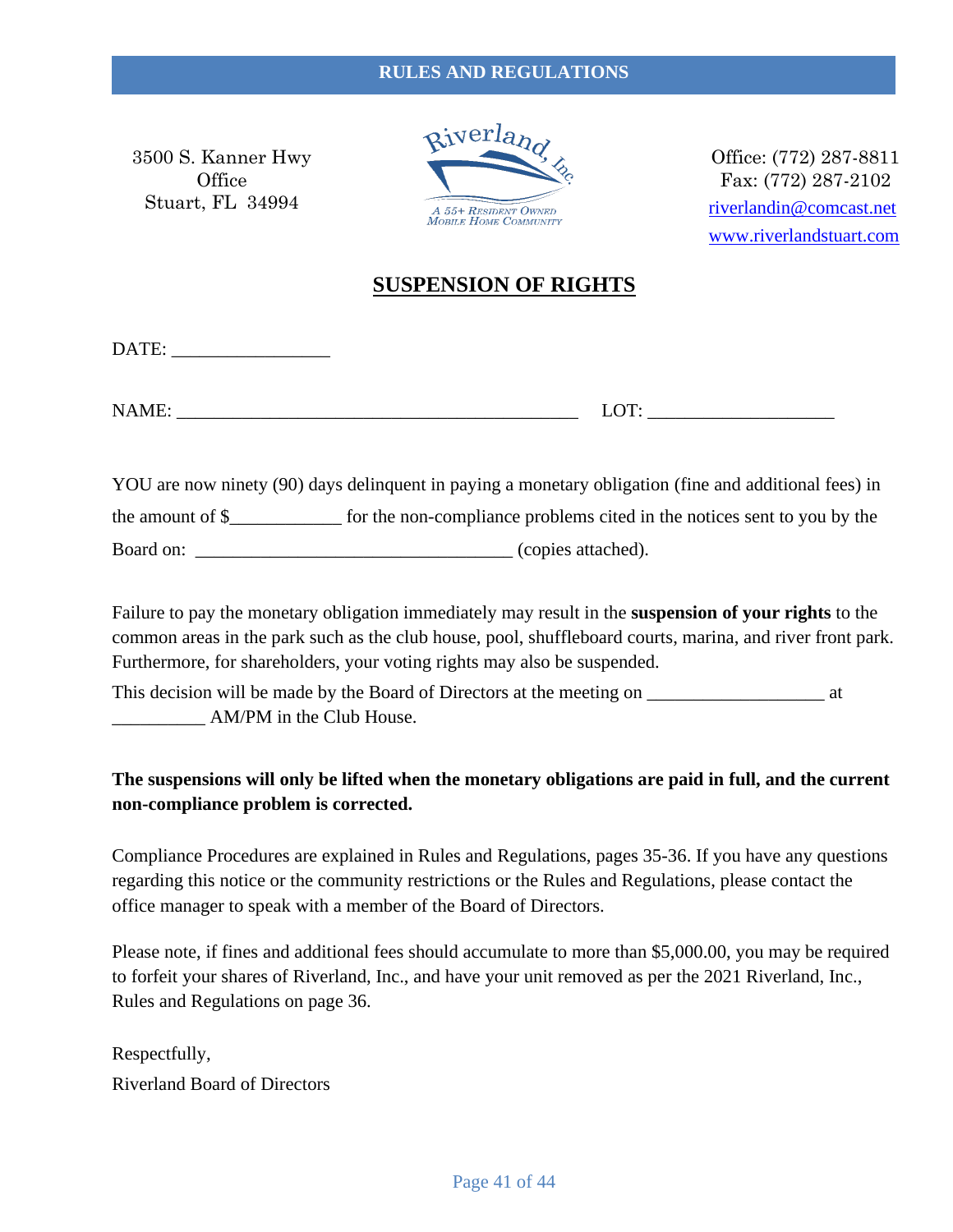# **Approval to Park Vehicle in Driveway**

Date:  $\Box$ 

| Riverland                                     |
|-----------------------------------------------|
|                                               |
| A 55+ RESIDENT OWNED<br>Мови к Номк Соммимиту |

| (Shareholder Name)       |                                                                      | authorize _______________________<br>(Owner of Vehicle) |
|--------------------------|----------------------------------------------------------------------|---------------------------------------------------------|
|                          |                                                                      |                                                         |
|                          | to park in my driveway which is Unit# ________                       |                                                         |
|                          | from this date ___________________ to this date ___________________. |                                                         |
|                          |                                                                      |                                                         |
| The type of vehicle is a |                                                                      |                                                         |
|                          |                                                                      |                                                         |
| Boat/Trailer             | Registration _______________                                         |                                                         |
| Automobile               | Tag number                                                           |                                                         |

☐ Golf Cart Color \_\_\_\_\_\_\_\_\_\_\_\_\_\_\_\_\_

The Owner of the Vehicle will not hold the owner of the Unit responsible for any damages to the Vehicle. The owner of the vehicle will be responsible for any damages to the Shareholder's unit as a direct result of the Vehicle being parked in the driveway.

It is the responsibility of the **Owner of the Vehicle** to secure the Vehicle according to the Riverland, Inc. Rules and Regulations.

**Unit Owner Name Signature** \_\_\_\_\_\_\_\_\_\_\_\_\_\_\_\_\_\_\_\_\_\_\_\_\_\_\_\_\_\_\_\_\_\_\_

**Vehicle Owner Signature** \_\_\_\_\_\_\_\_\_\_\_\_\_\_\_\_\_\_\_\_\_\_\_\_\_\_\_\_\_\_\_\_\_\_\_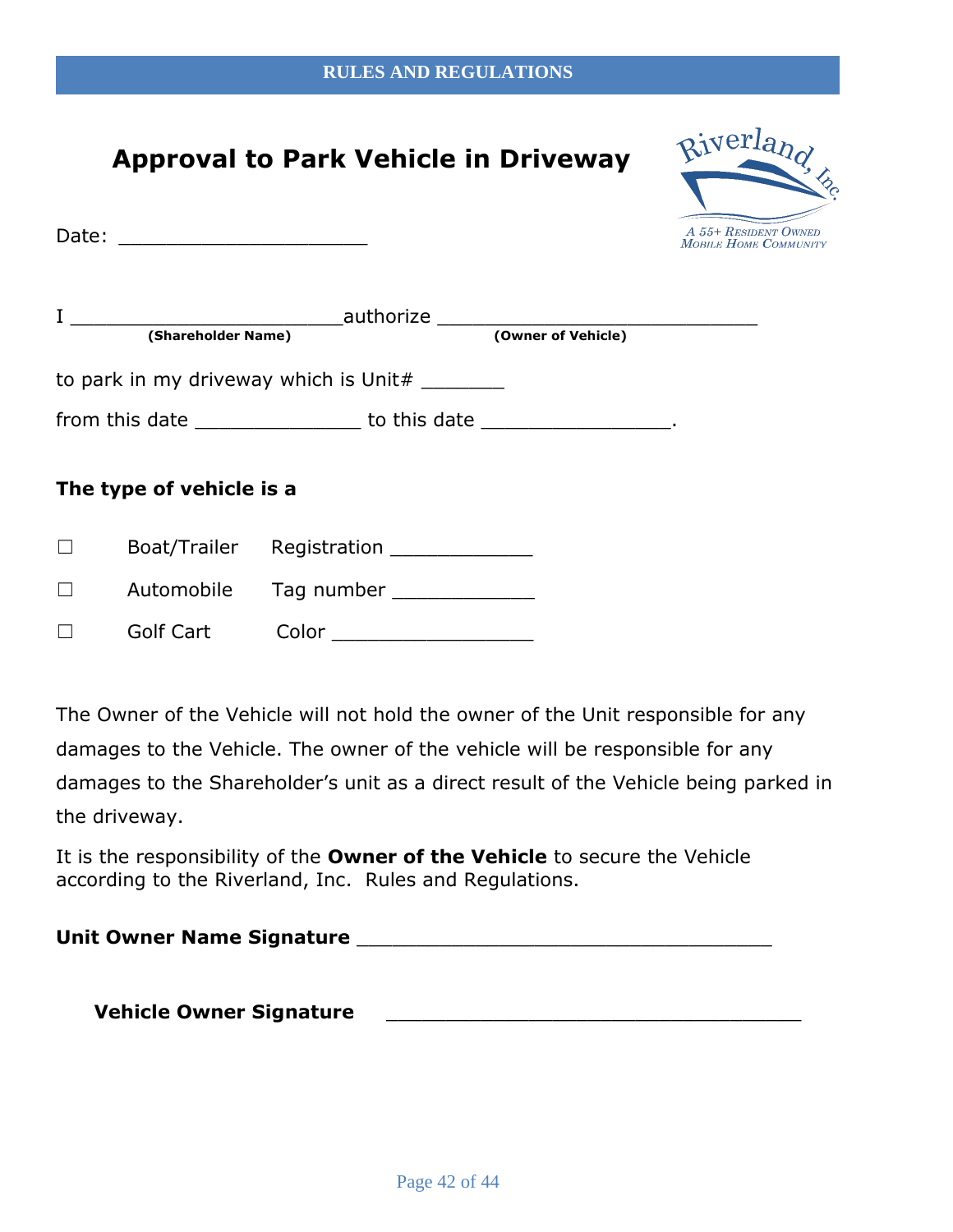#### **REQUIRED BEFORE LEAVING FOR SEASON EACH YEAR**

| <b>SAFETY IS</b><br><b>EVERYBODY'S</b><br><b>JOB</b> |
|------------------------------------------------------|

|      | <b>Hurricane Checklist</b> |
|------|----------------------------|
| LOT# |                            |

Initial Exterior Check: YEAR

Storm shutters are **CLOSED** and **SECURED.**

All objects moved inside including: **All flowerpots, trash cans, recycle bins, furniture, bicycles, gutter downspout extenders, water hoses, grills, loose bricks/rocks/stones, propane tanks, and any other object that could be blown.**

Water is **TURNED OFF** at the back of the home**.**

Boat and golf carts are **SECURED** according to Riverland's Rules & Regulations.

Propane gas tank **TURNED OFF** and **SECURED**.

**Date Leaving Riverland** \_\_\_\_\_\_\_\_\_\_\_\_\_\_\_\_\_ **Estimated Return Date** \_\_\_\_\_\_\_\_\_\_\_\_\_\_\_\_\_\_ Print name and phone number of **person** responsible for your unit when/if you leave Riverland.

| <b>Printed Name</b> | $P$ <sub>hone#</sub> |  |
|---------------------|----------------------|--|
|                     |                      |  |

#### **Designated Person's Signature**

Best number to call to update after Hurricane/Storm:

\_\_\_\_\_\_\_\_\_\_\_\_\_\_\_\_\_\_\_\_\_\_\_\_\_\_\_\_\_\_\_\_\_\_\_\_\_\_\_\_\_\_\_\_\_\_\_\_\_\_\_\_\_

(\_\_\_\_\_\_) \_\_\_\_\_\_\_\_ - \_\_\_\_\_\_\_\_\_\_ Name: \_\_\_\_\_\_\_\_\_\_\_\_\_\_\_\_\_\_\_\_\_\_\_\_\_\_\_\_\_\_\_\_\_\_\_\_\_\_\_\_\_\_\_

#### **Signature of Shareholder:**

*I certify by signing below that the CITY WATER is turned off and the Shareholder has vacated.* 

\_\_\_\_\_\_\_\_\_\_\_\_\_\_\_\_\_\_\_\_\_\_\_\_\_\_\_\_\_\_\_\_\_\_\_\_\_\_\_\_\_\_\_\_\_\_\_\_\_\_\_\_\_\_\_\_\_\_\_\_\_\_\_\_

**APPROVED BY:** \_\_\_\_\_\_\_\_\_\_\_\_\_\_\_\_\_\_\_\_\_\_\_\_\_\_\_\_\_\_\_\_\_**DATE:** \_\_\_\_\_\_\_\_\_\_\_\_\_\_\_\_\_\_\_\_\_\_\_

**Approver, please RETURN THIS PAGE after signatures to Riverland's office.**